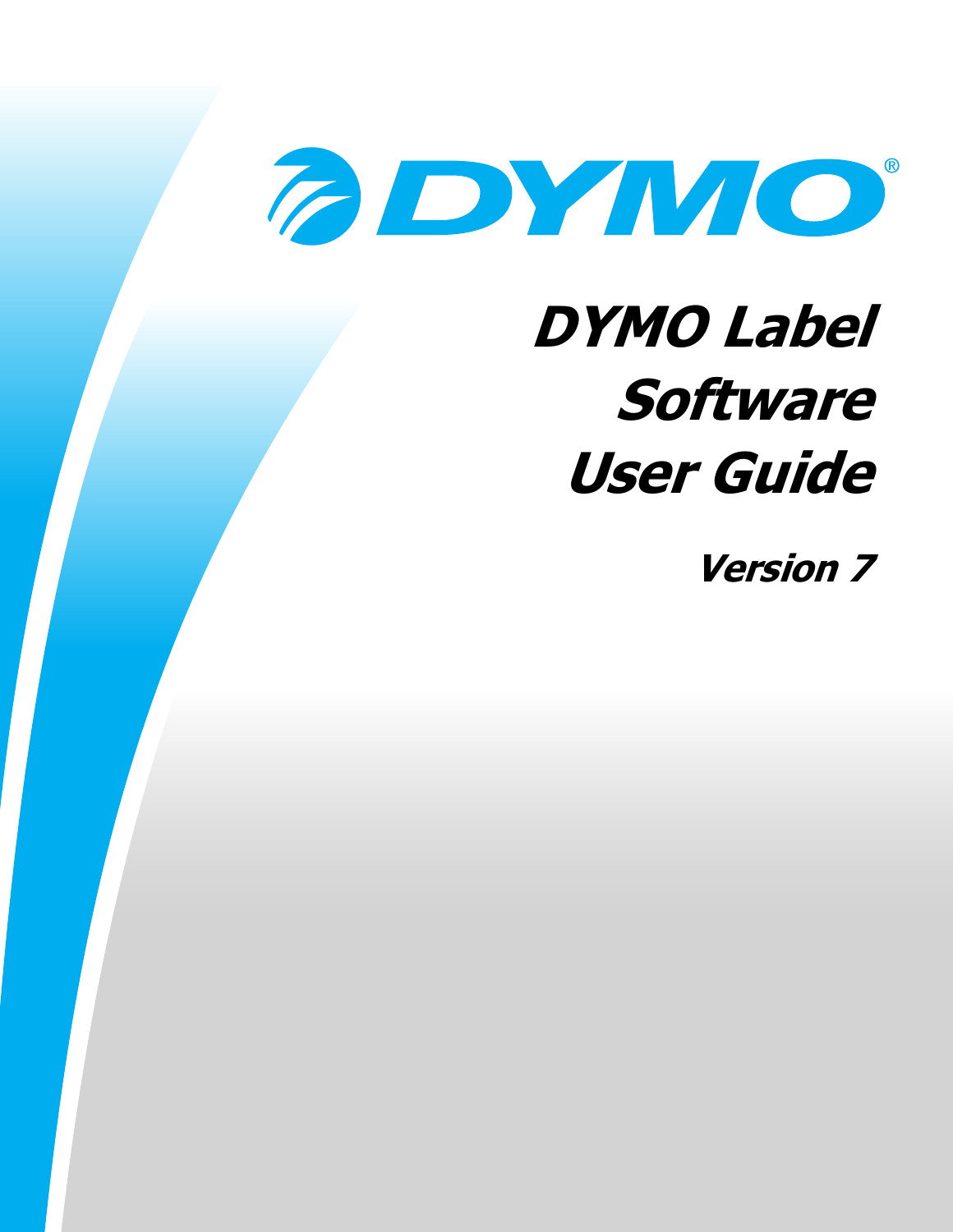DYMO Corporation 44 Commerce Road Stamford, CT 06902-4561 Phone: (203) 355-9000 Fax: (203) 355-9090

#### **Equipment Information**

Description: Direct Thermal Printer Models: LabelWriter 300, 310, 320, 330, 330 Turbo, 400, 400 Turbo, Twin Turbo, Duo

#### **Certification**

This device has been tested and complies with the requirements of:

UL 1950 EN60950: Low Voltage Directive Product Safety FCC Part 15 Class B EN55022: Radiated and Conducted Emissions B EN50082-1: Generic Immunity ESD, RF, and Transient Susceptibility

#### **Copyright**

© 2004-2005 DYMO Corporation. All rights reserved. Version 7.2 Revised 05/05.

No part of this document or the software may be reproduced or transmitted in any form or by any means or translated into another language without the prior written consent of DYMO Corporation.

#### **Trademarks**

LabelWriter is a registered trademark of DYMO Corporation. DYMO is a registered trademark of Esselte Corporation. All other trademarks are the property of their respective holders.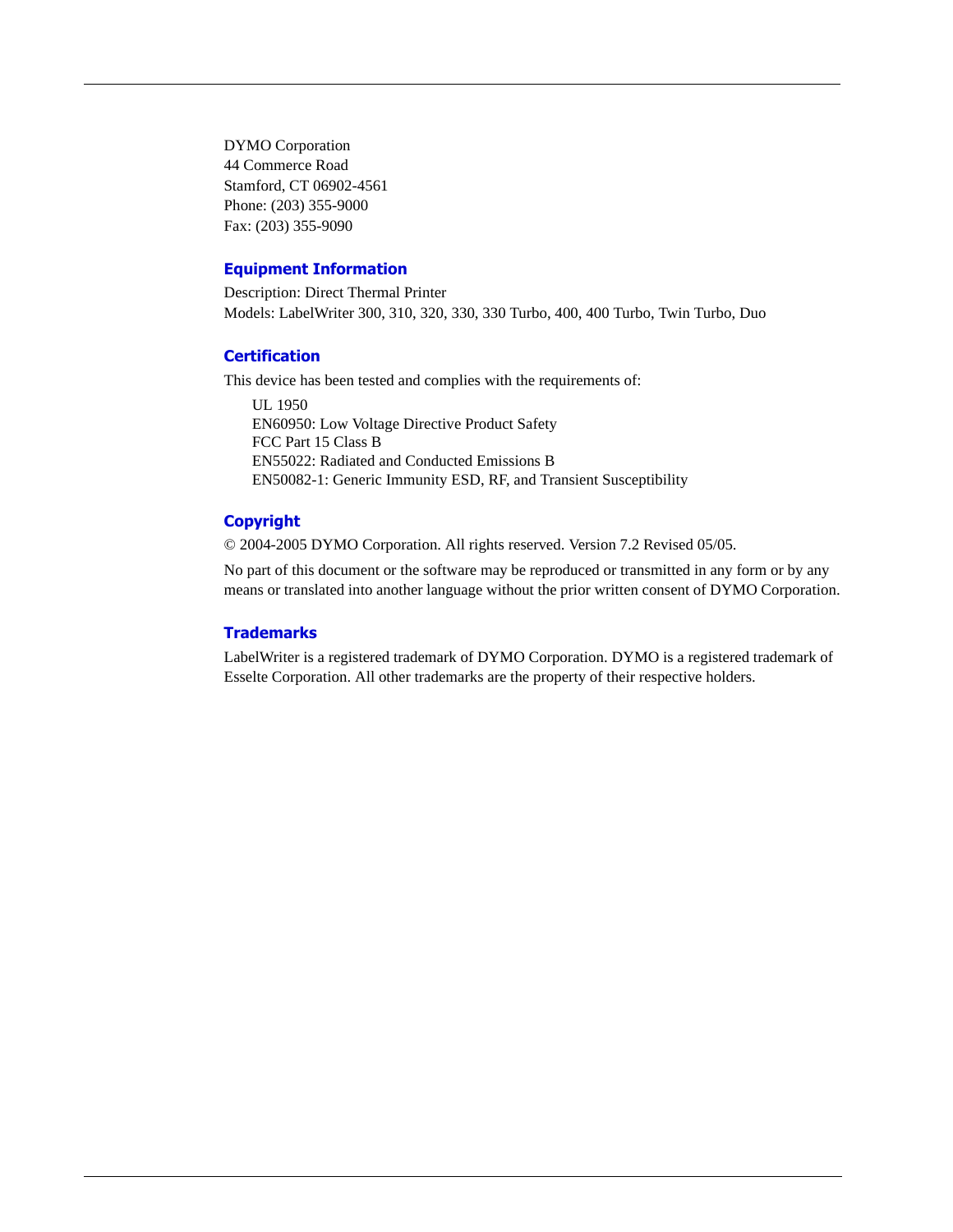# **Contents**

| Chapter 1 |  |
|-----------|--|
|           |  |
|           |  |
|           |  |
|           |  |
|           |  |
|           |  |
| Chapter 2 |  |
|           |  |
|           |  |
| Chapter 3 |  |
|           |  |
|           |  |
|           |  |
|           |  |
|           |  |
|           |  |
| Chapter 4 |  |
|           |  |
|           |  |
|           |  |
|           |  |
|           |  |
|           |  |
| Chapter 5 |  |
|           |  |
|           |  |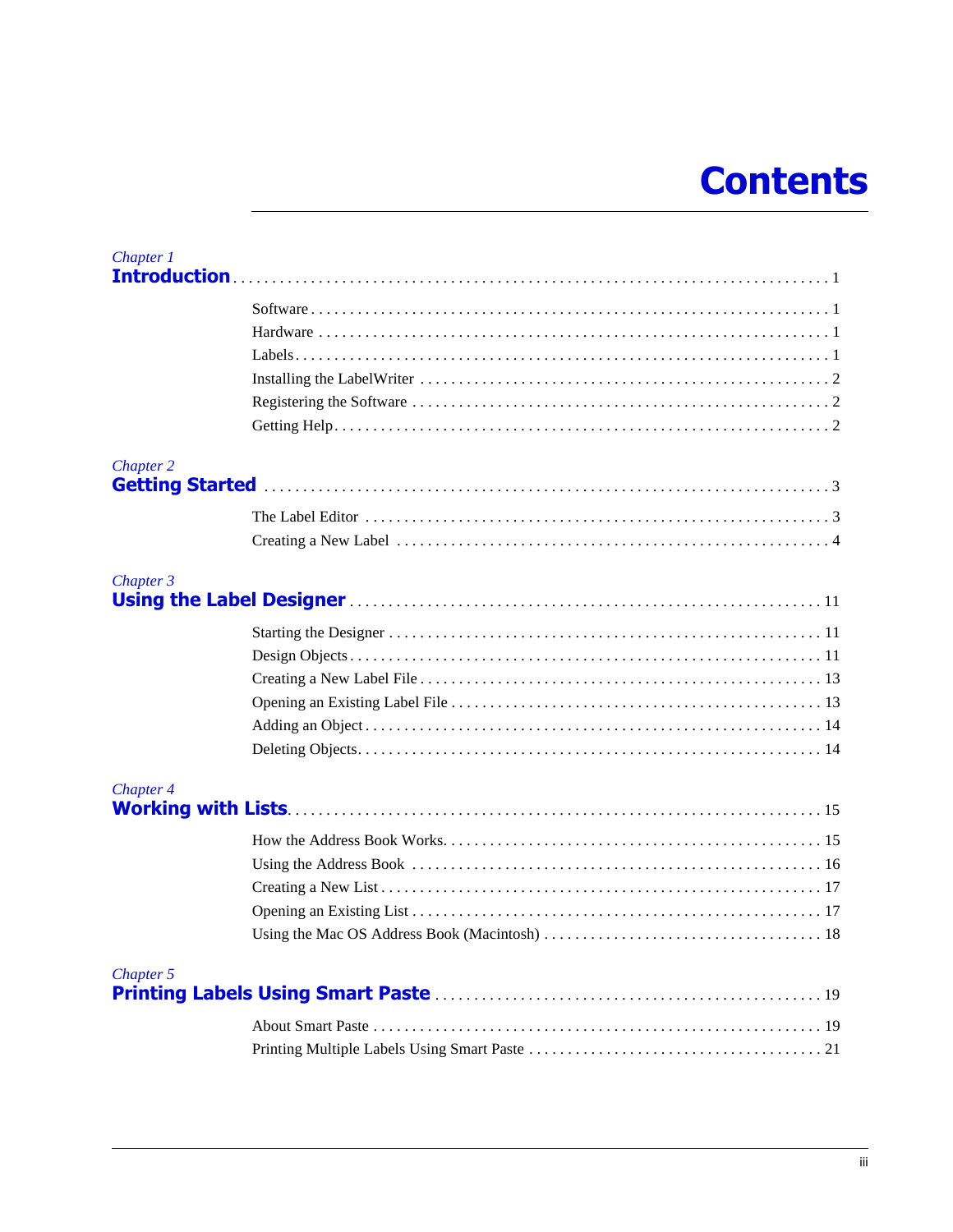#### *[Chapter 6](#page-26-0)*

| Chapter 7  |  |
|------------|--|
|            |  |
|            |  |
|            |  |
|            |  |
|            |  |
| Chapter 8  |  |
|            |  |
|            |  |
|            |  |
| Appendix A |  |
|            |  |
|            |  |
|            |  |
|            |  |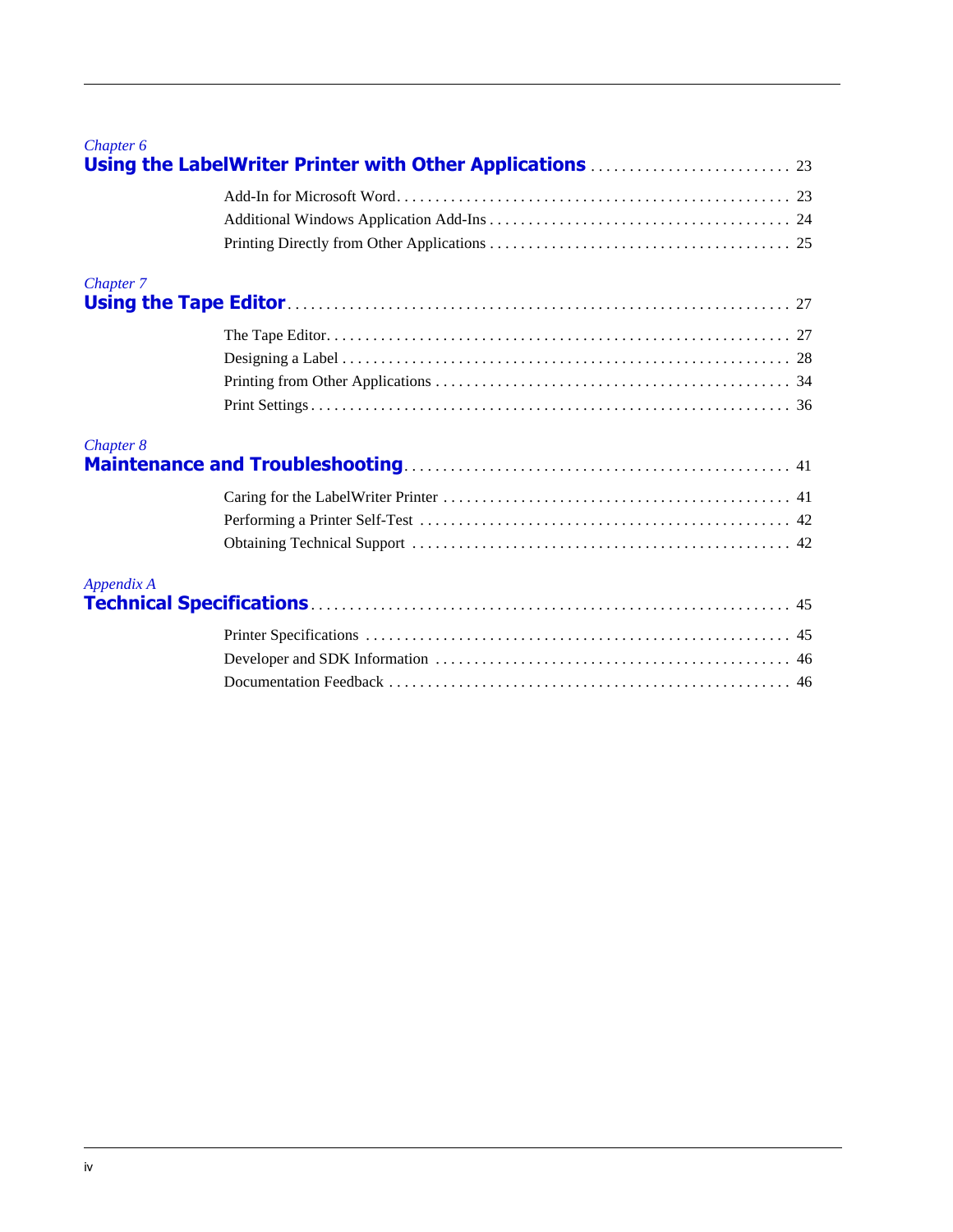# **Chapter 1 Introduction**

<span id="page-4-1"></span><span id="page-4-0"></span>Congratulations on purchasing the DYMO LabelWriter® printer. After just a short time, you will realize how many of your daily tasks will be simplified by using the LabelWriter printer.

Your LabelWriter printer will help you to address letters; label file folders, CD/DVDs, video cassettes, packages, and name tags. With a little imagination, you will think of hundreds of ways to use the LabelWriter printer to make your job easier and more efficient.

This User Guide provides instructions for DYMO Label Software on the Windows and Macintosh platforms. For the most part, the software operates in the same way on both platforms. Any differences in features, procedures, or commands are noted within the text.

# <span id="page-4-2"></span>**Software**

DYMO Label Software includes many features that make it flexible and easy to use. The software now contains two editors: Label Editor and Tape Editor. The Label Editor is much the same as previous versions of the software, allowing you to design and print DYMO die-cut labels.

With this release, DYMO Label Software includes a Tape Editor, allowing you to design and print labels on D1 tape printers. The Tape Editor is only available if you have a DYMO tape printer installed on your computer, such as the DYMO LabelWriter Duo. For instructions on using the Tape Editor, see *[Chapter 7, Using the Tape Editor](#page-30-3)* on page 27.

In addition, DYMO has integrated the Label Software into Microsoft® Word allowing you to print labels quickly and easily from within Word. For Windows, the software has also been integrated with Microsoft<sup>®</sup> Outlook<sup>®</sup>, Palm<sup>™</sup> Desktop, and WordPerfect<sup>®</sup>.

# <span id="page-4-3"></span>**Hardware**

<span id="page-4-5"></span>The LabelWriter printer uses advanced *thermal* printing technology to print on specially treated labels. This means you will never have to replace toner, ink cartridges, or a ribbon to print labels. Direct thermal printing works by transferring heat from a thermal print head to specially treated labels. The thermal print head contains a row of miniature heating elements that press against the treated label. As a heating element touches the specially treated label, a thermal reaction causes the specific point on the label to turn black.

# <span id="page-4-4"></span>**Labels**

The only supplies you will ever need for this printer are the labels. We recommend you only use DYMO-brand labels. Using labels other than DYMO-brand labels may void your warranty.

How long your labels will last depends on how the labels are used. Thermal labels are susceptible to fading in two ways:

- Exposure to direct sunlight, to fluorescent light for an extended period of time, or to extreme heat will cause fading.
- Contact with plasticizers (for example, labels placed on plastic ring binders) will cause fading.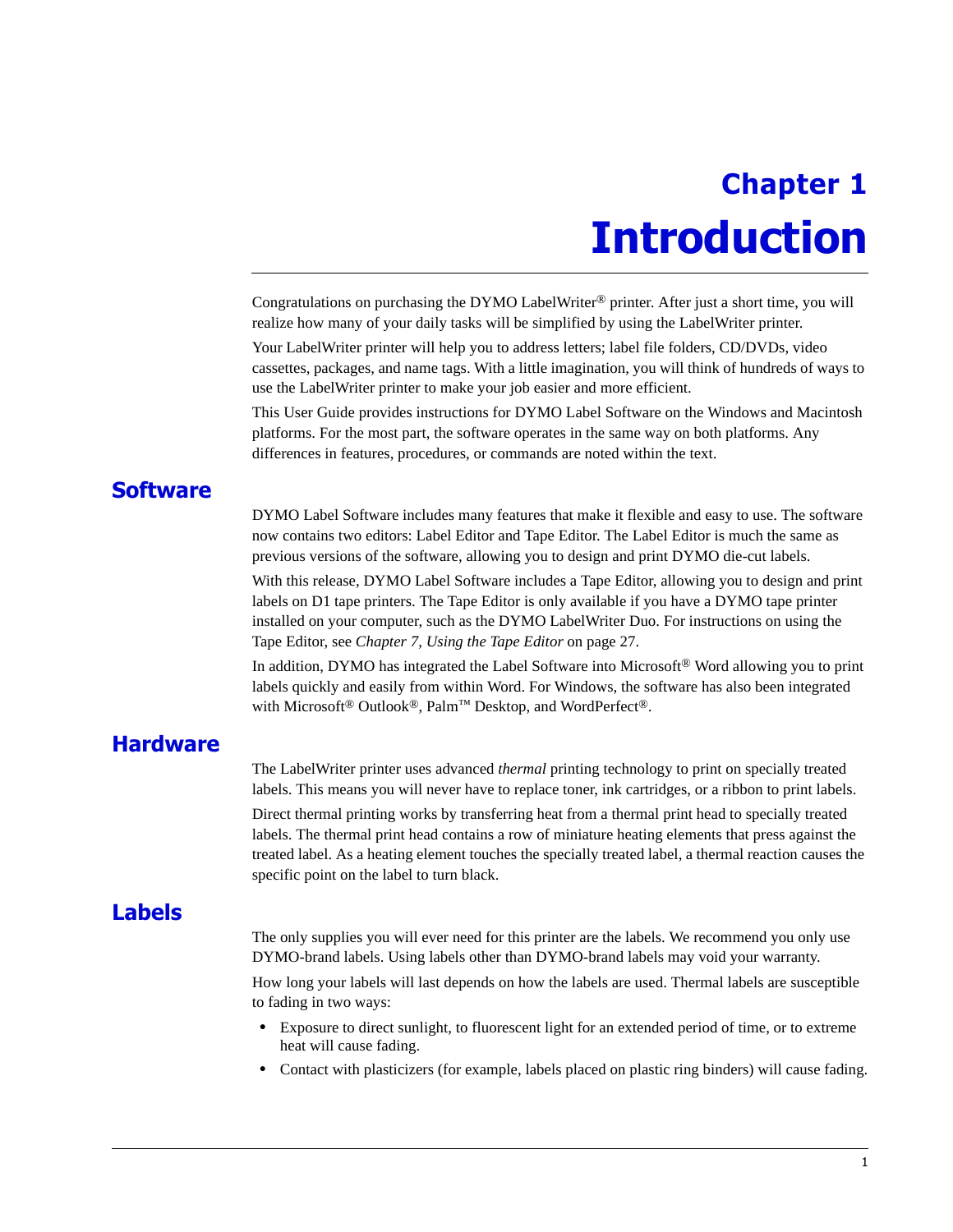<span id="page-5-5"></span>In its original packaging, the label shelf life is 18 months. When labels are used for short-term applications (envelopes, packages, and so on), fading is not a problem. When labels are used to label files in a file cabinet, fading is very gradual over many years. Labels applied to the edge of a notebook that is then placed on a shelf in the sun will show signs of fading within a few months.

<span id="page-5-6"></span>To prolong label life when not in use, keep the labels stored in a cool, dry place and in the black bag in which they were shipped.

## <span id="page-5-0"></span>**Installing the LabelWriter**

Your LabelWriter printer shipped with a *Quick Start Guide* in addition to this User Guide. Follow the instructions in the *Quick Start Guide* to install your printer and DYMO Label Software.

### <span id="page-5-3"></span><span id="page-5-1"></span>**Registering the Software**

We highly recommend that you register your DYMO Label Software so that you can receive customer support and product updates.

<span id="page-5-7"></span>Both Windows and Macintosh users can register the software by selecting **Register** from the **Help** menu. However, the first time Windows users start DYMO Label Software, you will be asked to register. If you choose not to register the software at this time, you will be prompted the next several times you start the program.

#### **To register the software**

- **1** Complete all of the required fields on the registration form.
- **2** Choose to register over the Internet or print the registration form for mail or fax registration. If you register over the Internet, wait a few seconds while your information is sent to DYMO.
- **3** To register by mail or fax, print the completed registration form, and mail or fax the form to the location printed on the form.

## <span id="page-5-4"></span><span id="page-5-2"></span>**Getting Help**

Before making labels, you should know about the various help resources available to you. DYMO Label Software includes extensive online Help. At times in this manual you will be directed to the online Help for more detail or instructions on various topics.

#### **To access the online Help, do one of the following**

- In DYMO Label Software, click **Help Contents** from the **Help** menu.
- (Windows) Click **Start**, point to **Programs > DYMO Label,** and then click **Help with DYMO Label Software**.
- (Windows) Press **F1** in most windows and dialog boxes for context-sensitive help.

(Windows) The **DYMO Label** menu also includes **Internet Shortcuts** that access specific areas of the DYMO Web site, including label ordering, support, and more.



These shortcuts are also available from the **Help** menu in DYMO Label Software.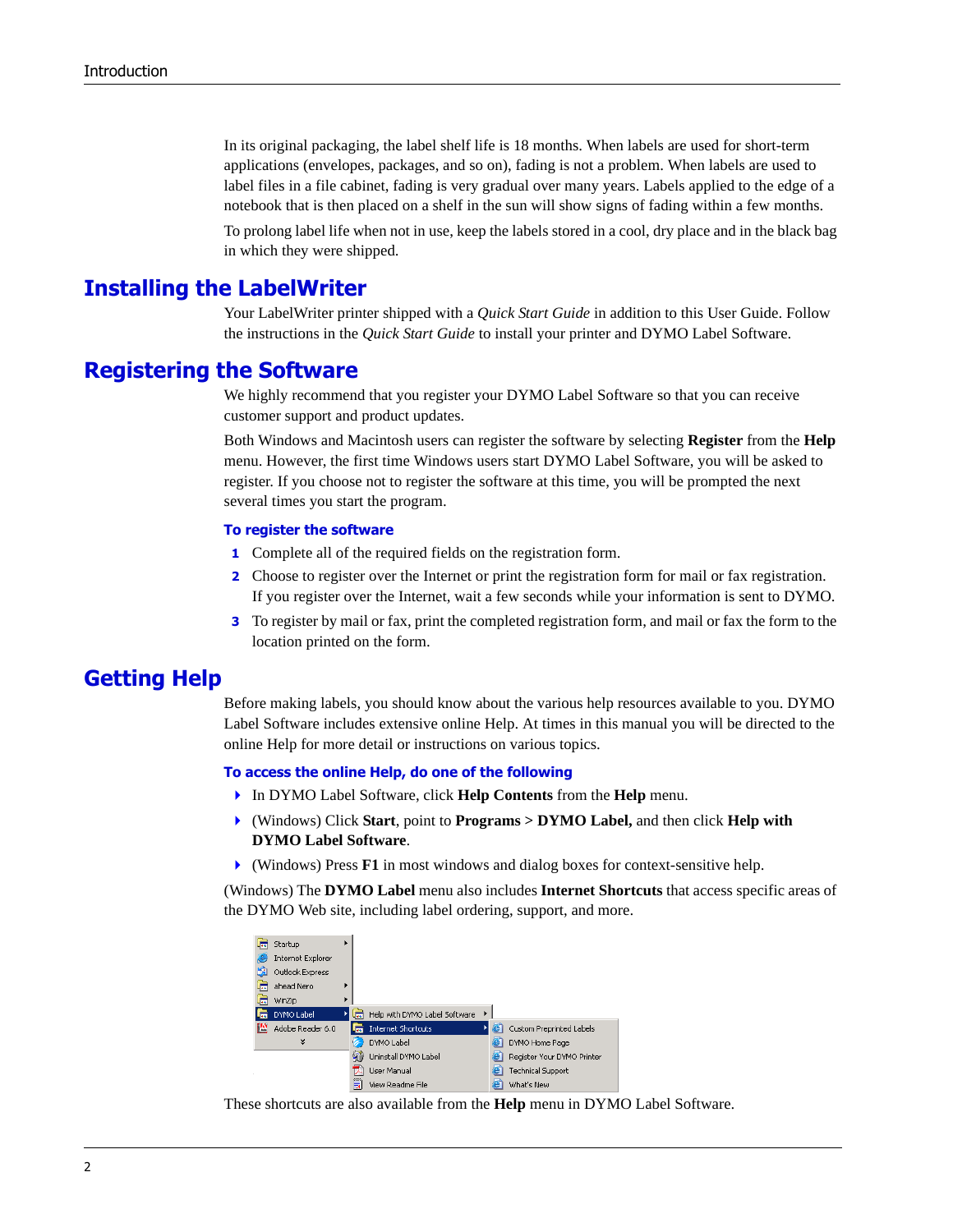# <span id="page-6-3"></span>**Chapter 2 Getting Started**

<span id="page-6-1"></span><span id="page-6-0"></span>DYMO Label Software is a general-purpose label printing program that is specifically designed to help you get the most benefit from your LabelWriter printer. The program includes:

- **•** Many pre-designed labels for commonly used tasks
- A built-in Designer you can use to create your own label designs (see [page 11](#page-14-4))
- **•** A built-in Address Book that lets you save addresses or other types of lists (see [page 15](#page-18-3))
- **•** Add-ins to print directly from the following programs:

Microsoft Word Microsoft Outlook (Windows only) Palm Desktop (Windows only) WordPerfect (Windows only)

- A Smart Paste function allowing you to automatically print multiple labels by copying text from other applications directly into the current label (see [page 19](#page-22-3))
- Database connectivity allowing you to print from an Access, Paradox, dBase, or Excel database (see [page 25\)](#page-28-1) (Windows only)

# <span id="page-6-2"></span>**The Label Editor**

This section introduces some basic features available in the Label Editor.

#### **To start the software in Windows**

Click **Start**, point to **Programs > DYMO Label**, and then click **DYMO Label**.

#### **To start the software in Mac OS X**

**Open the DYMO Label** folder and double-click  $\sqrt{\phantom{a}}$ .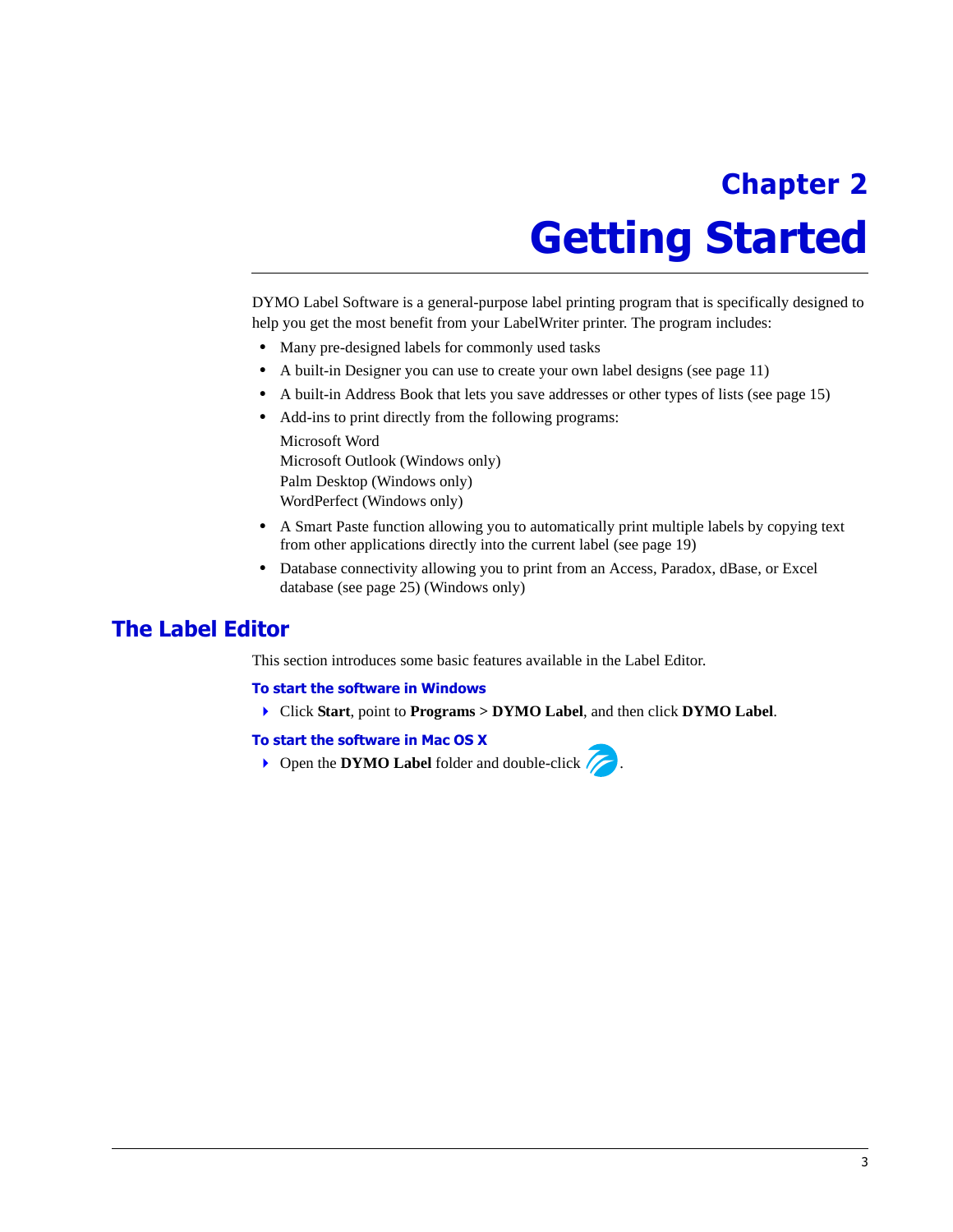

The DYMO Label Software window appears containing a blank label.

<span id="page-7-2"></span>For Windows users, the first time you open DYMO Label Software, you are prompted to register the software. See ["Registering the Software" on page 2.](#page-5-3) All users are also asked to enter a return address and select a default logo, such as your company's logo.

# <span id="page-7-1"></span><span id="page-7-0"></span>**Creating a New Label**

This tutorial guides you through the steps necessary to create, print, and save a customized label. The best way to start is to learn how to modify one of the pre-designed labels included with the software. In this tutorial, you will customize a shipping label with a graphic.

**NOTE** You can print the shipping label on most of the LabelWriter printers. If you have a LabelWriter 300 printer, select this shipping label and follow the tutorial anyway. This tutorial will give you valuable information on how to access the various text and design objects, and change their attributes.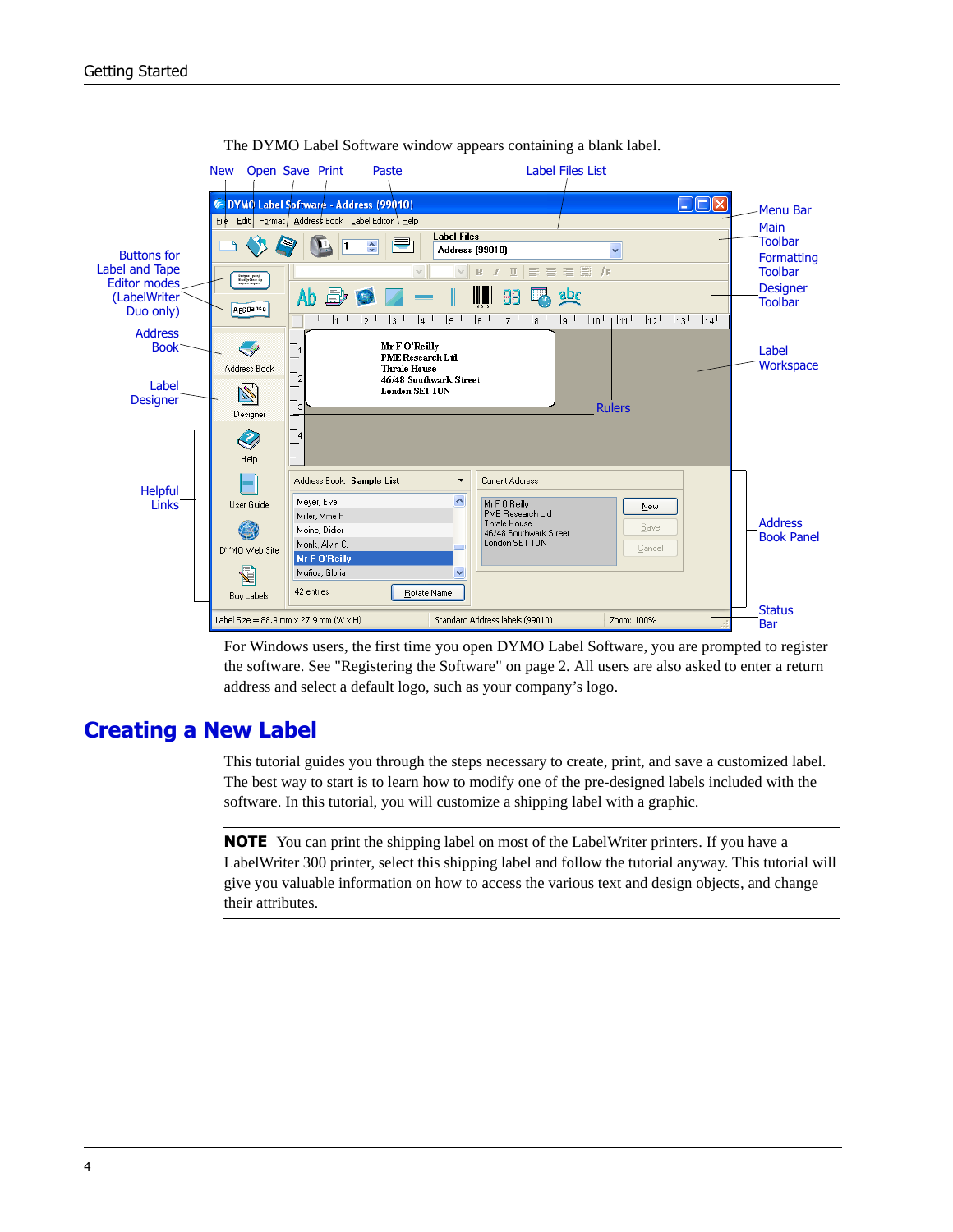# **Choosing a Label File**

<span id="page-8-0"></span>The first step is to choose a label file as the basis for your new label.

#### **To choose a label file**

- **1** Select the arrow next to the **Label Files** drop-down list.
	- A list of the most recently used label files appears.



If necessary, click **More** to access all the pre-designed labels. Notice that all label files are listed with the label type first, then any important objects on the label, and finally the part number of the label.

**2** Select the **Shipping with graphic (30256)** label.

The **Shipping with graphic** label appears in the main window.



# **Changing the Graphic**

The next step is to customize the graphic. As you will see in this step, each piece of information on a label is an object (for example, the return address, the recipient address, the line, and so on). When you double-click an object, a Settings dialog box appears where you can change the object's attributes.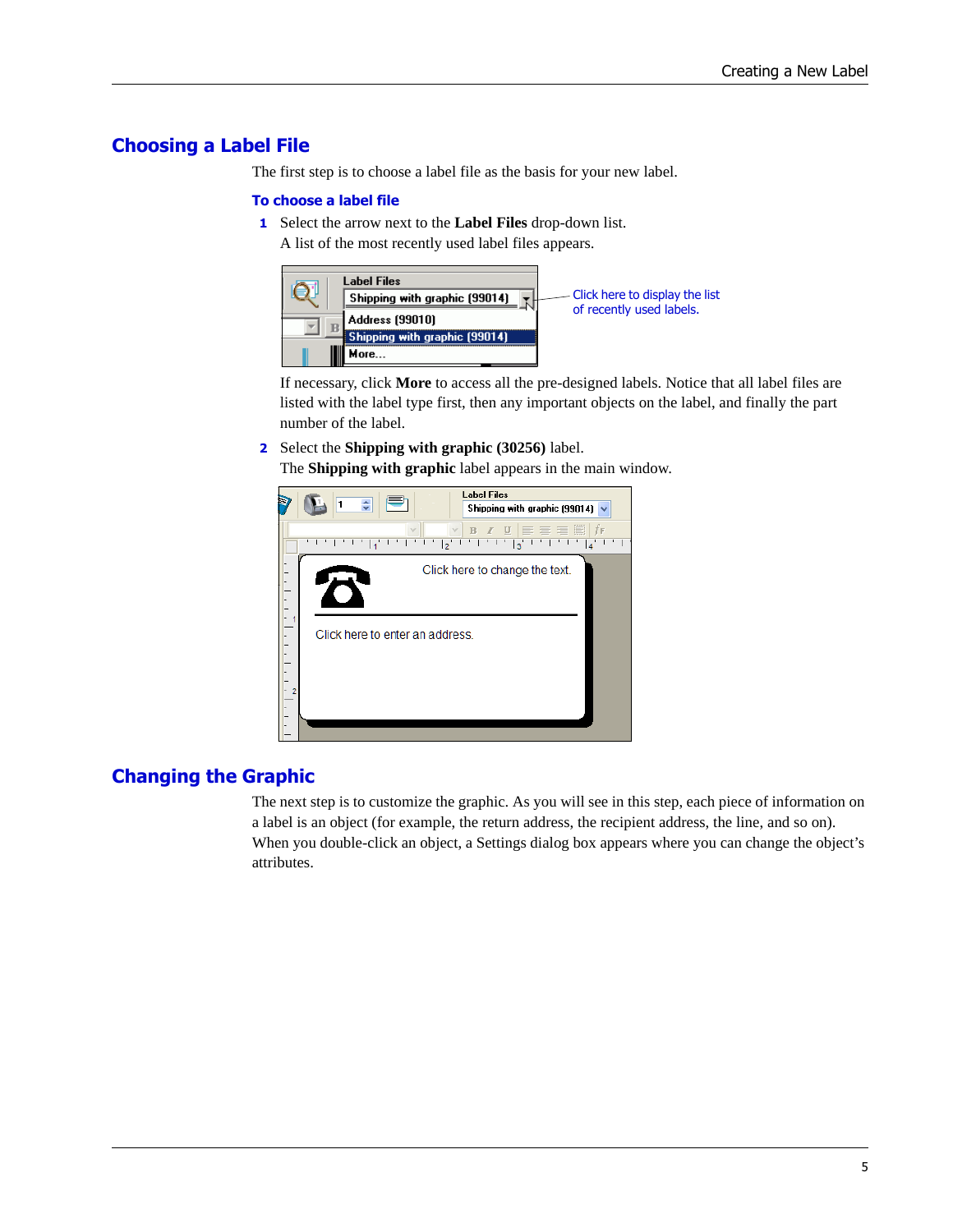#### **To change the graphic**

**1** Double-click the graphic that appears on the label. The **Graphic Settings** dialog box appears.



- **2** Select **File** under **Select Graphics Source**. The **Insert Image** button changes to read **Select File**.
- **3** Click **Select File**.

The File open dialog box appears listing the contents of the default Clipart folder.

- **4** Select the **Miscellaneous** folder and click **Open**. The contents of the Miscellaneous folder appear.
- **5** Select **Comput1.bmp** from the Miscellaneous folder. A preview showing the contents of the Comput1.bmp graphic file appears in the dialog box.
- **6** Click **Open**.

The Comput1.bmp graphic appears in the **Graphic Settings** dialog box.

| <b>Graphic Settings</b>            | $\odot$ File | <b>Select Graphics Source</b><br>C Clipboard<br>Video for Windows Device<br>◯ Use Default Logo File | <b>OK</b><br>Cancel<br>Help |
|------------------------------------|--------------|-----------------------------------------------------------------------------------------------------|-----------------------------|
|                                    |              | Select File                                                                                         |                             |
| <b>Border Type:</b><br>⊙ No Border | `hin         | Thick                                                                                               | <b>Border Color</b>         |

**7** Click **OK**.

The computer graphic is placed on the label replacing the telephone graphic.

|   |                                                            | $\vee$ B $I$ U $\equiv$ $\equiv$ $\equiv$ $\equiv$ $\equiv$ $\parallel$ $f$ F<br>ŗ<br>$\overline{2}$<br>ls.<br>l 1<br>١4 |
|---|------------------------------------------------------------|--------------------------------------------------------------------------------------------------------------------------|
|   | ۳                                                          | Click here to change the text.                                                                                           |
| k | $\frac{1}{2}$<br>J,<br>Ī<br>÷<br>$\frac{1}{2}$<br>$\vdash$ | Click here to enter an address                                                                                           |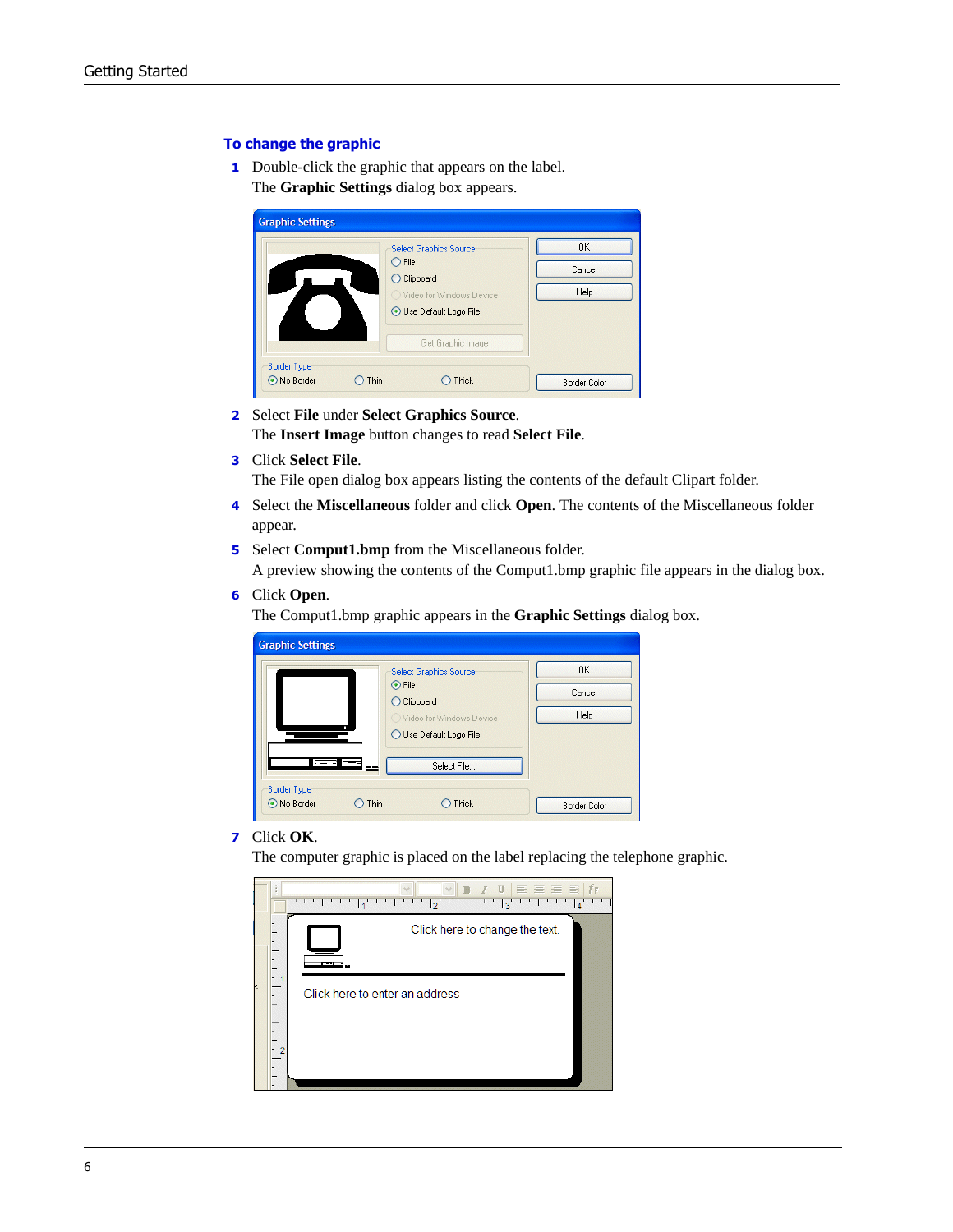# **Changing the Return Address**

Next, you change the return address.

#### **To enter a return address**

- **1** Click the text in the label's upper-right corner.
	- The flashing cursor appears where the default text had been. Arial



**2** Enter the following text:

COMPUTEK EUROPE B.V. Max Euwelaan 104 3046 MA ROTTERDAM The Netherlands

**3** Click anywhere outside the text object. The new return address appears on the label.



# **Changing the Recipient Address**

Next, you enter a recipient's address.

#### **To enter the recipient's address**

**1** Click once on the address object in the middle of the label. The flashing cursor appears where the default text had been. (Windows) To help identify objects, a hint appears when you move the pointer over an object.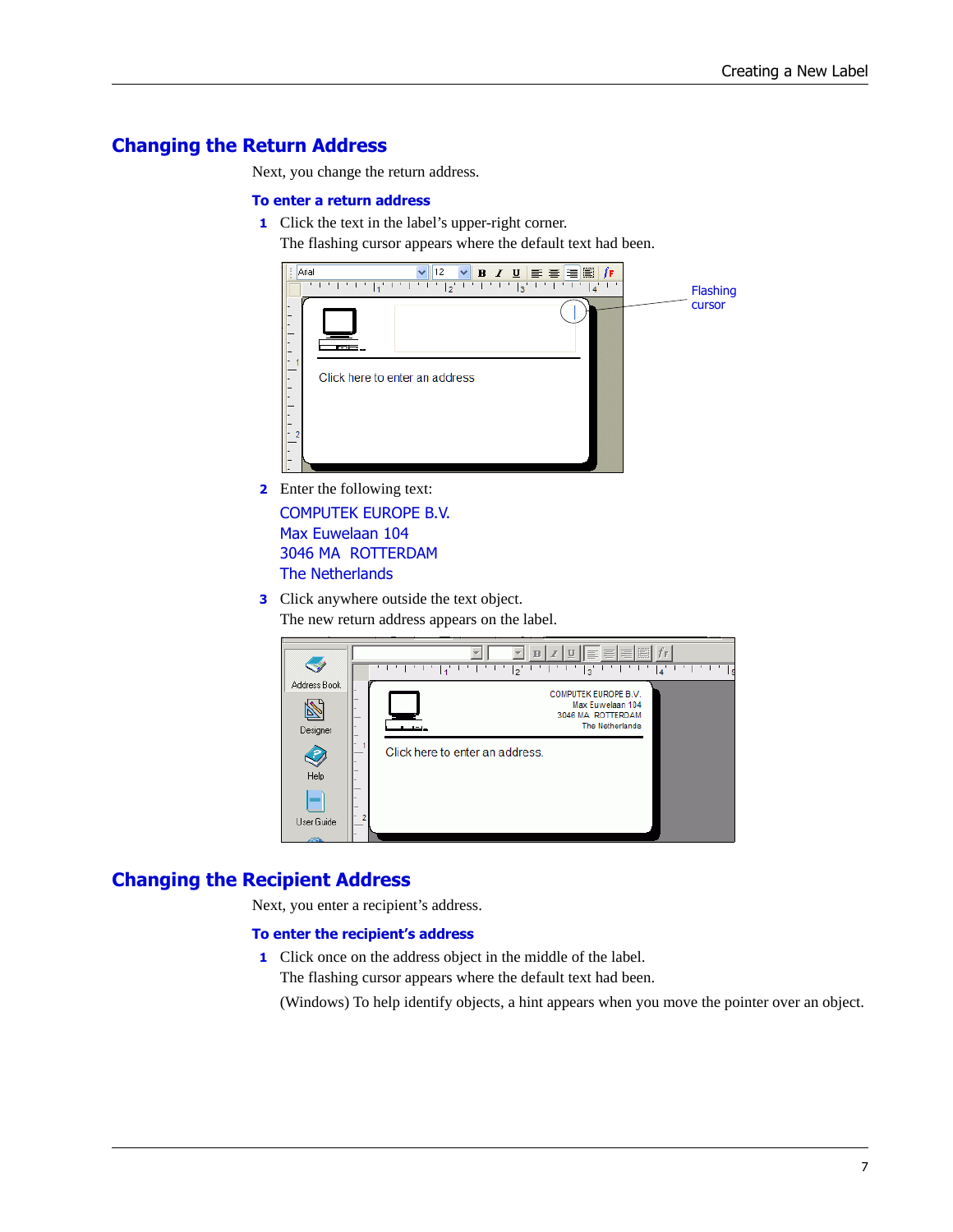**2** Enter the following address. Elsbeth Meijjer Airportplein 7 NL-3045 AP ROTTERDAM The Netherlands

Elsbeth Meijjer's address now appears as the recipient's address on the label.

### **Changing the Font**

You may want to modify the font used for the recipient address or return address.

#### **To change the font**

- **1** Click the recipient address object. The address text is highlighted.
- **2** Select **Times New Roman** from the Font drop-down list.
- **3** Select **B** from the **Formatting** toolbar.

The recipient address appears in the new font and style.



### **Printing the Label**

<span id="page-11-0"></span>Now that you have customized the label, you are ready to print.

**NOTE** You can only print this shipping label on most LabelWriter printers. If you have a LabelWriter 300, review this section even though you will not be able to actually print the label.

Before you print the label, make sure:

- **•** The LabelWriter printer is connected to your computer and turned on.
- **•** You have properly loaded shipping labels in the printer. If necessary, see the *Quick Start Guide* for information on how to set up your printer and load the labels.

#### **To print the label**

- **1** Enter the number of copies of this label to print in the **Copies** field on the Main toolbar.
- **2** Click **on** the Main toolbar.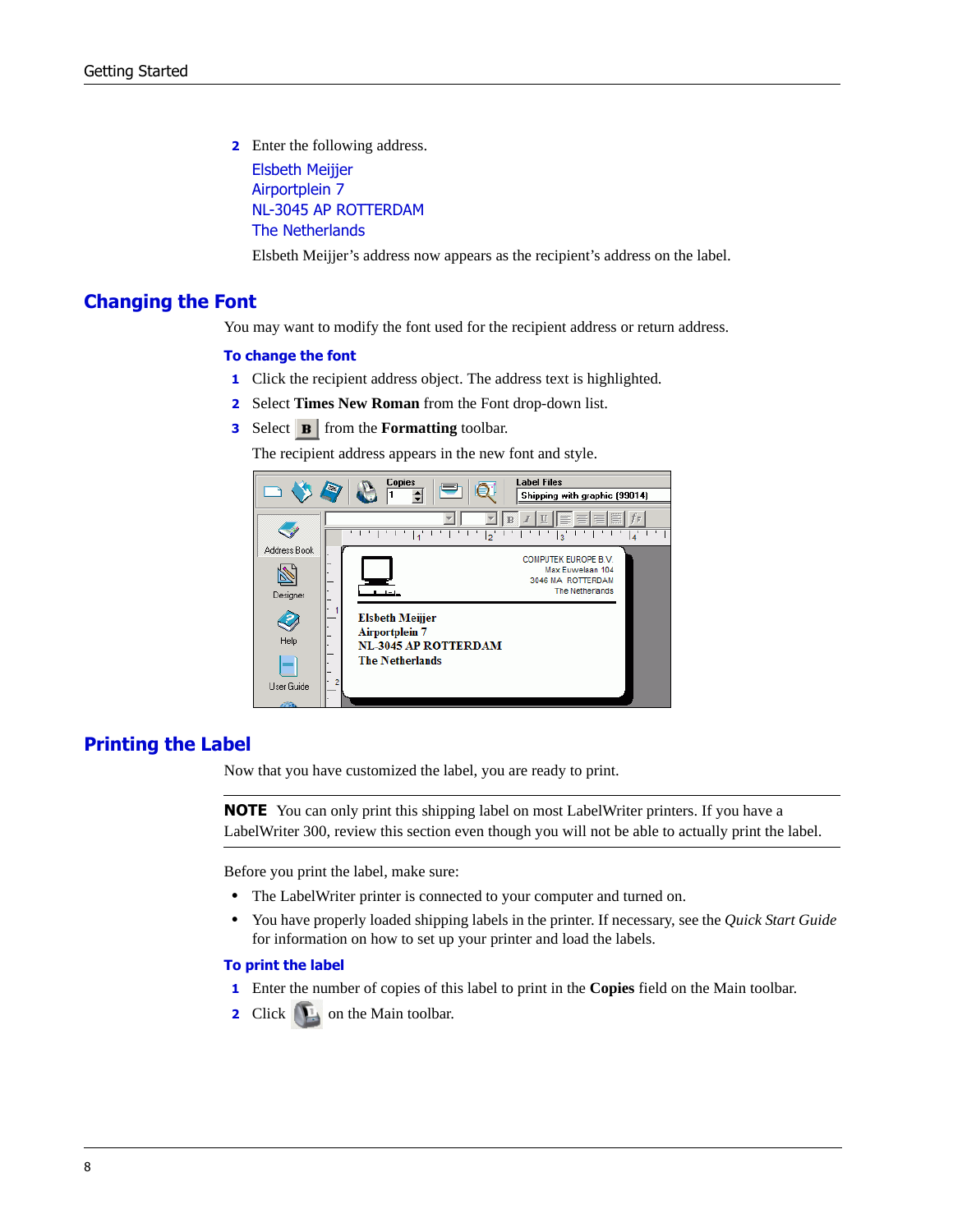### **Saving the Label**

<span id="page-12-0"></span>Now that you have created your shipping label, you can save it as a label file. Saved labels will automatically appear in the **Label Files** drop-down list.

#### **To save the label**

- **1** Click on the Main toolbar. The **Save File** dialog box appears.
- **2** Enter **MyShip** as the new name for the file and click **Save**.

Notice that your new label file, MyShip, is added to the top of the **Label Files** drop-down list as the most recently used label and also alphabetically in the list of labels below.

To use a label file you created, choose it from the **Label Files** drop-down list.

**NOTE** To access your label files from the Label Files list, you must store them in the Label Files folder. A default Label Files folder is created for you when the software is installed. For Windows, the folder is located in C:\Documents and Settings\All Users\Documents\DYMO Label\Label Files. For Macintosh, the folder is located in the DYMO Label folder where you installed the application.

Now that you can open, edit, print, and save a shipping label, you are ready to modify and use most other label files.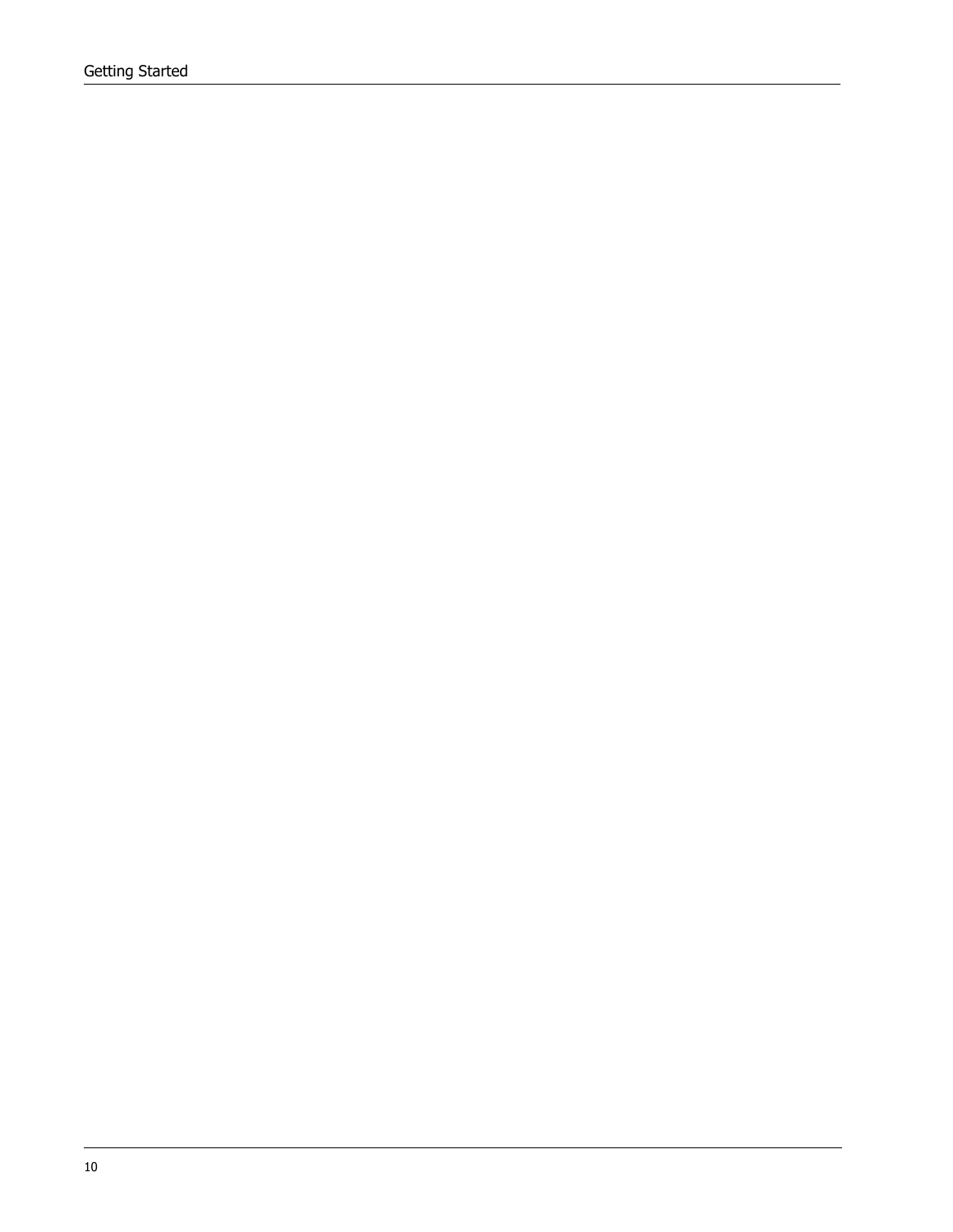# <span id="page-14-4"></span><span id="page-14-0"></span>**Chapter 3 Using the Label Designer**

<span id="page-14-8"></span><span id="page-14-7"></span><span id="page-14-1"></span>The Label Editor allows you to easily design labels for your specific needs using a simple-to-use Label Designer. You can also modify any of the pre-designed label files included with the software.

The Designer allows you to change the appearance and content of labels. You can add or modify text (including addresses), barcodes, sequential numbers, date-time stamps, lines, rectangles, and circles or ellipses (Macintosh). The following figures are examples of custom label designs.



# <span id="page-14-2"></span>**Starting the Designer**

<span id="page-14-5"></span>When the Designer is active, the Designer toolbar appears below the Formatting toolbar.

<span id="page-14-6"></span>

#### **To start the Label Designer, do one of the following**

- Create a new label file. See ["Creating a New Label" on page 4](#page-7-1). The Designer toolbar automatically appears.
- $\triangleright$  With a label file open, click  $\triangleright$

# <span id="page-14-3"></span>**Design Objects**

<span id="page-14-9"></span>A label created in DYMO Label Software can contain various text and design objects. Each object has certain attributes, such as size, position, font, and so on. You can select the attributes that you want in the object's Settings dialog box. For more information on modifying object attributes, see the online Help.

<span id="page-14-10"></span>This section describes each of the objects available on the Designer toolbar.

Δb

**Text** The text object is useful for displaying information that remains unchanged every time you print a new label (for example, "Hello my name is" on name badges or your return address on shipping labels).

> Text objects can also be used for *variable* text (text that changes from label to label). This is useful for part numbers, book titles, and many other non-address items you might save as a list in the Address Book. For more information on variable text, see the online Help.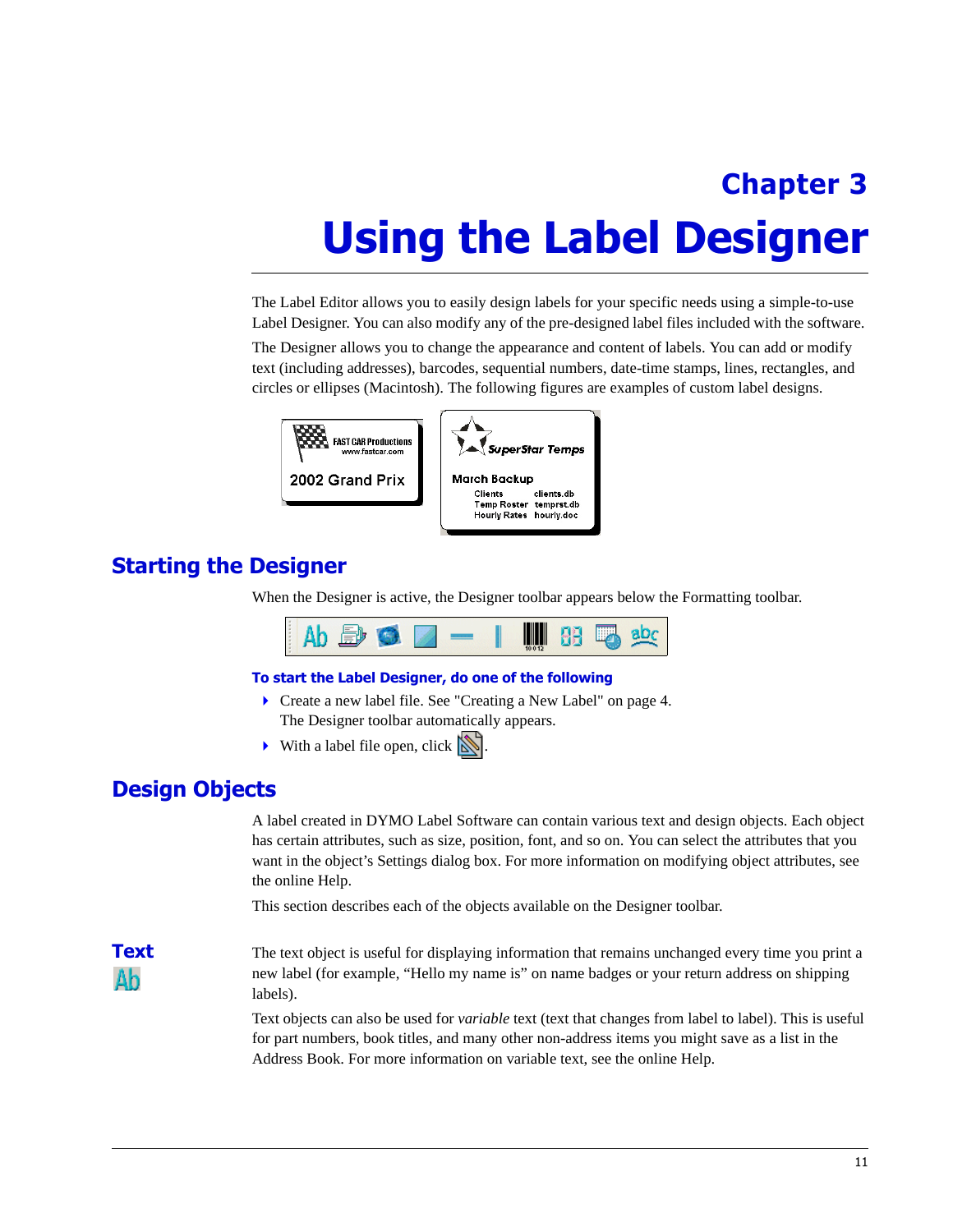# FD

**Address** The address object is similar to the text object, but is designed to print information that changes with each label printed, such as names and addresses. Address objects can also display POSTNET barcodes. You can change the font settings (font, size, style, and so on) for text in address objects and control the text's position. You can also apply special effects to the text.

> <span id="page-15-3"></span><span id="page-15-0"></span>Address objects are by default variable text objects. Address objects can also be fixed text objects. Address text is saved as part of the label in fixed text objects. The address is not saved with the label in variable text address objects. (See ["How the Address Book Works" on page 15](#page-18-4) for more information.)

**Graphic** The graphic object allows you to add your company logo and other favorite graphics to labels. You can import many popular graphic formats, position them anywhere on the label, resize them, and even specify one as the default graphic. You can also copy a graphic from a graphics application (such as Microsoft Paint or CorelDRAW), and then paste it onto a label. You can import a graphic directly from a file or (Windows only) capture an image from a video device connected to your computer.

> <span id="page-15-4"></span>**NOTE** If you defined a default logo file, the graphic file you specified is automatically displayed in any new graphic objects you add. See the online Help for information about defining a default logo file.

**Lines** You can use the horizontal and vertical line objects to improve a label's appearance. Horizontal lines also function well as visual dividers on labels (for example, between the sender and recipient's address on shipping labels). You can specify the thickness of the lines, and you can also hide lines that appear on labels.

<span id="page-15-5"></span>**Rectangle** The rectangle object, like the line objects, is primarily used as a design element to enhance a label's appearance. A rectangle can be used to create a border around other objects. You can specify shades of gray to fill the rectangle. You can also specify the thickness of the rectangle border.

<span id="page-15-2"></span>

**Ellipse** (Macintosh) The ellipse object, like the line objects, is primarily used as a design element to enhance a label's appearance. An ellipse can be used to create a border around other objects. You can specify shades of gray to fill the ellipse. You can also specify the thickness of the border.

**Barcode** The barcode object displays and prints a barcode on your label. You can use a barcode object to display fixed information that you enter or variable information obtained from another object. When you link a barcode object to another object, the barcode object encodes the information contained in the linked object. Furthermore, if you change the information in the linked object, the barcode object automatically encodes the new information.

> <span id="page-15-1"></span>For example, you may want to link the barcode object to a part number text object on a label. When you update the part number in the linked text object, the barcode object is automatically updated as well.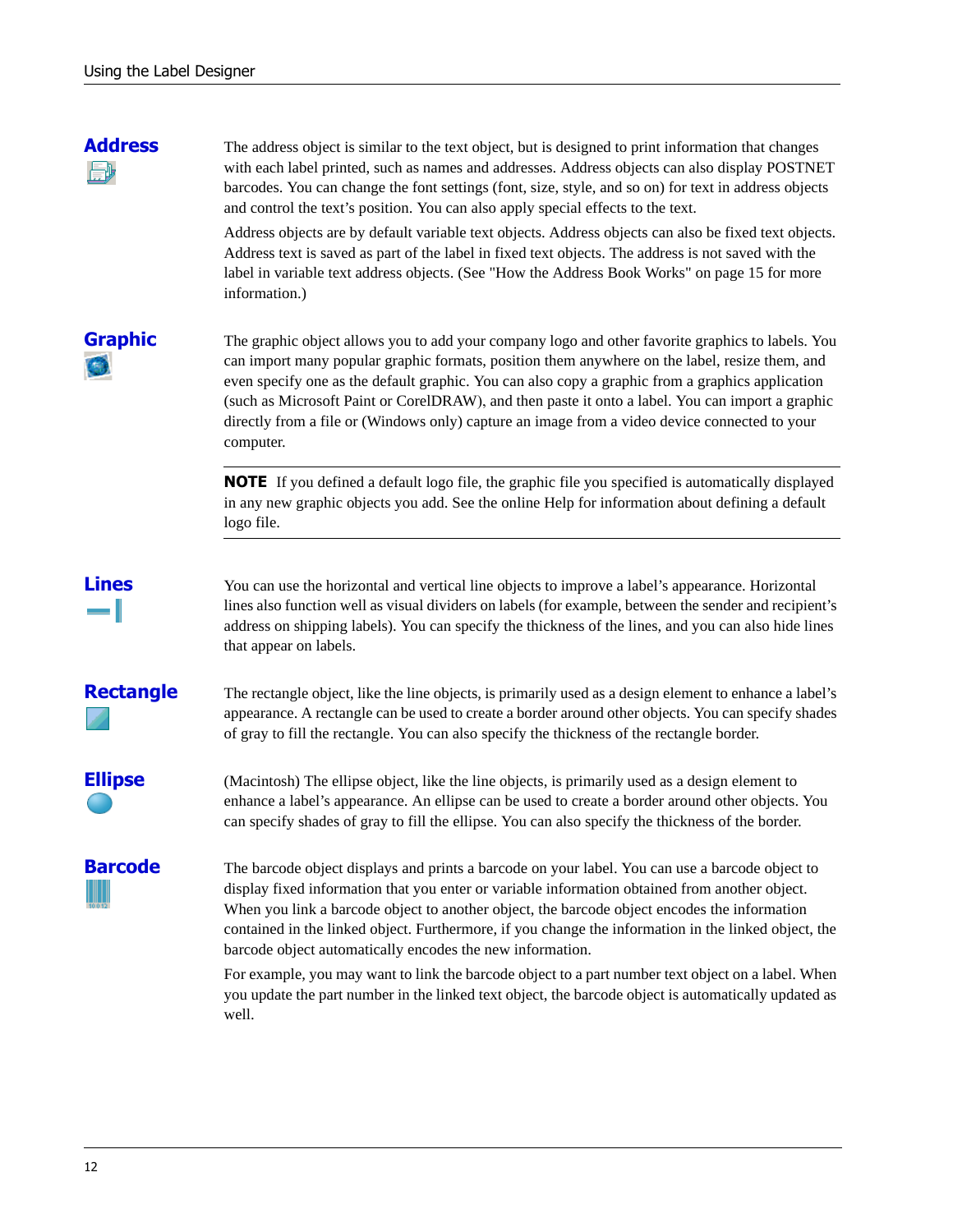<span id="page-16-14"></span><span id="page-16-13"></span><span id="page-16-12"></span><span id="page-16-10"></span><span id="page-16-9"></span><span id="page-16-8"></span><span id="page-16-5"></span><span id="page-16-4"></span><span id="page-16-3"></span><span id="page-16-2"></span>You can choose from many standard barcode symbologies, including Code 39, Code 128, Codabar, UPC A/E, EAN 8/13, ITF-14, POSTNET, PLANET, and Interleaved 2 of 5 barcodes.You can choose to include or exclude human-readable text (alphanumeric information) and specify the font settings for the text. You can also select the barcode size and position. See the online Help for more information about the barcode symbologies supported.

# HF

**Counter** The counter object automatically numbers a series of labels. For example, you could use a counter object to automatically serialize a bunch of raffle tickets. You can specify text you want to appear before and after the counter (for example, "Disk # of ten"), as well as the starting number and the increments for counting (1, 10, 100, and so on). You can also specify the font settings for the counter information, as well as other attributes.

<span id="page-16-7"></span>**Date-Time** The date-time object stamps the current date and/or time on labels using any one of several of predefined formats. As with counter objects, you can specify the text you want to appear in front of and behind the date-time (for example, "Today's date is"). You can choose from a variety of date formats, including European formats. You can include or exclude the time and use the 24-hour time format (13:00, 22:00, and so on). You can control the font settings and other attributes for the datetime information.

# <span id="page-16-6"></span>abc

**Curved Text** The curved text object is similar to the text object, but allows you to place the text along a curve. This object can be used for placing text around the perimeter of a round CD label or for simply adding text in an arc on any label. You can choose to display the text as a full circle or as a semicircle along the top or bottom of the label. You can also choose to mirror the text. As with the text object, the curved text object can be used as a variable text object and you can control the font settings and object position.

# <span id="page-16-0"></span>**Creating a New Label File**

<span id="page-16-11"></span>DYMO Label Software includes a blank label file for every type of label available. When you create a new label, you select one of these blank labels as a starting point.

#### **To create a new label**

- **1** Click **i** Click **i** Click **i** Click **i** Click **i** Click **i** Click **i** Click **i** Click **i** Click **i** Click **i** Click **i** Click **i** Click **i** Click **i** Click **i** Click **i** Click **i** Click **i** Click **i** Click **i** Click **i**
- **2** Select a label that most closely matches the type of label you wish to create and click **OK**. The blank label opens in the label workspace and the Designer toolbar appears.

**NOTE** You can filter the number of labels displayed by selecting **Portrait** or **Landscape** in the **New Label** dialog box.

# <span id="page-16-1"></span>**Opening an Existing Label File**

To use a label file you have saved to disk, you simply open it. You can then print the label as is, or modify it to suit your needs. For convenience, the most recently saved label files appear at the top of the Label Files drop-down list.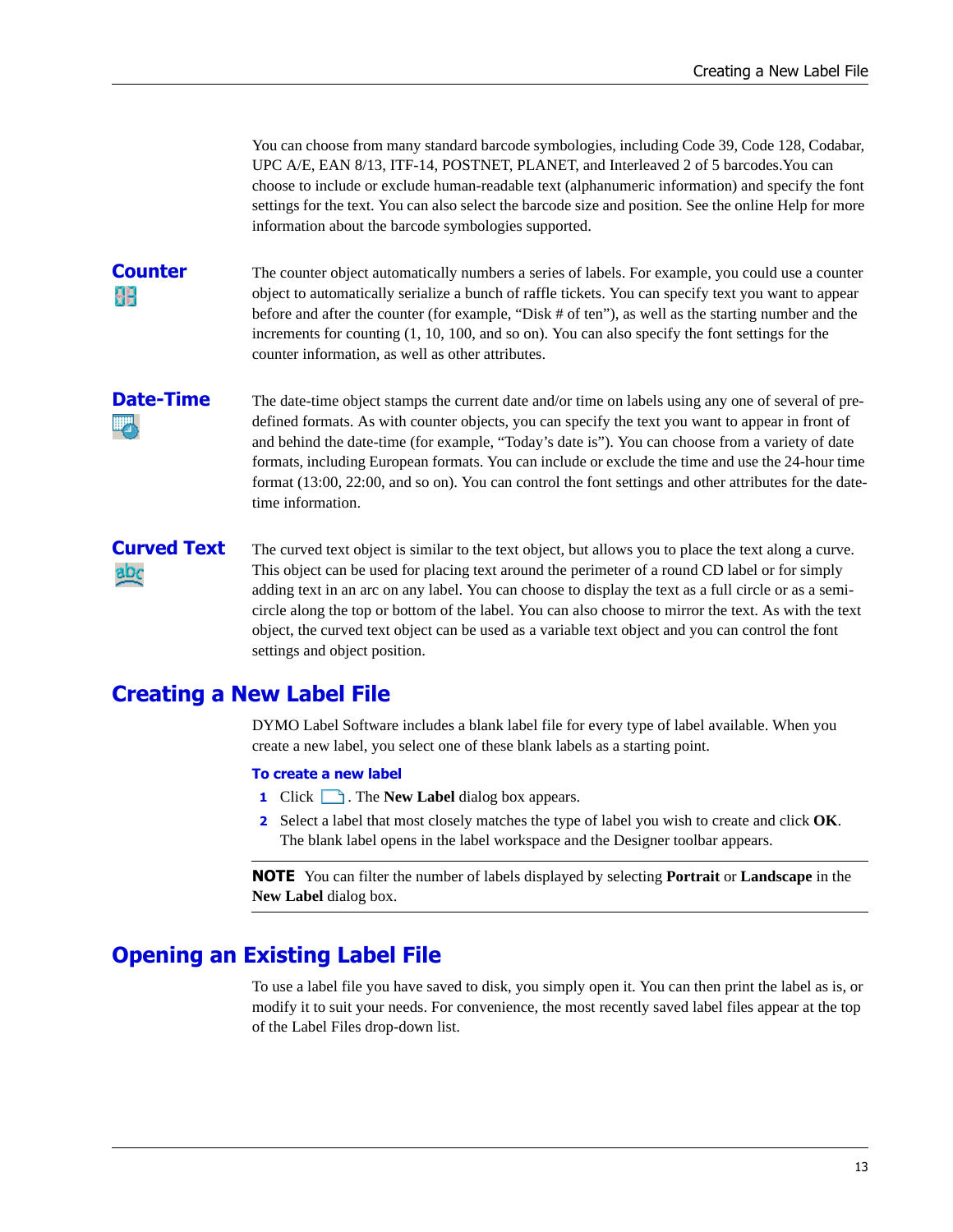#### **To open an existing label file**

- **1** Click . The **Open File** dialog box appears.
- **2** Select the file you wish to open and click **Open**. The label opens in the label workspace.

# <span id="page-17-0"></span>**Adding an Object**

<span id="page-17-3"></span><span id="page-17-2"></span>When you place a new object on a label, the new object displays certain default settings. For example, new address and text objects display text describing how to modify the objects.

Although the various types of objects are different, the steps for placing the objects on a label are nearly identical. The only difference is the tool button you select from the Designer toolbar to place the desired object.

#### **To add an object**

- **1** Click the object that you wish to add on the Designer toolbar. The new object appears in the upper-left corner of the label.
- **2** Resize and move the object where you want it on the label using the cursor.

**NOTE** If you defined a default logo file, the graphic file you specified appears in all new graphic objects you place. See the online Help for information about defining a default logo file.

# <span id="page-17-1"></span>**Deleting Objects**

When you delete an object, the object's contents (text, graphics, barcode, and so on) are also deleted.

#### **To delete an object**

- **1** Select the object.
- **2** Select **Cut** from the **Edit** menu.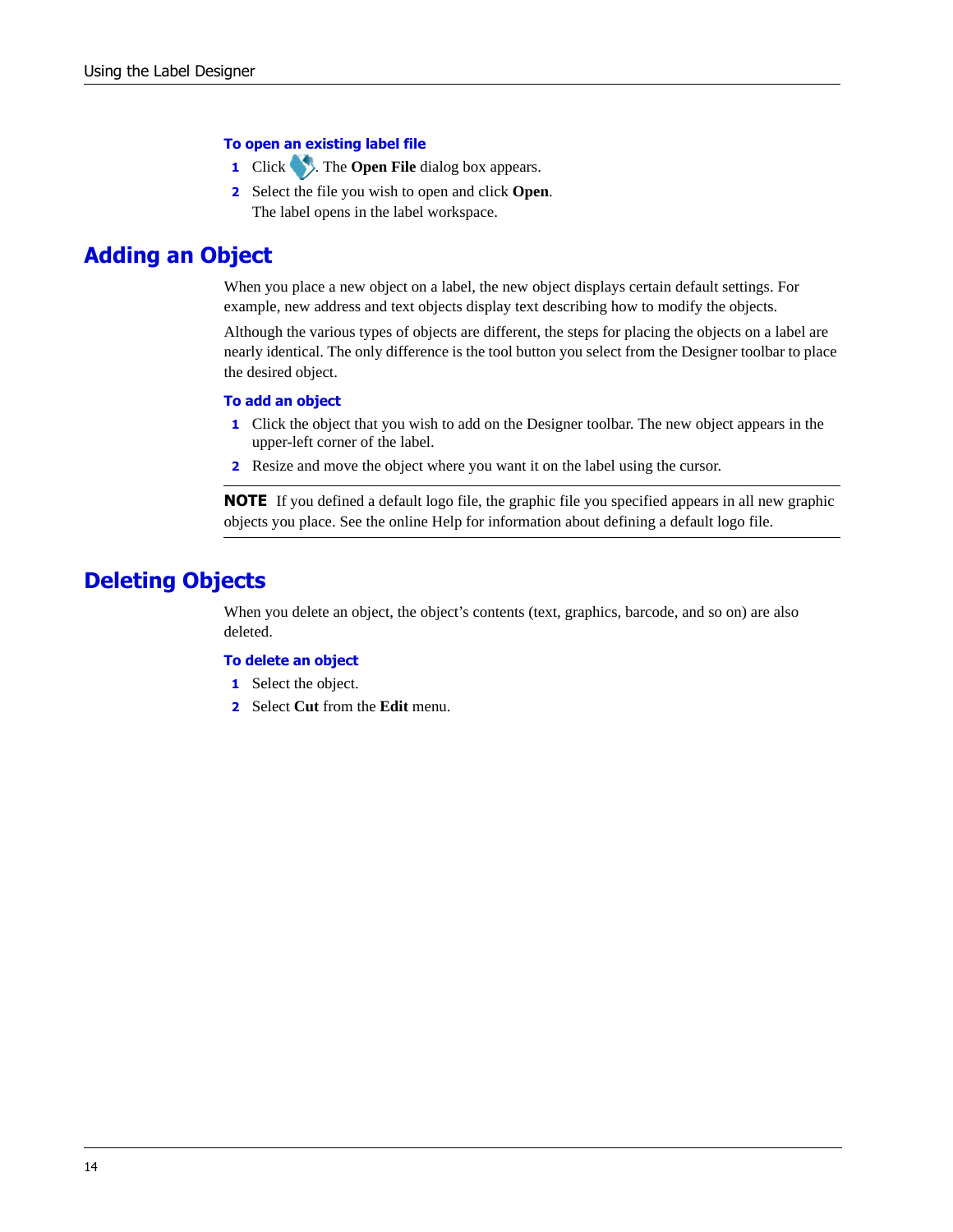# <span id="page-18-3"></span><span id="page-18-0"></span>**Chapter 4 Working with Lists**

<span id="page-18-1"></span>DYMO Label Software includes a built-in Address Book that allows you to maintain lists of addresses routinely used to generate labels. Additionally, if you have Mac OS version 10.2 or later, you can print labels using the addresses already stored in your Mac OS address book.

You can also use the built-in Address Book to store information other than addresses. This information (for example, a list of product numbers or video titles) can be linked to a variable text object or barcode object (for example, to print a barcode label for all your product numbers).

<span id="page-18-5"></span>This chapter describes how to use the built-in Address Book to create, edit, and print entries on labels. Refer to the online Help for more detailed information on using the Address Book.

# <span id="page-18-4"></span><span id="page-18-2"></span>**How the Address Book Works**

The Address Book allows you to create address or data list files. Address list entries are automatically sorted using the first line of the address. If this line is a person's name, the entry is listed and sorted by the last name. However, if the first line is a company name, the entry is sorted by the company name. Data lists are sorted by the first few characters of each entry's first line.

The Address Book items can be used with address and variable text objects. Address objects are by default variable text objects and the currently selected Address Book entry is displayed in the object. This means that the actual content that prints in an address object is not necessarily the same each time the label is printed. For example, if you select ten entries from the Address Book and then click print with an address label open, ten address labels will print, one for each selected entry in the Address Book. When you save an address label, only the formatting is saved, not a specific address. When that address label is opened the next time, the then currently selected Address Book entry appears in the address object.

You can, however, define an address object as a *fixed* address object, meaning that the actual address that is currently in the object is saved as part of the label when you save and close the label. The next time you open the label, the object contains the same address. The Fixed Address setting allows you to create and save labels for a recipient that you use frequently.

A text object normally contains static text (text that is the same each time the label prints), but it can become a variable text object by selecting the Function as Variable Text object setting. A variable text object behaves in much the same manner as an address object. A variable text object can be used to print labels from list entries. For example, you can print price tags from a parts list or name tags from an attendance list.

When you open a label with a variable address object or variable text object, the currently selected Address Book entry is automatically displayed. As you select different Address Book entries, each newly selected entry is automatically displayed in the object. If you then decide you want to print the currently selected address on a different label, just open the new label and the same address appears in that label's format (as long as the new label contains an address or variable text object). The formatting from the previous label is not copied to the new label, only the text which takes on the formatting of the new label.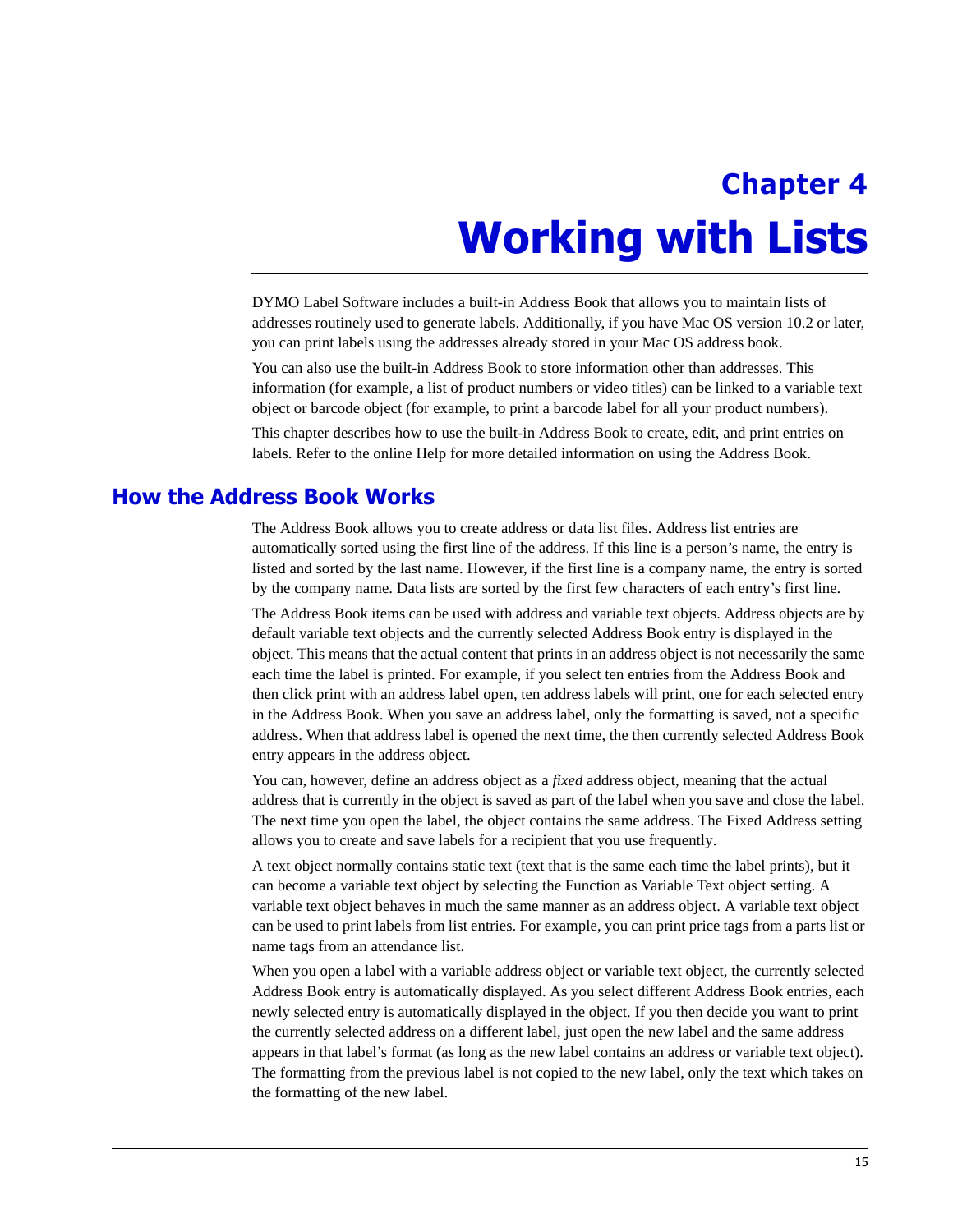# <span id="page-19-0"></span>**Using the Address Book**

The Address Book is displayed in a panel at the bottom of the DYMO Label main window. You can display or hide the panel using the Address Book button on the Action bar.

#### **To display the Address Book**

**Click or select Open** from the **Address Book** menu.

The last list file that was opened appears in the Address Book panel of the Main window. The first time you open the Address Book, the **Sample List** entries appear.



### **Using Lists with Multiple Variable Objects**

<span id="page-19-1"></span>You can use the Address Book to enter information into objects that can contain variable text on the current label. Variable text objects are text objects where you have selected the Variable Text field in the Text Setting dialog box, or barcode objects. If the current label contains more than one variable object, you need to select the object into which you want the selected Address Book entry to appear.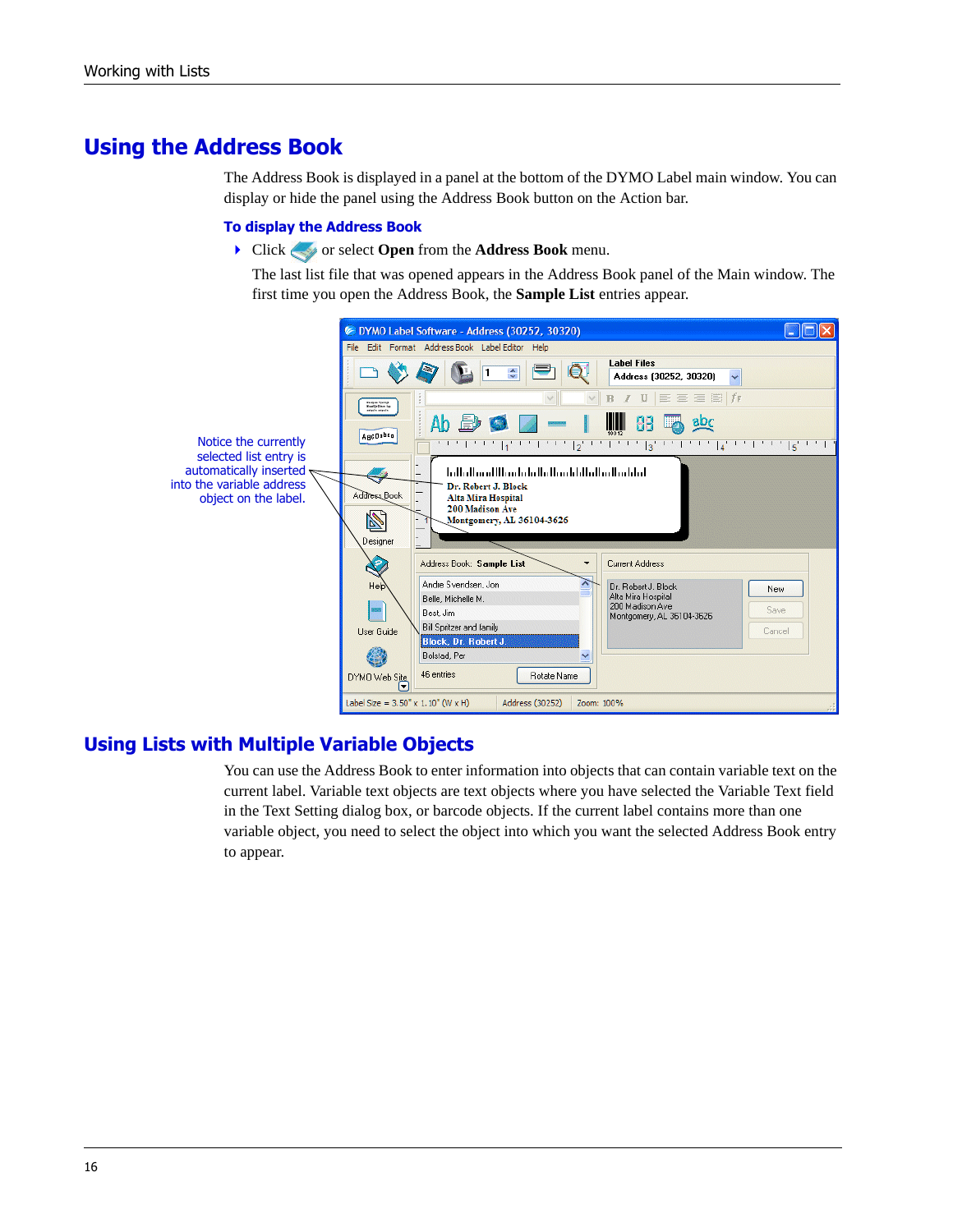#### **To insert address data into a label with multiple variable objects**

**1** Select the list entries you wish to print.

The Pick Variable Object dialog box appears listing the objects available on the current label.

| <b>Pick Variable Object</b>                |        |
|--------------------------------------------|--------|
| Select the variable object[s] to paste to: |        |
| <b>TEXT</b><br><b>TEXT</b><br>-1           |        |
|                                            |        |
|                                            |        |
|                                            |        |
| ΩK                                         | Cancel |

**2** Select the object you want to link to the Address Book and then click **OK**.

If the current label does not contain a variable object, you are prompted to open a label that does contain one of these objects. This prompt appears because the program automatically links Address Book entries to variable objects. You can still work in Address Book without a variable object on the current label, but Address Book will not link to the current label.

#### <span id="page-20-4"></span>**Rotating Names in Address Lists**

The Address Book automatically sorts addresses by the last name. For example, if you enter the following address:

Elsbeth Meijjer Airportplein 7 NL-3045 AP ROTTERDAM The Netherlands

The Address Book displays Meijjer, Elsbeth in the **Entries** list.

In some cases, the Address Book incorrectly identifies which name is the last name or incorrectly identifies a company name as a person's name. This is easily fixed using Rotate Name.

#### **To rotate the name**

- **1** Select the entries that are displayed incorrectly.
- **2** Click  $\lceil$  Flotate Name to rotate the words in the entry's first line so that they display correctly.

# <span id="page-20-2"></span><span id="page-20-0"></span>**Creating a New List**

When you create a new list file, Address Book gives you the option of importing addresses or data (for new address lists or data list files, respectively) into the new file.

A new list file is created with the specified name and stored in the default list file folder. The new file name appears at the top of the **Address Book** panel.

## <span id="page-20-1"></span>**Opening an Existing List**

<span id="page-20-3"></span>If you have more than one address or data list file, you can select the list you want to use to create labels. Also, if you want to import addresses or data into a file, you must first open the file into which you want to import the data.

For information on importing and exporting list data, see the online Help.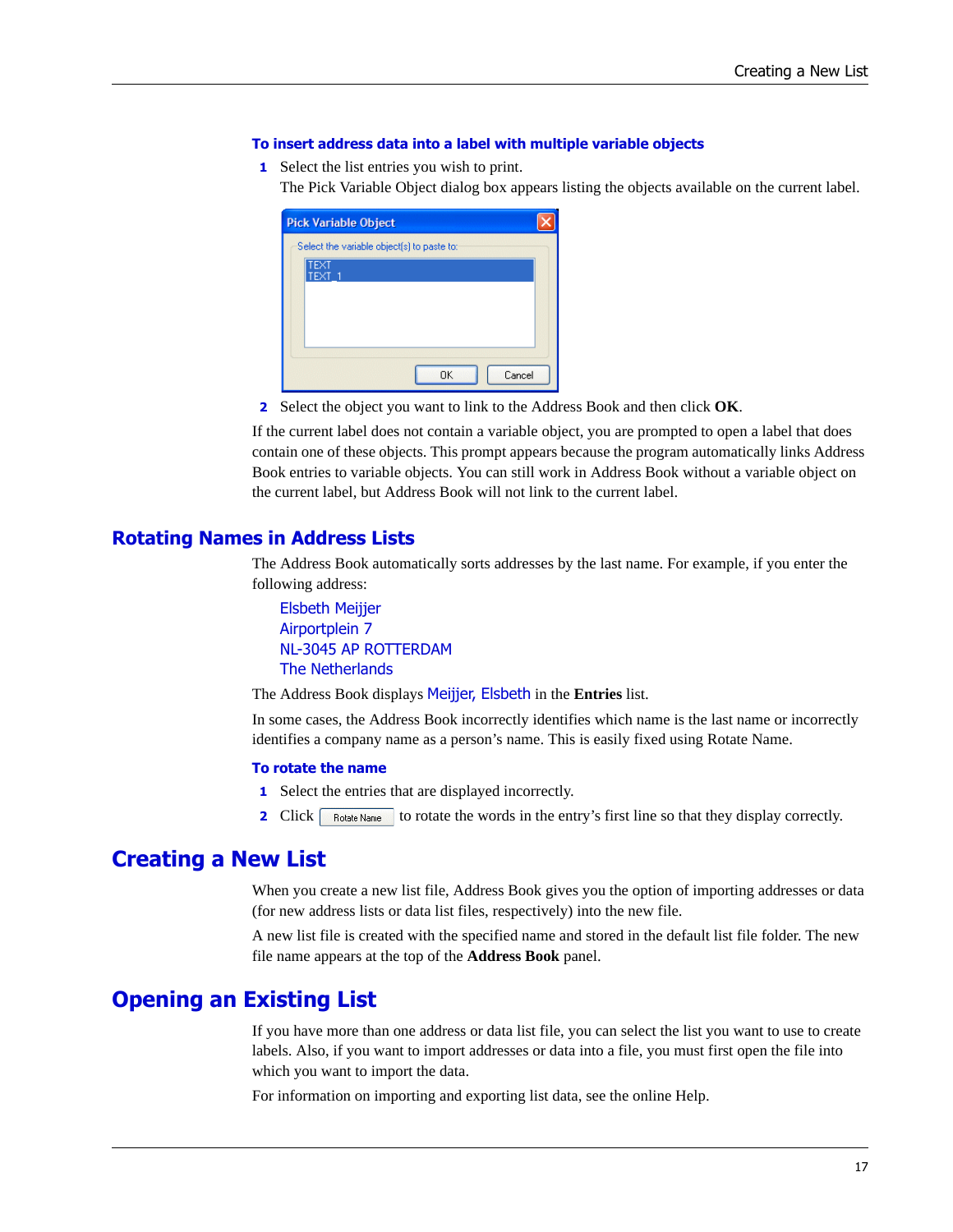# <span id="page-21-0"></span>**Using the Mac OS Address Book (Macintosh)**

<span id="page-21-1"></span>If you are running Mac OS version 10.2 or later, you can print addresses you already have stored in the Mac OS address book. However, unlike the built-in Address Book, you cannot add or change the addresses in the Mac OS address book from within DYMO Label Software. You must make changes using the Mac OS address book application.

**NOTE** Make sure that your Mac OS Address Book My Card record contains your country of residence. This country information is used to determine the correct address format for your labels. Refer to the Mac OS Address Book online Help for more information about My Card.

#### **To print from the Mac OS Address Book**

- **1** Select **Use Mac Address Book** from the Address Book menu. You can also choose this menu item from the Address Book drop-down menu.
- **2** Select the address that you wish to use. The address is placed on the current label.

If your address book is large, you can display the addresses from a single group to locate an address more quickly.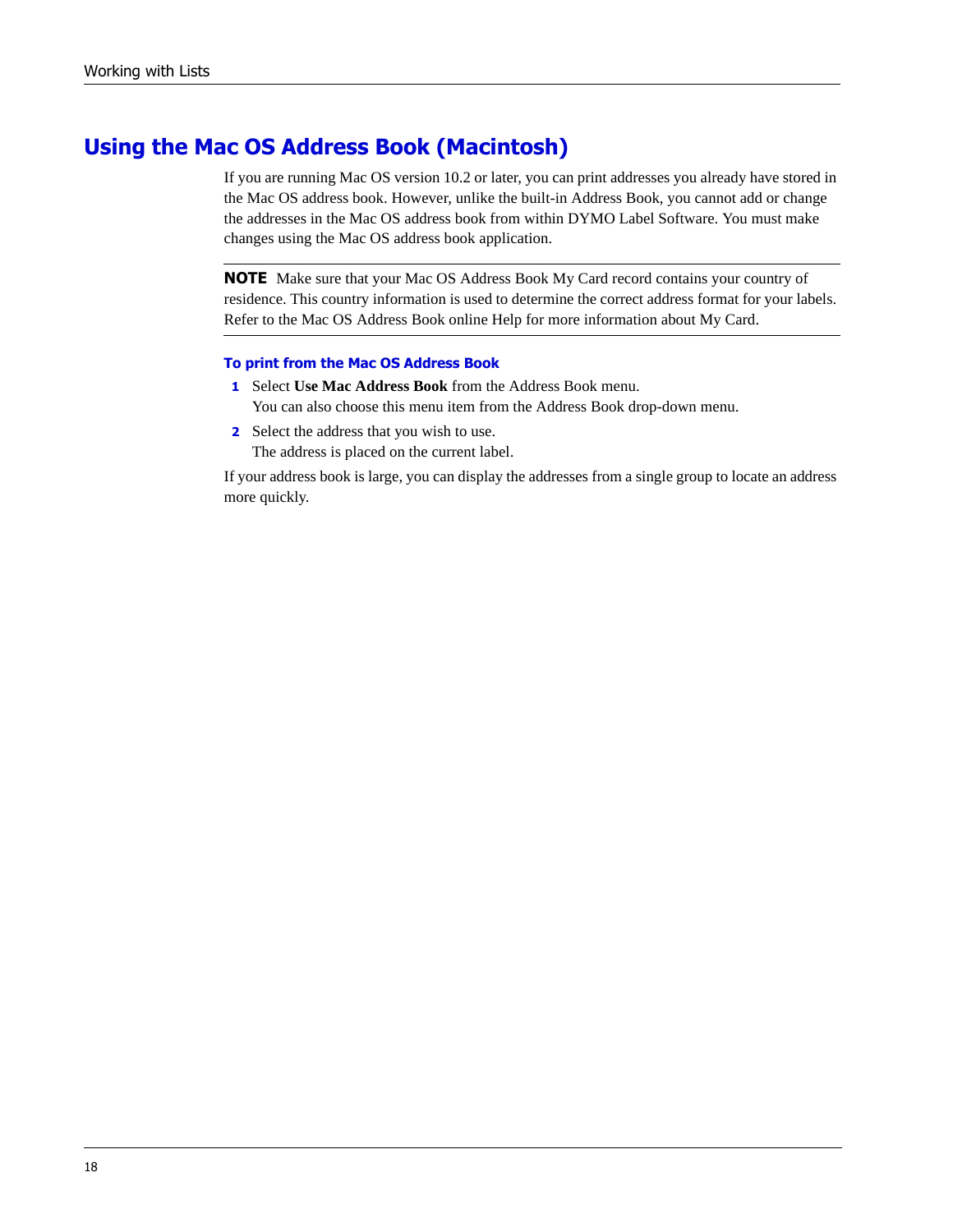# <span id="page-22-3"></span><span id="page-22-0"></span>**Chapter 5 Printing Labels Using Smart Paste**

<span id="page-22-5"></span><span id="page-22-1"></span>The Smart Paste command allows you to quickly print multiple labels from a list created in a word processing, spreadsheet, or other similar program.

The text and address objects can be used to print text from other applications. For the text object, you must select the Function as Variable Text Object setting on the Text Settings dialog box to copy text into this object. The address object is ready to use with Smart Paste by default.

# <span id="page-22-2"></span>**About Smart Paste**

This section describes how text from different sources can be printed on labels using the Smart Paste command.

### <span id="page-22-6"></span>**Spreadsheet Text**

When copying and pasting rows of text from a spreadsheet program using Smart Paste, each row is treated as a separate label and each cell in the row is treated as a separate line on the label.

For example, the rows in the following spreadsheet:



will print two three-line labels: one for DYMO and one for Esselte.



### <span id="page-22-4"></span>**Text File**

Many programs can create a text file, such as a text editing program, a database application, and so on. When you export text from a database, you usually create a delimited file with each entry separated by comma or tab characters, and a carriage return/line feed at the end of each entry.

The Smart Paste command recognizes the delimiter characters and will insert a line break on the label. When a comma is used as a delimiter, make sure the text that contains any commas that you want to print on the label is enclosed in quotation marks. The carriage return/line feed will start a new label.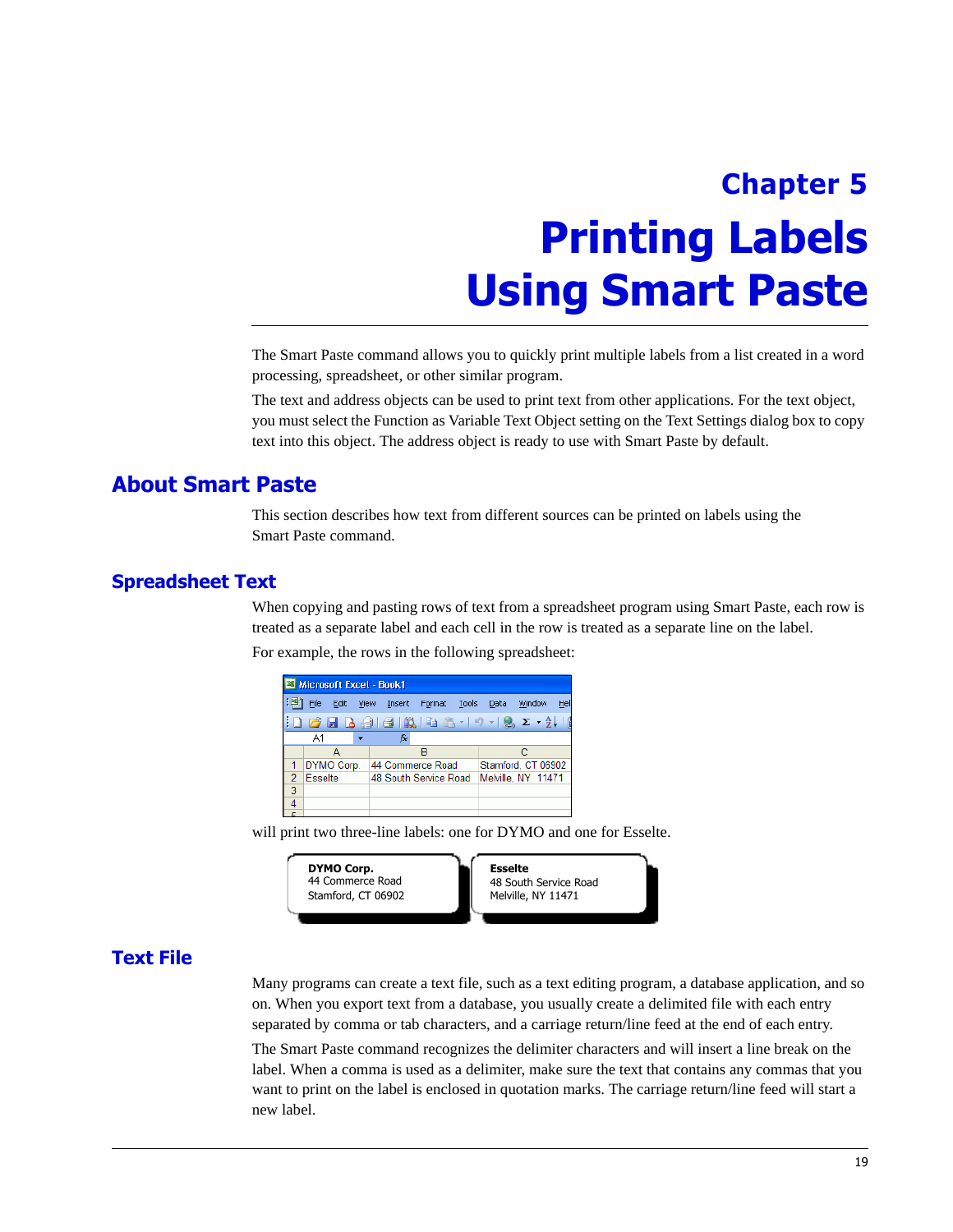**NOTE** The separator character may be different for countries other than the United States. When using Smart Paste, the list separator character is based on the Windows list separator (or regional setting) being used.

For example, the following lines of text (delimited using commas):

*DYMO Corp., 44 Commerce Road, "Stamford, CT 06902" Esselte, 48 South Service Road,"Melville, NY 11471"*

will print two three-line labels: one for DYMO and one for Esselte.



In another example, the following three lines of text are printed as three two-line labels:



### <span id="page-23-0"></span>**Multi-Line Text from a Word Processor**

When copying text from a word processor, you will typically have multi-line text. In this case, the text for each label is separated by either a single blank line or a carriage return/line feed.

If a blank line is contained in the text, Smart Paste reads the text as multiple labels separated by a single blank line. If no blank line is found, the text is read as multiple, one-line labels.

For example, the following two addresses are separated by a single blank line and Smart Paste will print two three-line labels.

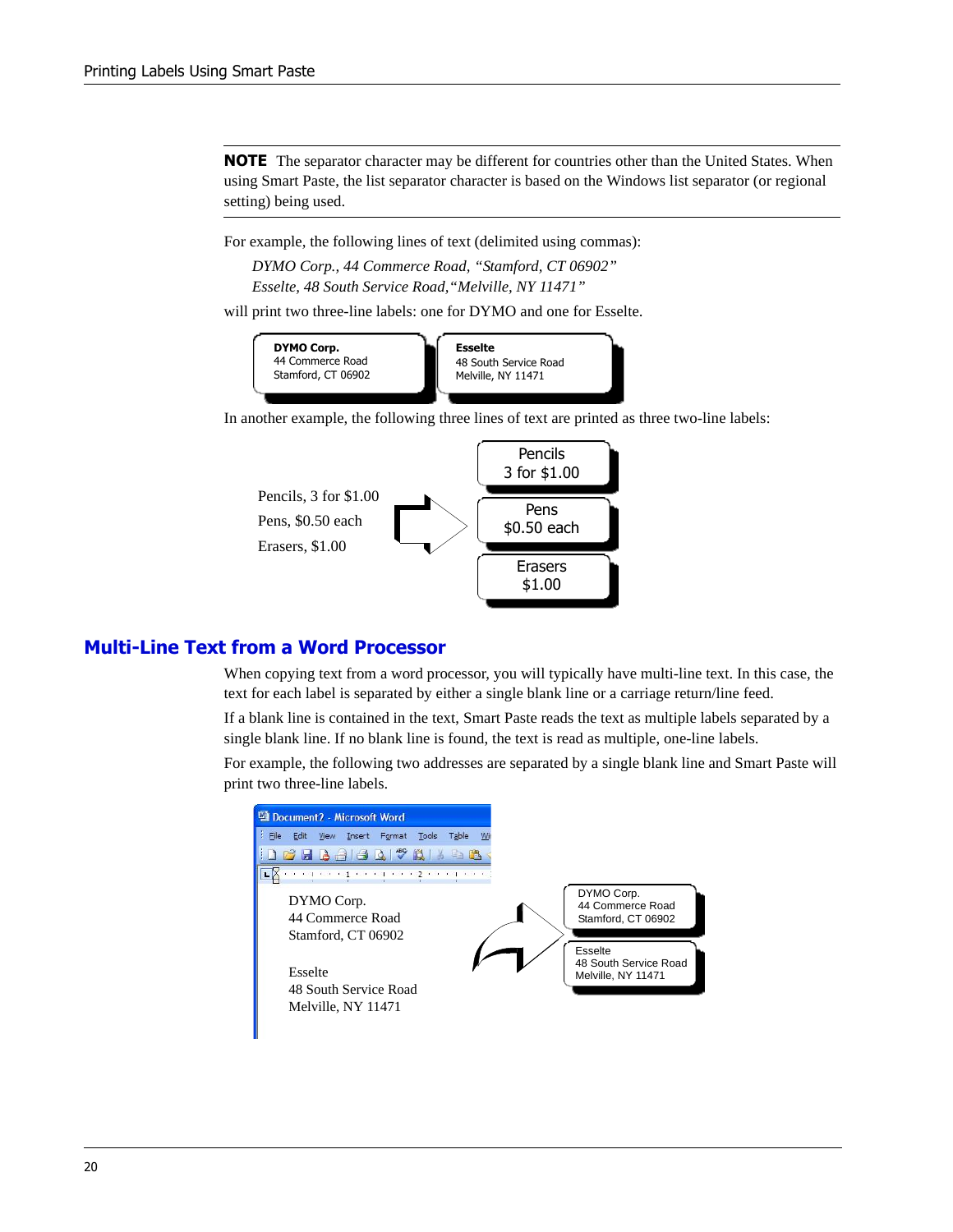However, the following three lines of text contain no blank lines. So, Smart Paste will print three one-line labels.



# <span id="page-24-1"></span><span id="page-24-0"></span>**Printing Multiple Labels Using Smart Paste**

When you use Smart Paste to print multiple labels, the labels will be formatted using the font, size, and style currently selected for the text or address object receiving the text. You can use Smart Paste to print text from the clipboard or a file.

### **Printing from the Clipboard**

You can use Smart Paste to print labels using data copied to the clipboard.

#### **To print multiple labels from the clipboard**

- **1** Create a label as described in *[Chapter 2, Getting Started](#page-6-3)*.
- **2** Make sure you have at least one text or address object on the label.

If using a text object for the paste, select **Function as Variable Text Object** on the Text Settings dialog box.

- **3** Copy the text you wish to print as labels to the clipboard.
- **4** Select **Smart Paste**, and then **From Clipboard** from the **Edit** menu. A dialog box appears telling you how many labels will be printed.

| Confirm |                                            |
|---------|--------------------------------------------|
|         | The clipboard contains 3 record(s). Print? |
|         | No<br>'nς                                  |

**5** Click **Yes**. The labels begin printing.

#### **Printing from a File**

You can use Smart Paste to print data saved in a CSV or text file.

#### **To print multiple labels from a file**

- **1** Save the data you wish to print as labels as a CSV or text file.
- **2** Create a label as described in *[Chapter 2, Getting Started](#page-6-3)*.
- **3** Make sure you have at least one text or address object on the label.

If using a text object for the paste, select **Function as Variable Text Object** on the Text Settings dialog box.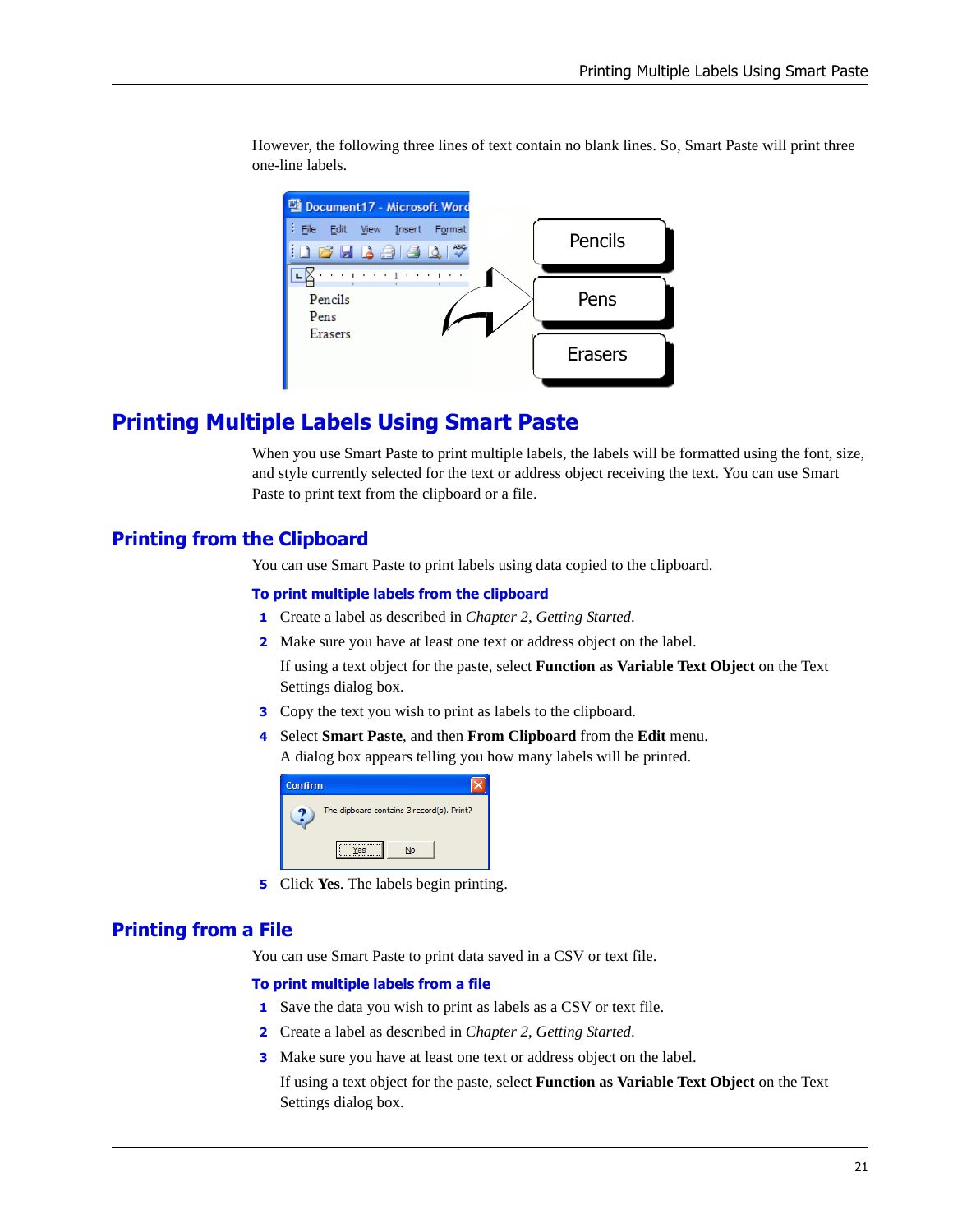- **4** Select **Smart Paste**, and then **From File** from the **Edit** menu. The File Open dialog box appears.
- **5** Navigate to and open the file you exported as CSV or text.

A dialog box appears telling you how many labels will be printed.

| Confirm |                                        |
|---------|----------------------------------------|
|         | The file contains 44 record(s). Print? |
|         | No                                     |

**6** Click **Yes**. The labels begin printing.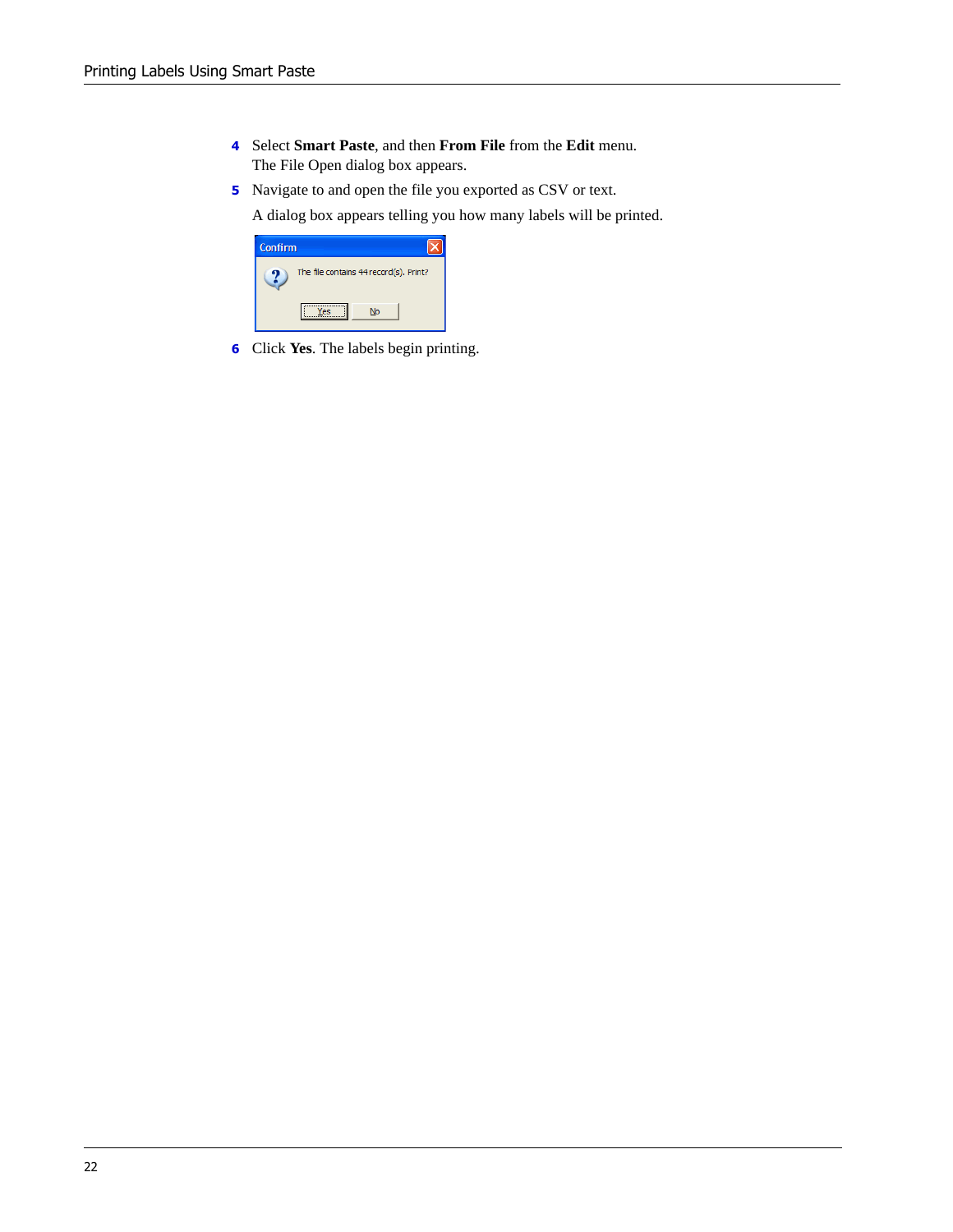# <span id="page-26-1"></span><span id="page-26-0"></span>**Chapter 6 Using the LabelWriter Printer with Other Applications**

<span id="page-26-5"></span>This chapter describes how to use your LabelWriter printer with other application programs. The chapter covers:

- **•** Printing labels from Microsoft Word using the Word Add-In.
- **•** Printing labels using other Add-Ins for Windows applications.
- **•** Using Merge Print from Database for database connectivity.
- **•** Using the LabelWriter printer driver to print labels directly from other programs.

# <span id="page-26-2"></span>**Add-In for Microsoft Word**

<span id="page-26-3"></span>DYMO Label Software includes an add-in program that enables you to quickly print mailing labels from a Microsoft Word document. The add-in works with Microsoft Word 97, 2000, XP, and 2003 for Windows and Microsoft Word X and 2004 for Macintosh.

<span id="page-26-4"></span>The Word Add-in is automatically installed as part of the DYMO Label Software. When properly installed, you will see a small LabelWriter printer button on the main toolbar of Microsoft Word. If you don't see this icon, you'll need to reinstall your DYMO Label Software.

Don't worry, none of your customized label files will be changed. Simply reinstall DYMO Label Software from your DYMO Label Software CD-ROM.

**CAUTION** When you reinstall the DYMO LabelWriter Software, all of the pre-designed label files are also reinstalled. If you have made any changes to the pre-designed label files and have not saved the changes with a new file name, copy the changed label files to another location before you reinstall the software so you don't lose your changes. Then once the installation is complete, copy the label files back into the Labels folder.

#### **Using the Word Add-In**

When the Word Add-in is properly installed, you will see the LabelWriter  $\Box$  button in the main toolbar of Microsoft Word.

**NOTE** When you start Word the first time after you install the Word Add-In, a macro warning dialog box may appear asking if you wish to trust macros from DYMO Corporation. This dialog box is displayed because of your Macro Security setting within Word. In the warning dialog box, select the **Always trust macros from this source check box**, and then select the **Enable Macros** check box. The Word Add-In will now work properly and you will not see this warning again.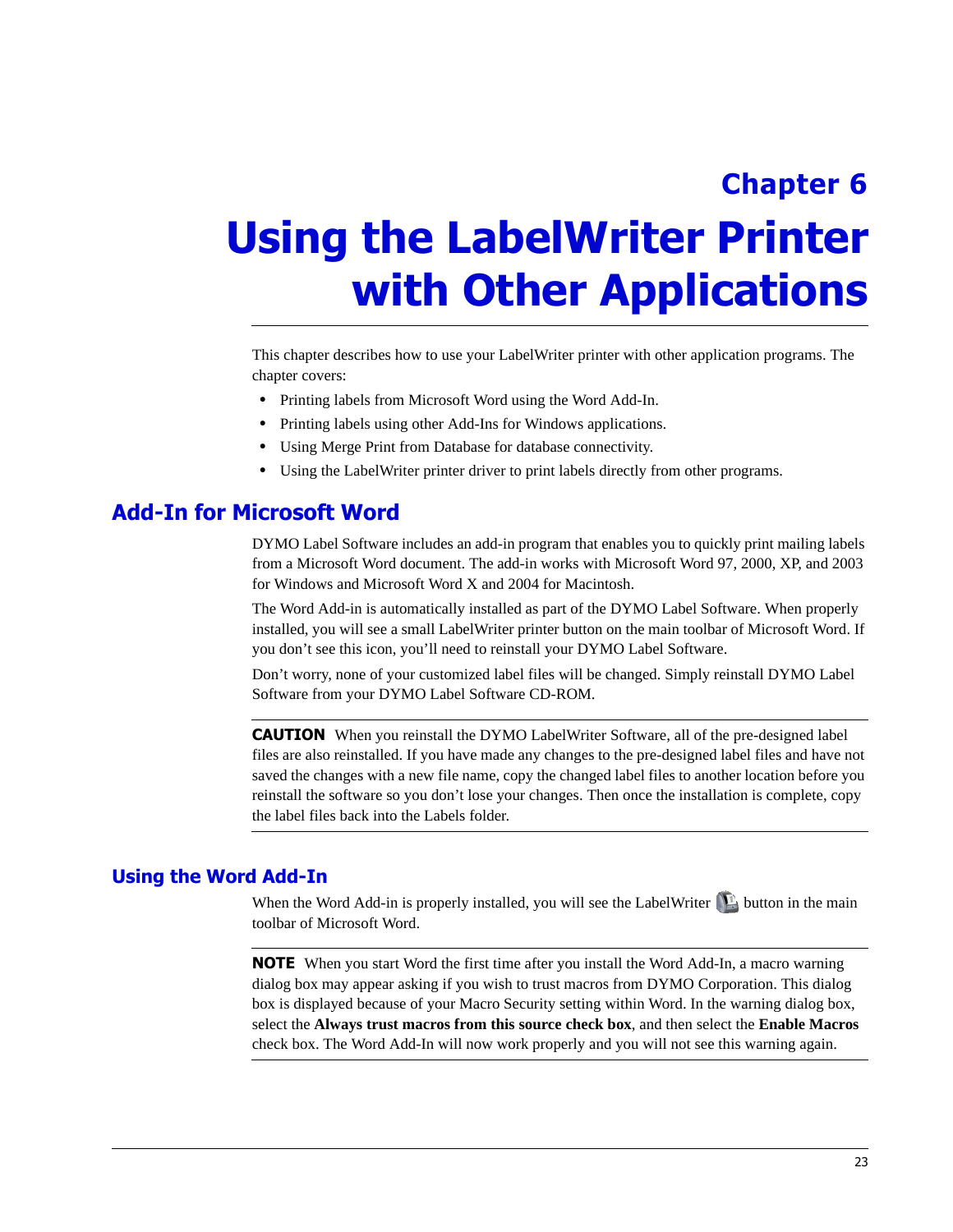#### **To start using the Word Add-in**

- **1** Open Microsoft Word and type an address.
- **2** Click **I** on the Word toolbar or select **DYMO LabelWriter** from the **Tools** menu.

The DYMO LabelWriter dialog box appears with the address from your document automatically placed in the **Recipient Address** field.

If your document contains more than one address and you want to make sure the Word Add-In uses the correct one, select the address in your Word document before you click

#### **Printing the Address**

Once the DYMO LabelWriter dialog box appears, you can select from a number of different address and shipping label files, depending on how you want the label to look.

#### **To print the label**

- **1** Select the desired label file from the **Label Files** drop-down list.
- **2** To change the address, edit the address in the Recipient Address dialog box.
- **3** Click **Print Label** to print the label.

If you are printing a shipping label file, it will include the return address that has already been defined for the file.

# <span id="page-27-0"></span>**Additional Windows Application Add-Ins**

In addition to the Microsoft Word Add-In, you can install add-ins for several Windows-based contact management applications. Each application is described in this section and full details for installing and using the add-ins is included in the online Help.

#### <span id="page-27-2"></span>**About Microsoft Outlook, Palm Desktop, and WordPerfect Add-Ins**

<span id="page-27-6"></span><span id="page-27-5"></span><span id="page-27-4"></span>Similar to the Microsoft Word Add-In, the Microsoft Outlook, Palm Desktop, and WordPerfect Add-ins are automatically installed at the same time as DYMO Label Software. When an add-in is installed correctly, you will see a  $\left(\prod_{i=1}^{n} \text{tool button in the main toolbox of the application. Microsoft}\right)$ Outlook requires one additional step to enable the add-in from within Outlook. See ["Enabling the](#page-27-1)  [Outlook Add-In"](#page-27-1) later in this section.

If you don't see this tool button, you will need to reinstall your DYMO Label Software.

**CAUTION** When you reinstall the DYMO LabelWriter Software, all of the pre-designed label files are also reinstalled. If you have made any changes to the pre-designed label files and have not saved the changes with a new file name, copy the changed label files to another location before you reinstall the software so you don't lose your changes. Then once the installation is complete, copy the label files back into the Labels folder.

#### <span id="page-27-1"></span>**Enabling the Outlook Add-In**

The Outlook Add-In works on Windows systems with Outlook 97, 98, 2000, XP, and 2003.

<span id="page-27-3"></span>**NOTE** The Outlook Add-In does not work with Microsoft Outlook Express.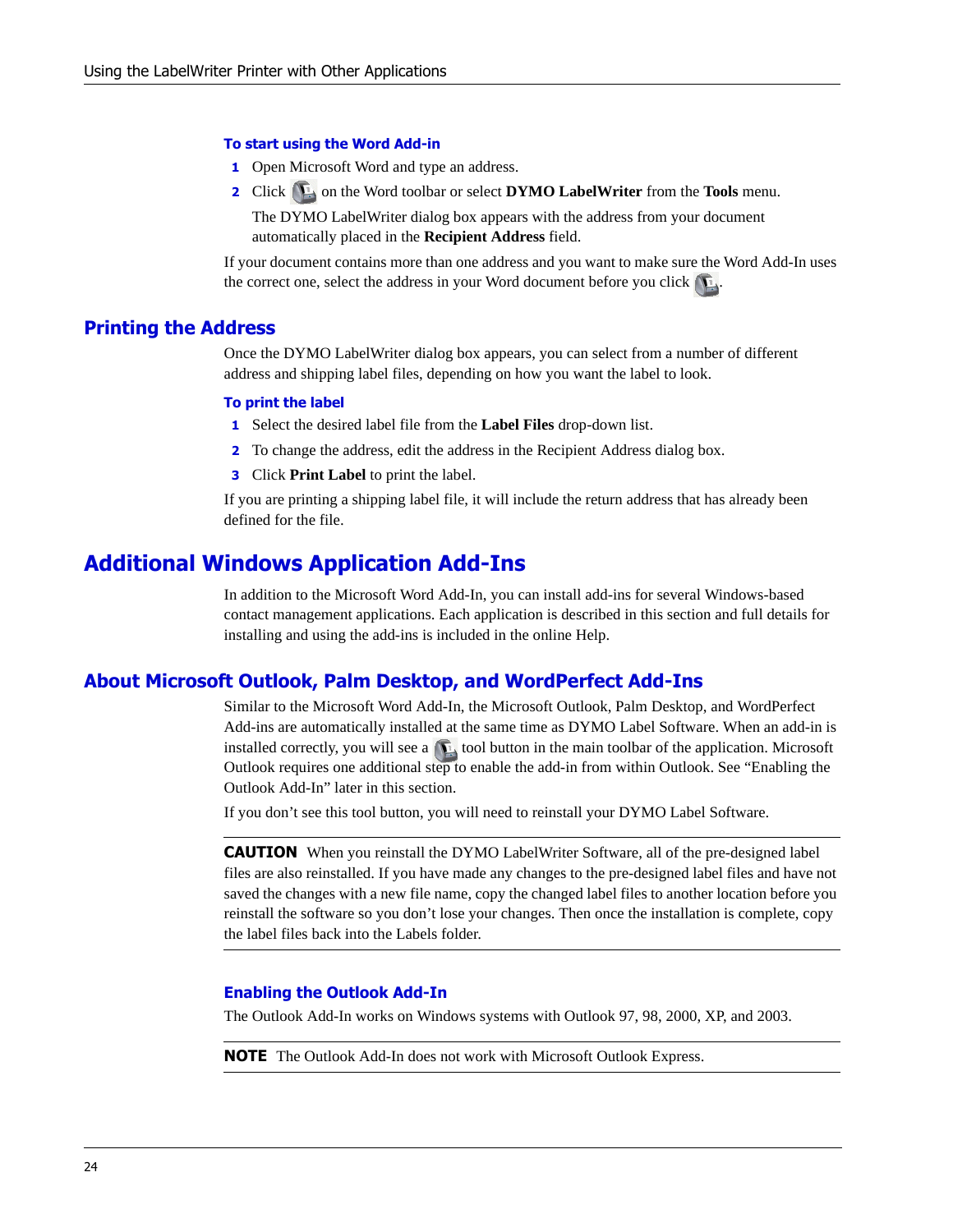If the LabelWriter tool button appears in your Outlook toolbar automatically, you can begin using the Add-In. If a tool button is not present, you'll need to enable the Outlook Add-In from the Outlook Add-In Manager.

#### **To enable the Outlook Add-In**

- **1** Choose the **Options** command from the **Tools** menu in Outlook. The **Options** dialog box appears.
- **2** Select the **Other** tab and then click **Advanced Options.** The **Advanced Options** dialog box appears.

For Outlook 97, also select the **General** tab.

- **3** Click **Add-In Manager**.
- **4** Check the **DYMO LabelWriter** item in the **Add-In Manager** list (you might have to scroll down the list to display this item).

If DYMO LabelWriter does not appear, click the **Install** button and then select from the list of files. Click **OK**.

- **5** Click **OK** in each of the dialog boxes you opened.
- **6** Exit from Outlook and then restart the program.

The Outlook Add-In automatically adds a LabelWriter printer button to the Outlook toolbar and adds the DYMO LabelWriter command to the Tools menu.

### <span id="page-28-1"></span>**About the Database Add-In**

<span id="page-28-2"></span>DYMO Label Software includes a database add-in that enables you to print information from a variety of databases onto labels. Once you install the add-in, you can quickly print address, shipping, file folder, and other labels from the data in your database.

<span id="page-28-3"></span>When selected, the database add-in is automatically installed when the DYMO Label Software is installed. You access the database add-in from the **Merge Print from Database** command on the **File** menu in DYMO Label Software.

The complete instructions for using the database add-in are available in the online Help.

# <span id="page-28-0"></span>**Printing Directly from Other Applications**

<span id="page-28-5"></span><span id="page-28-4"></span>At times you may want to print labels directly from another program to your LabelWriter printer, without using DYMO Label Software or the LabelWriter add-ins. One example could be if you maintain address lists within Microsoft Word or Access and want to print them all on labels without importing the list to the DYMO Label Software Address Book.

Printing labels directly from applications like these is quite easy because the LabelWriter printers come with standard Windows and Mac OS printer drivers that work with virtually any application.

Detailed instructions on printing directly from Microsoft Word can be found in the online Help. Even if you are using a different application program than Word, reviewing the instructions in the online Help will give you an understanding of how to use the LabelWriter printer driver with your favorite program.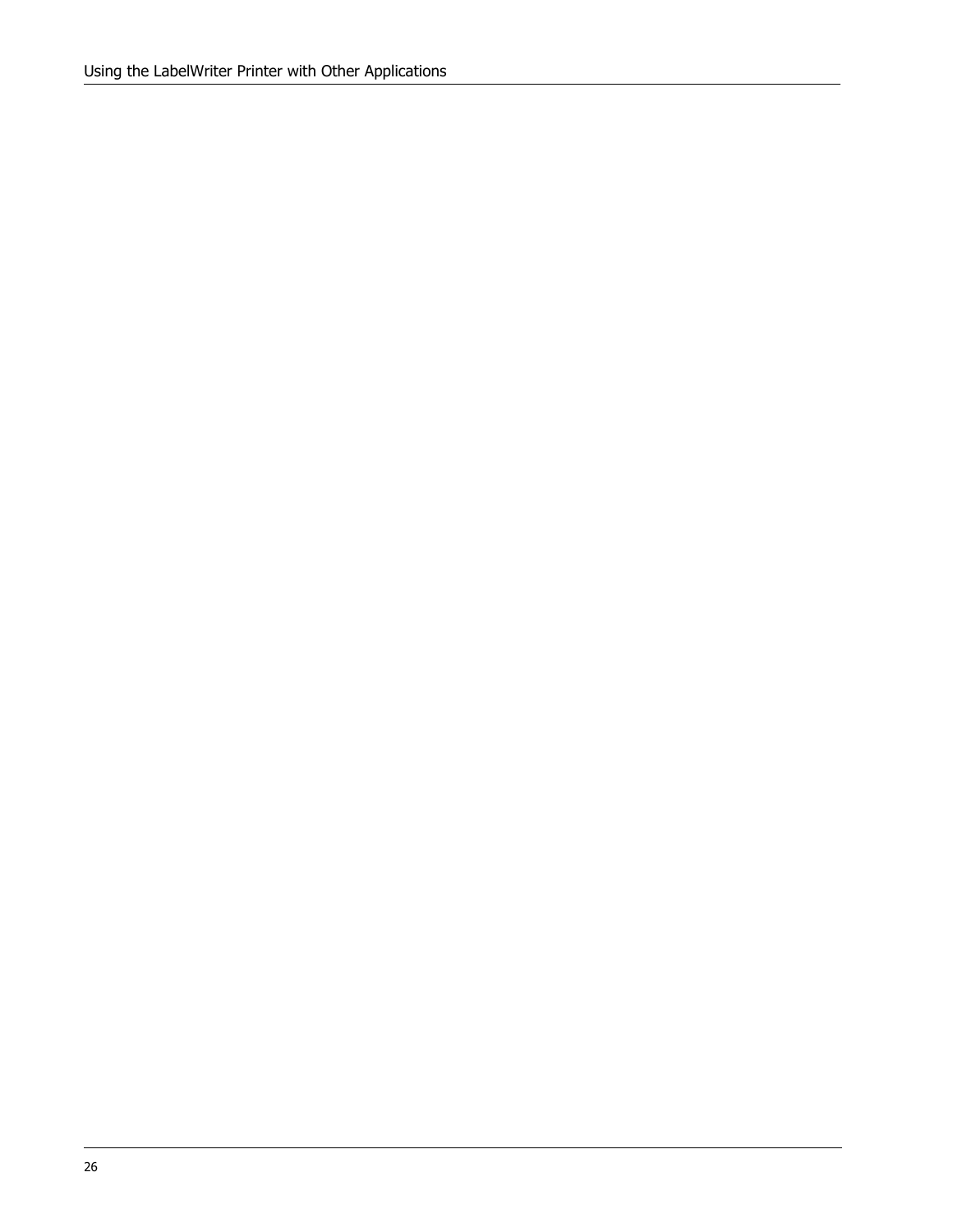# <span id="page-30-3"></span><span id="page-30-0"></span>**Chapter 7 Using the Tape Editor**

<span id="page-30-1"></span>The DYMO Label Software Tape Editor is used to design and print labels on the DYMO LabelWriter Duo Tape printer. Using the Tape Editor, you can print text on your D1 tape labels in a variety of fonts, sizes, and styles. You can add borders, graphics, special characters, and barcodes. You can also add a date and time stamp to your labels.

This chapter gives you an overview of creating and printing labels using the Tape Editor. For more information on any of these features, refer to the online Help.

# <span id="page-30-2"></span>**The Tape Editor**

The Tape Editor is only available when you have a DYMO tape printer installed on your system, such as the LabelWriter Duo.

The basic functionality of DYMO Label Software is the same in both the Label Editor and the Tape Editor, such as opening and saving files, using Smart Paste to print multiple labels, and so on. So when the Tape Editor is active, the only differences you will see are those specfic to designing and printing D1 tape labels. Become familiar with all the features of the software by reading through the other sections in this User Guide.

#### **To use the Tape Editor**

- **1** Open DYMO Label Software.
- **2** Click  $\sqrt{A}$  AgcDable on the left side of the main window.

The Tape Editor appears with a new blank label.

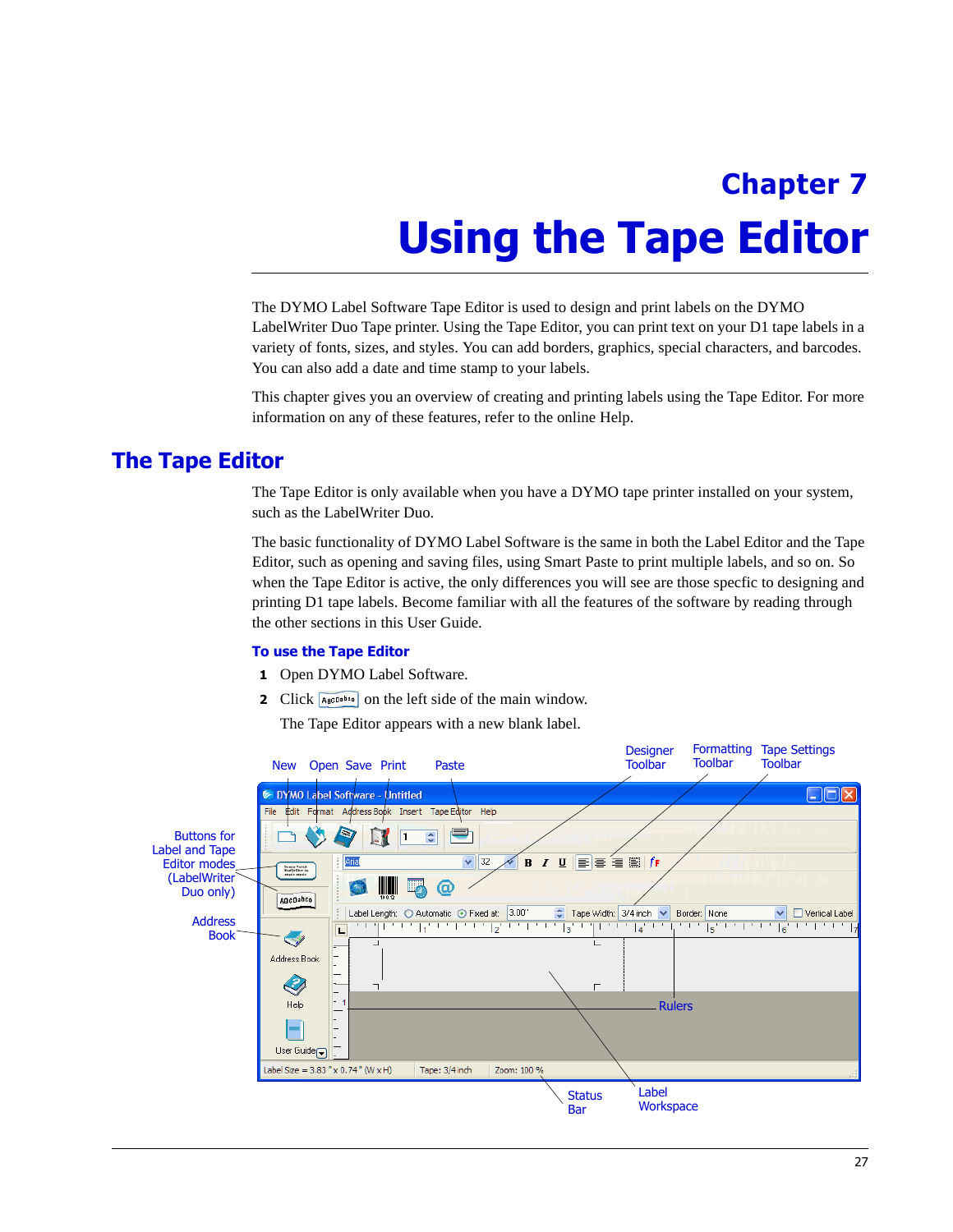# <span id="page-31-0"></span>**Designing a Label**

In this section, we will show you how to print a label for a file folder tab using the Tape Editor. You can format the label text and then save the label for future use.

<span id="page-31-1"></span>When designing a label, the first items to consider are the width of the label tape onto which you will print and the length of the area where you will place the label. For this example, we will create a label that will fit on a file folder tab. The total label length must be no more than 3 1/2" (8.5 cm) and we will print on label tape with a width of 1/2" (12 mm).

#### **To create a label**

**1** Start DYMO Label Software.

The main window appears.

| G                                                      | <b>DYMO Label Software - Untitled</b>                                                                                                                   |
|--------------------------------------------------------|---------------------------------------------------------------------------------------------------------------------------------------------------------|
| File                                                   | Edit Format Address Book Insert Tape Editor Help                                                                                                        |
|                                                        | $\hat{\mathbf{v}}$                                                                                                                                      |
| Eveyan Tyningh<br>Kaadiya Elman Ing<br>Angulas anigala | $\Vert \mathbf{v} \Vert$ is the set of $\Vert \mathbf{v} \Vert$<br>$\frac{1}{2}$ Arial<br>32<br>$B$ $I$ $\underline{U}$<br>$\checkmark$<br>$\checkmark$ |
| ABCDabco                                               | $\prod_{10012}$<br>@                                                                                                                                    |
|                                                        | 3.00"<br>Vertical Label<br>Label Length: O Automatic O Fixed at:<br>$\hat{z}$<br>Tape Width: 3/4 inch v<br>Border: None<br>$\checkmark$                 |
|                                                        | $\frac{1}{6}$<br>$\overline{\mathsf{s}}$<br>$\cdot$<br>$\overline{1}$<br>$\overline{2}$<br>$\vert$ <sub>3</sub><br>$\overline{4}$<br>$\vert$ 1<br>ш     |
| Address Book                                           |                                                                                                                                                         |
|                                                        | г                                                                                                                                                       |
| Help                                                   |                                                                                                                                                         |
| User Guide                                             |                                                                                                                                                         |
| Label Size = $3.83$ " $\times$ 0.74 " (W $\times$ H)   | Tape: 3/4 inch<br>Zoom: 100 %                                                                                                                           |

**2** Select **19 mm** from the **Tape Width** drop-down menu.

|                                                                 | DYMO Label Software - Untitled                                                                                                    |                                                |
|-----------------------------------------------------------------|-----------------------------------------------------------------------------------------------------------------------------------|------------------------------------------------|
|                                                                 | File Edit Format Address Book Insert Tape Editor Help                                                                             |                                                |
|                                                                 | $\stackrel{\blacktriangle}{\blacktriangledown}$                                                                                   |                                                |
| Dungan Typing)<br>Kaadiya Duna Ing<br>seguin seguin<br>ABCDabco | $\ddotmark$<br>  Arial<br> 32 <br>ee ee b<br>$\vee$ <b>B</b> $I$ <b>U</b><br>W<br>@<br>CS.                                        |                                                |
|                                                                 | 3.09"<br>Label Length: ○ Automatic ⊙ Fixed at:<br>Tape Width:<br>$3/4$ inch $\vee$<br>÷                                           | Vertical Label<br>Border: None<br>$\checkmark$ |
| Address Book                                                    | 1/4 inch<br>$\vert$ <sub>3</sub><br>$\frac{1}{2}$<br>$\pm$ 14 $\pm$<br>L<br>3/8 inch<br>1/2 inch<br>3/4 inch<br>1 inch<br>Νç<br>÷ | TH THE 11<br>アンド はいしょうしん<br>$\overline{6}$     |
|                                                                 |                                                                                                                                   |                                                |

The text area of the main window changes in size based on the tape width you select.

**3** Select **Fixed At** and enter **8.5 cm** in the **Label Length Fixed At** text box.

| DYMO Label Software - Untitled                        |              |        |                                       |           |       |                                                             |         |              |  |                                        |  |
|-------------------------------------------------------|--------------|--------|---------------------------------------|-----------|-------|-------------------------------------------------------------|---------|--------------|--|----------------------------------------|--|
| File Edit Format Address Book Insert Tape Editor Help |              |        |                                       |           |       |                                                             |         |              |  |                                        |  |
|                                                       | <b>Rep</b>   |        | $\div$<br>Ч.                          | Q         |       |                                                             |         |              |  |                                        |  |
| Dungan Tipoloji<br>Kaselin Binas Ing                  | <b>Arial</b> |        |                                       | $\vee$ 32 |       | $\vee$ B $I$ U $\equiv$ $\equiv$ $\equiv$ $\parallel$ $f$ F |         |              |  |                                        |  |
| seguin seguin                                         |              |        | 腰                                     |           |       |                                                             |         |              |  |                                        |  |
| ABCDabco                                              |              | W<br>G | @                                     |           |       |                                                             |         |              |  |                                        |  |
|                                                       |              |        | Label Length: O Automatic O Fixed at: |           | 3.50" | $\textcircled{1}$ Tape Width: 3/4 inch $\textcircled{1}$    |         | Border: None |  | Vertical Label                         |  |
|                                                       | ш            |        | 부모 14 부모 1 부모 보니 2부모 보니 부모 보기 3부모     |           |       |                                                             | $4$ $-$ |              |  | والنائبا المالية والنابا النابي والنبا |  |
|                                                       |              |        |                                       |           |       |                                                             |         |              |  |                                        |  |
| Address Book                                          |              |        |                                       |           |       |                                                             |         |              |  |                                        |  |
|                                                       | $\sim$       |        |                                       |           |       |                                                             |         |              |  |                                        |  |
|                                                       |              |        |                                       |           |       |                                                             |         |              |  |                                        |  |

Notice that the size of the input area changes on the ruler.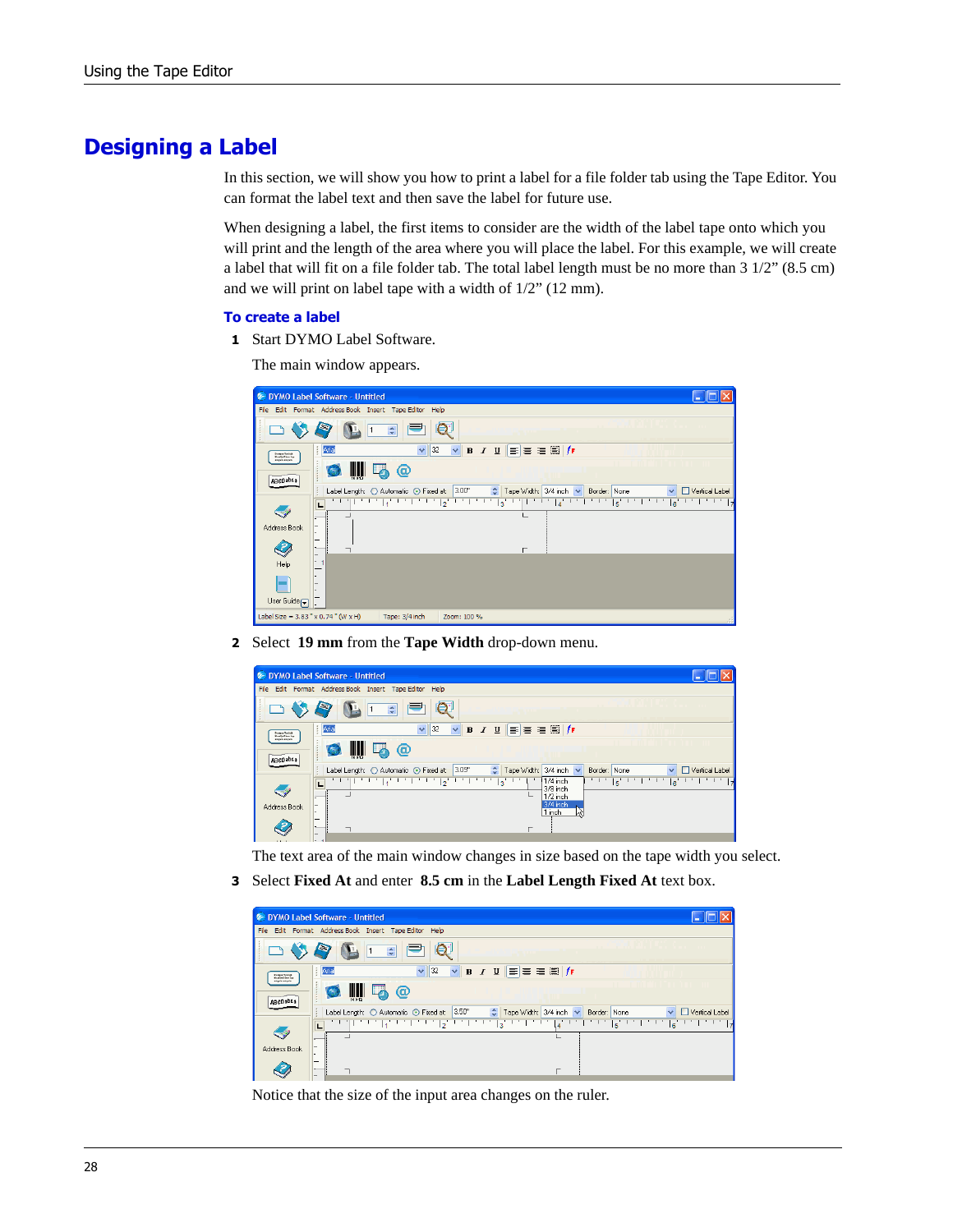**4** Type **2005 Annual Budget Projections** in the main window.



As the line of text becomes too long for a fixed width label at the current font size, the font size will automatically decrease to fit the text on one line.

- **5** To center the text, click  $\equiv$
- **6** Click **o** or select **Save** from the **File** menu.

The Save File dialog box appears.

**7** Type a name for the label and click **Save**.

Now let's print the label.

**8** Click **o** or select **Print** from the **File** menu.

Now that you have created and saved your label, the following sections will introduce additional features you can use to customize your labels.

### **Additional Formatting Features**

To further customize your labels, you can add borders, symbols, graphics, barcodes, and even date and time stamps. You can also choose to print the label vertically.

#### <span id="page-32-0"></span>**Adding Borders**

You can choose to add one of several pre-defined borders to your label. When you add a border, it surrounds the text and may cause the text to decrease in size.

#### **To add a border**

- **1** Place the cursor anywhere on the label.
- **2** Select a border style from the **Borders** drop-down menu.

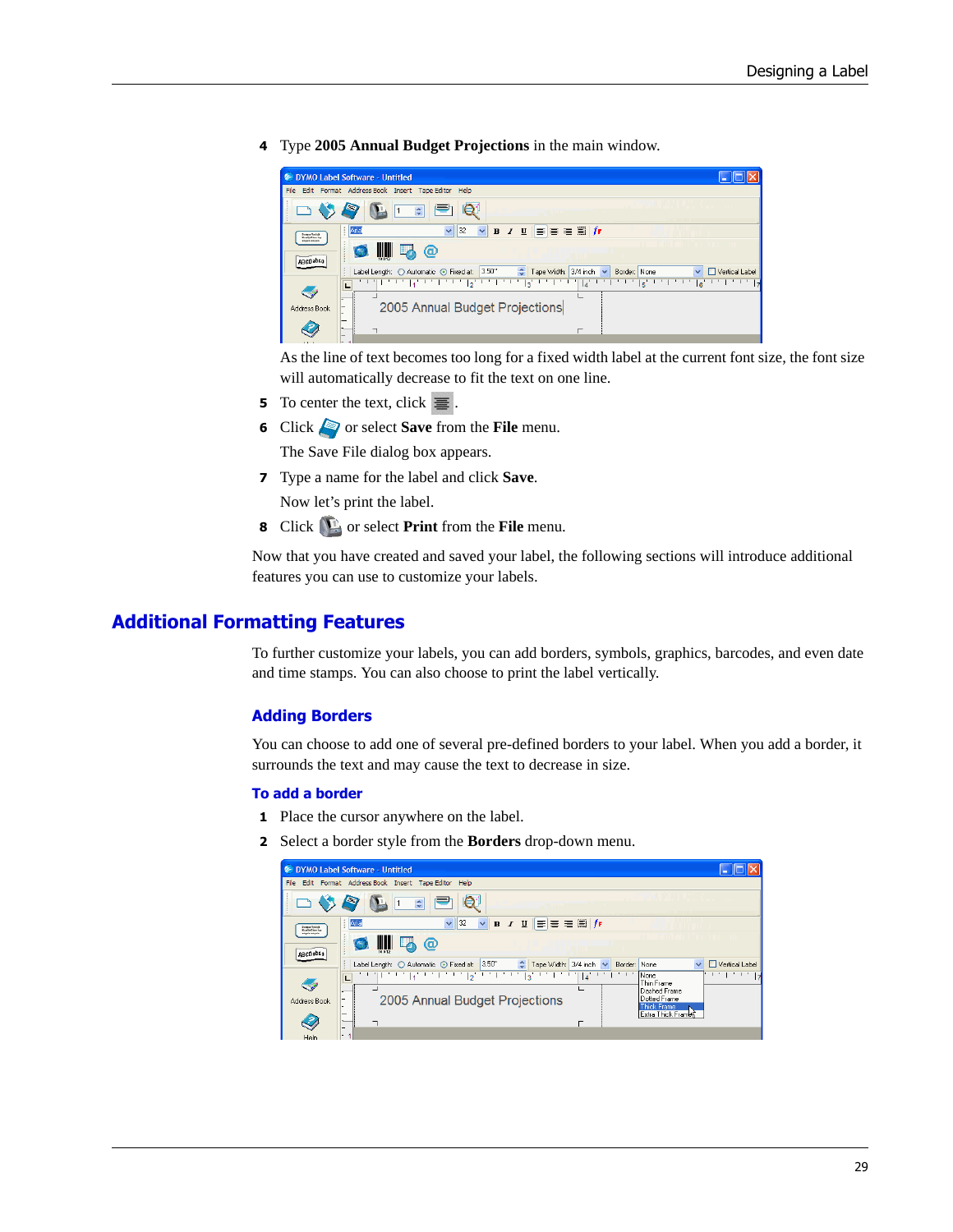The selected border surrounds the text. If necessary, the font size of the text is decreased to fit the label.



#### <span id="page-33-0"></span>**Adding Special Characters**

You can choose to add a special character or symbol to the label.

#### **To add a special character**

- **1** Place the cursor at the point on the label where you want the character to appear.
- **2** Click  $\bullet$  or select **Symbol** from the **Insert** menu.

The Symbol dialog box appears.

| <b>Insert Symbol</b> |        |   |   |          |               |   |                |   |          |      |                    |        |        |  |
|----------------------|--------|---|---|----------|---------------|---|----------------|---|----------|------|--------------------|--------|--------|--|
| Font:                | Symbol |   |   |          |               | v |                |   |          |      |                    |        |        |  |
|                      | ļ      | ∀ | # | Э        | $\frac{0}{0}$ | & | Э              |   |          | *    | $\hspace{0.1mm} +$ | ٠      | _      |  |
| ٠                    |        | 0 | 1 | 2        | 3             | 4 | 5              | 6 | 7        | 8    | 9                  | ٠<br>٠ | ٠<br>٠ |  |
| <                    | =      | > | ? | ≅        | Α             | в | X              | Δ | E        | Φ    | Ι                  | Н      | I      |  |
| 9                    | K      |   | M | N        | Ő             | П | $_{\rm \odot}$ | P | Σ        | Τ    | Y                  | ς      | Ω      |  |
| Ξ                    | Ψ      | Z |   | ٠<br>. . |               |   |                |   | $\alpha$ | β    | χ                  | δ      | ε      |  |
|                      |        |   |   |          |               |   | Insert         |   |          | Help |                    |        | Close  |  |

**3** Choose the font that contains the special character you wish to insert from the **Font** drop-down list.

The Symbol, Dingbats, and Wingdings fonts contain many unique characters you can add to your labels.

- **4** Select the symbol you wish to insert and click **Insert**.
- **5** Click **Close** to close the Symbol dialog box.

The character you selected appears on the label in a size that matches the text font size.

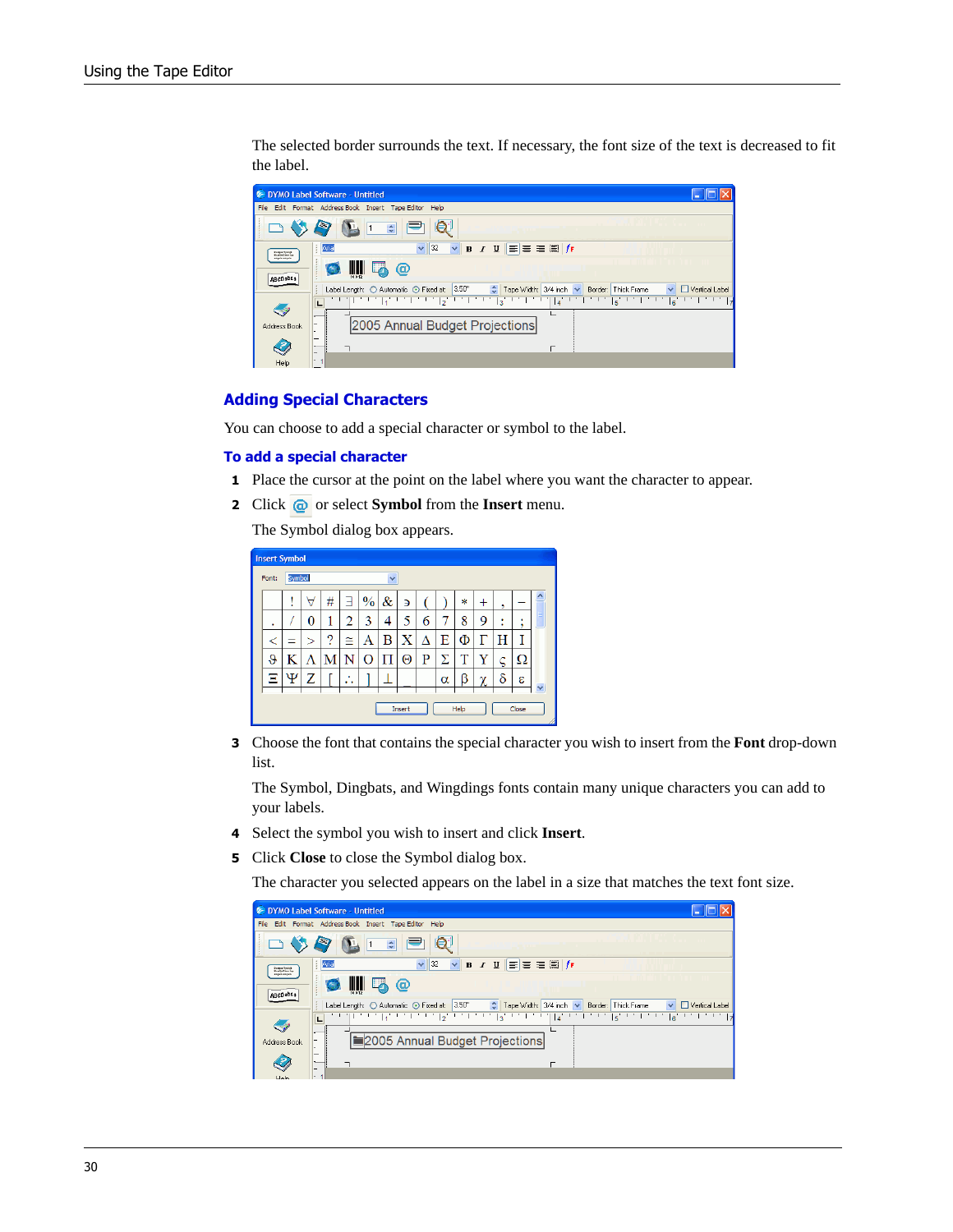#### <span id="page-34-1"></span>**Adding Special Font Effects**

In addition to the standard font styles (bold, italic, underline, and strikeout), you can make your text stand out using a shadow or outline style. With the outline style, you choose the fill pattern.

#### <span id="page-34-3"></span>**To add a shadow effect to your text**

- **1** Highlight the text on your label that you wish to appear with a shadow effect.
- **2** Select **Font** from the **Format** menu. The Font dialog appears.
- **3** Select **Shadow** under **Effects** and click **OK**.

The highlighted text now appears on the label with a shadow effect.



#### **To add an outline effect to your text with a fill pattern**

- <span id="page-34-2"></span>**1** Highlight the text on your label to which you wish to apply an outline effect.
- **2** Select **Font** from the **Format** menu. The Font dialog box appears.
- **3** Select **Outline** under **Effects**.
- **4** Select a fill pattern from the **Fill Pattern** drop-down menu.
- **5** Click **OK**. The highlighted text now appears on the label with an outline effect.



#### <span id="page-34-0"></span>**Adding a Date and Time Stamp**

You can choose to add a date and/or time stamp to the label. The date and time is entered as text and will be the actual system date and time when you added the stamp to the label. For example, if today's date is 24 Oct 2002 and you add the date to a label design today, save the label, and then open it tomorrow, 24 Oct 2002 will still appear on the label.

#### **To add a date and time stamp**

- **1** Place the cursor at the point on the label where you want the date and/or time stamp to appear.
- **2** Click **o** or select **Date & Time** from the **Insert** menu.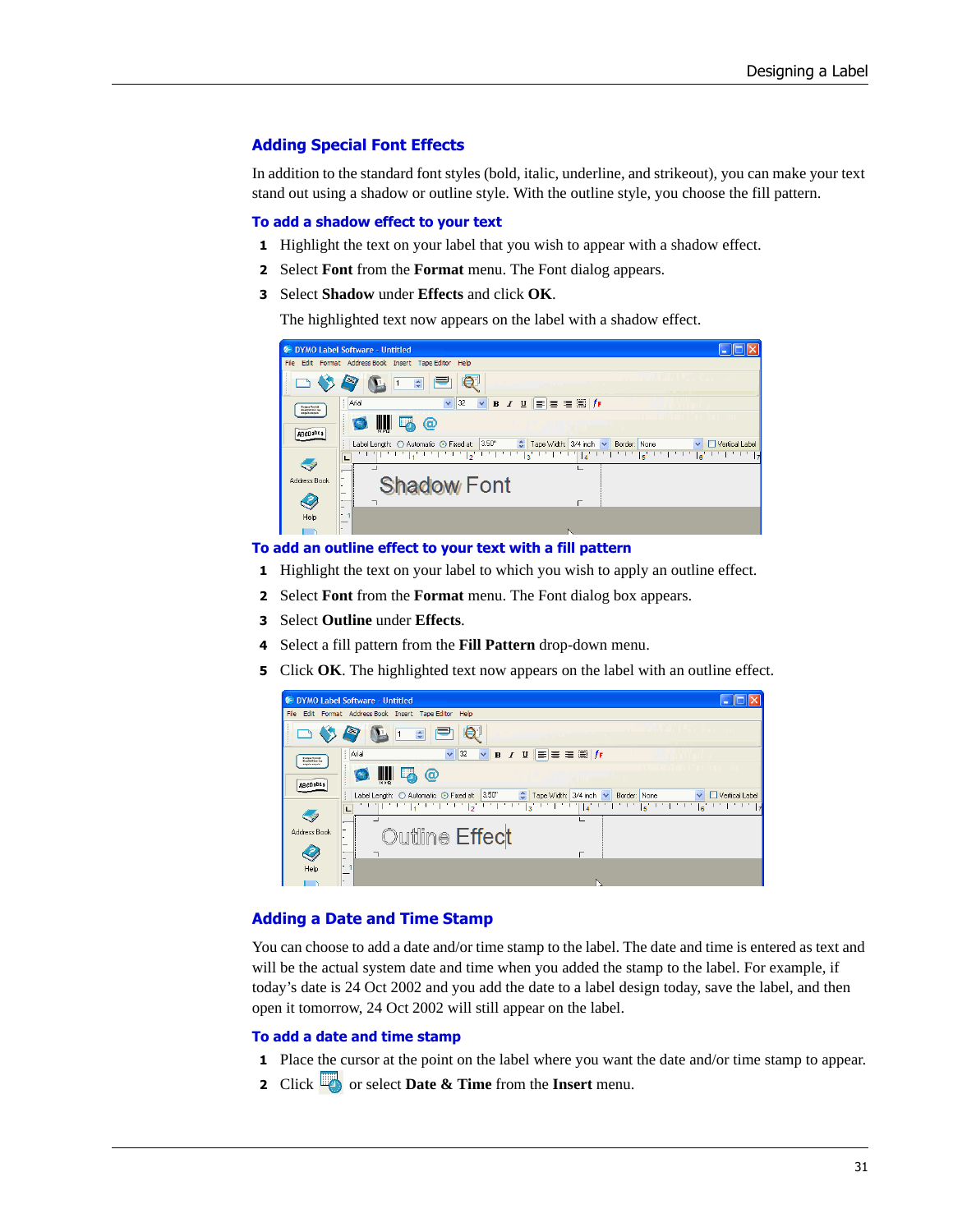The Date and Time dialog box appears.

| <b>Date-Time Settings</b> |
|---------------------------|
| Date-Time Format          |
| 1/20/2005                 |
| $\Box$ Include Time       |
| Use 24-Hour Time          |
| Cancel<br>OΚ              |

**3** Select the date and/or time format you wish to insert from the drop-down list and click **OK**. The date and/or time appears on the label in the format you selected.

|                                     | <b>DYMO Label Software - Untitled</b>                                                                                |
|-------------------------------------|----------------------------------------------------------------------------------------------------------------------|
|                                     | File Edit Format Address Book Insert Tape Editor Help                                                                |
|                                     | $\overset{\mathtt{A}}{\mathtt{v}}$                                                                                   |
| Dungan Tysingh<br>Kaadiya Dinas Lay | $\vee$ 32<br>: Arial<br>$\vee$                                                                                       |
| seguin seguit                       | 嗶                                                                                                                    |
| ABCDabco                            | @                                                                                                                    |
|                                     | Label Length: ○ Automatic ⊙ Fixed at: 3.50"<br>Tape Width: 3/4 inch v<br>Vertical Label<br>$\hat{z}$<br>Border: None |
|                                     | $\overline{4}$<br>$\mathbb{R}$<br>ls.<br>$\vert$ <sub>2</sub><br>$14$ $12$<br>L                                      |
| - 2                                 |                                                                                                                      |
| Address Book                        | 1/20/2005 Meeting Notes                                                                                              |
|                                     |                                                                                                                      |
|                                     |                                                                                                                      |
| $1.1 - 1.1$                         |                                                                                                                      |

#### <span id="page-35-0"></span>**Adding Graphics**

<span id="page-35-8"></span><span id="page-35-7"></span><span id="page-35-6"></span><span id="page-35-5"></span><span id="page-35-4"></span><span id="page-35-2"></span><span id="page-35-1"></span>You can add a graphic to your label from the clipboard or from a file. If the graphic is in a file, the format can be BMP, JPG, PCX, PNG, TIF, WMF, or EMF. When inserted on the label, the graphic will be scaled automatically to the size of the surrounding text while maintaining the aspect ratio.

#### **To add a graphic from the clipboard**

- <span id="page-35-3"></span>**1** Copy the graphic to the clipboard from another application.
- **2** Place the cursor at the point on the label where you want the graphic to appear.
- **3** Click **or** select **Paste** from the **Edit** menu.

The graphic appears on the label at the cursor position.

#### **To add a graphic from a file**

- **1** Place the cursor at the point on the label where you want the graphic to appear.
- **2** Click **on** the **Standard** toolbar or select **Graphic** from the **Insert** menu. The Open File dialog box appears.
- **3** Select the graphic file you wish to insert and click **Open**.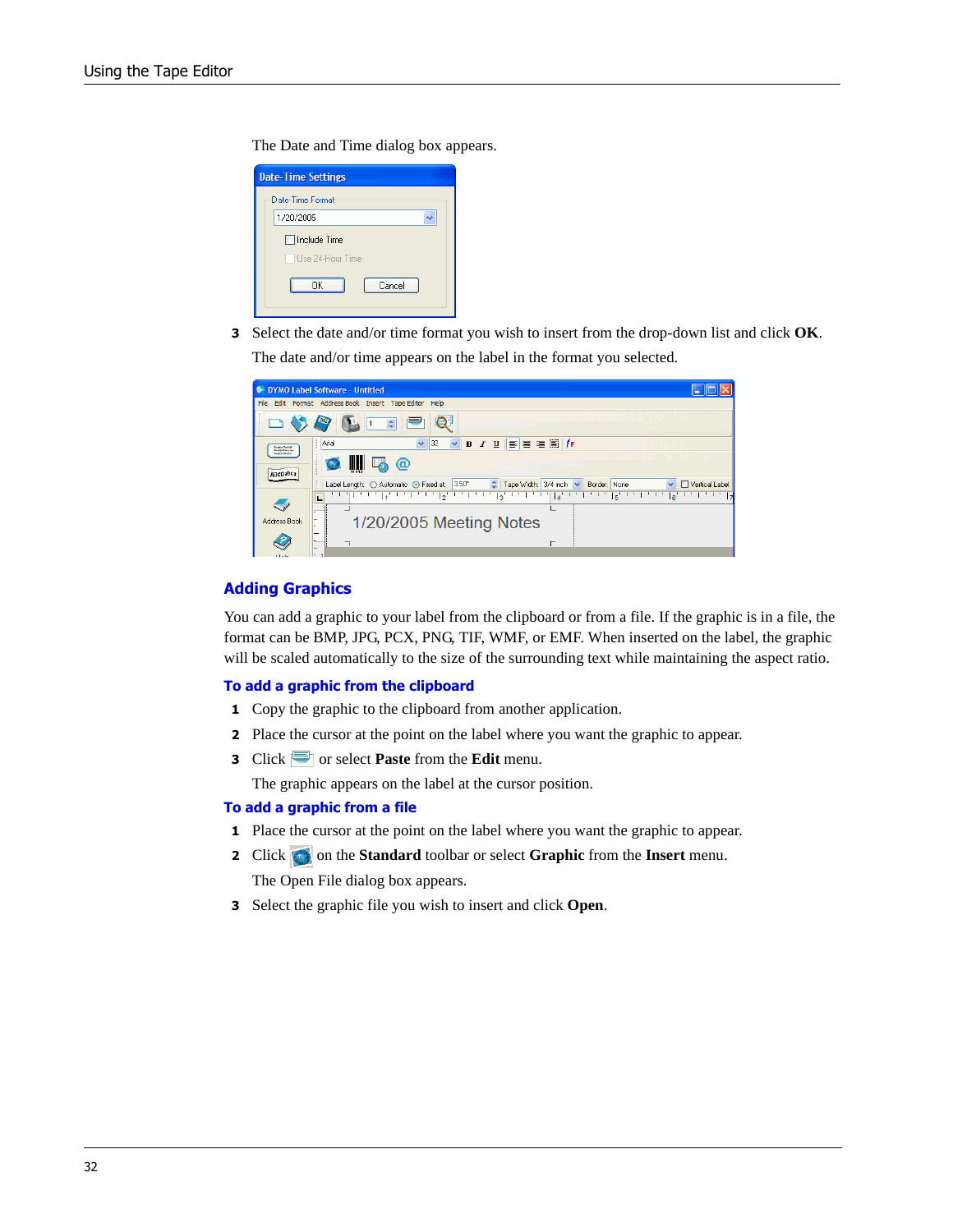The graphic you selected appears on the label.

|                                                       | <b>DYMO Label Software - Untitled</b>                                                                                                    |
|-------------------------------------------------------|------------------------------------------------------------------------------------------------------------------------------------------|
|                                                       | File Edit Format Address Book Insert Tape Editor Help                                                                                    |
|                                                       | $\hat{\mathbf{v}}$                                                                                                                       |
| <b>Curry on Trystock</b><br><b>Knockly</b> Elimon Lay | <b>B</b> $I$ <b>U</b> $\equiv$ $\equiv$ $\equiv$ $\parallel$ $f$ $f$<br>$\vee$ 32<br>$\vee$<br>: Arial                                   |
| seguin seguit<br>ABCDabco                             | 豐<br>W<br>@                                                                                                                              |
|                                                       | Label Length: O Automatic O Fixed at: 3.50"<br>Vertical Label<br>← Tape Width:<br>Border: None<br>1 inch<br>$\checkmark$<br>$\checkmark$ |
|                                                       | クインエン<br>$6-1$<br>4 <sup>1</sup><br>$\overline{5}$<br>$\vert$ 1<br>$\overline{2}$<br>$\frac{1}{3}$<br>L                                  |
| Address Book                                          |                                                                                                                                          |
|                                                       | <b><i>BDYMO</i></b>                                                                                                                      |
| Help                                                  |                                                                                                                                          |
|                                                       |                                                                                                                                          |

#### <span id="page-36-0"></span>**Adding a Barcode**

You can choose to add a barcode to your label. This feature can be very useful, for example, if you are labeling inventory items that will be scanned with a barcode reader. You can choose to print the barcode with or without the human-readable text.

#### **To add a barcode**

- **1** Place the cursor at the point on the label where you want the barcode to appear.
- **2** Click **or** select **Barcode** from the **Insert** menu.

The Barcode Settings dialog box appears.

| <b>Barcode Settings</b>                           |                                                                  |                      |
|---------------------------------------------------|------------------------------------------------------------------|----------------------|
| Data                                              | Human Readable Text<br>ONone<br>O Above<br>⊙ Below               | OK<br>Cancel<br>Help |
| Symbology<br>$\ddotmark$<br>Code 39 (Code 3 of 9) | <b>Barcode Size</b><br>$\bigcirc$ Small<br>⊙ Medium<br>$O$ Large | Font                 |

- **3** Type the text you wish displayed as a barcode in the **Data** field.
- **4** Select the type of barcode from the **Symbology** drop-down menu.
- **5** Select whether you want the actual text to appear above the barcode, below the barcode or not at all under **Human Readable Text**.
- **6** If you selected above or below, click the **Font** button to choose the font for the text.
- **7** Select the size of the barcode under **Barcode Size**.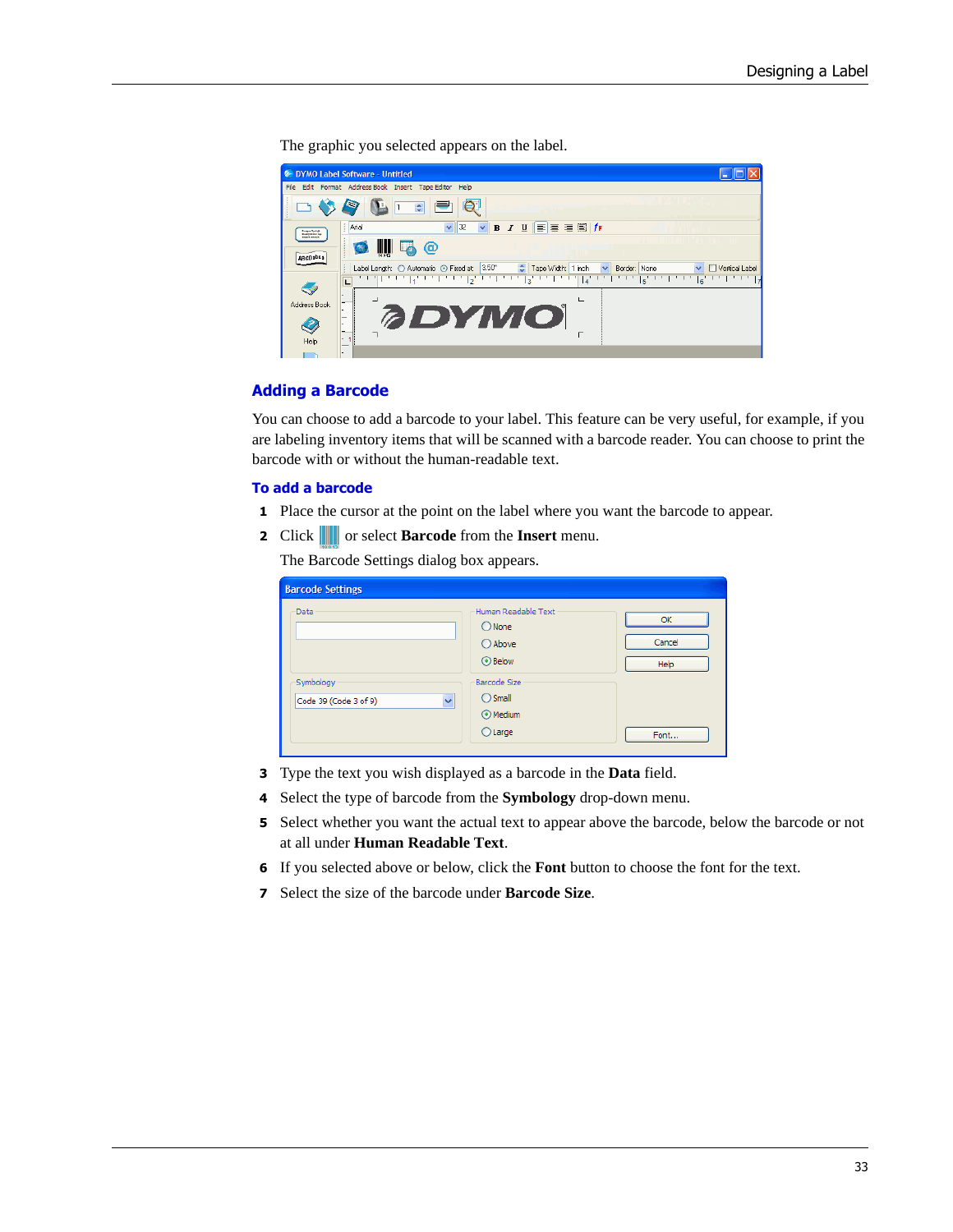**8** Click **OK** to insert the barcode on the label.



The barcode is placed on the label as a single object. To remove the barcode, you can use the backspace key or highlight the barcode and select **Cut** from the **Edit** menu.

#### <span id="page-37-2"></span>**Printing Vertically**

You can print your label vertically, for example, to be placed on the spine of a binder or a video tape. When you print vertically, the text on your label is reformatted to fit in a single column on the label. You may wish to center the text on the label as well.

#### **To print vertically**

**1** Select the **Vertical Label** check box on the Formatting toolbar to select Vertical.

A warning dialog box appears informing you that the text will be reformatted.

| <b>Information</b> |                                                                                                                 |
|--------------------|-----------------------------------------------------------------------------------------------------------------|
|                    | Your label will be reformatted for vertical printing.<br>This change cannot be undone. Do you wish to continue? |
|                    | Yec<br>Nο                                                                                                       |

**NOTE** If the contents of the label are too long to fit vertically on a fixed width label, the excess content is truncated. This action cannot be undone once you click Yes.

**2** Click **Yes**.

The text of your label is now displayed in a single vertical column.

# <span id="page-37-1"></span><span id="page-37-0"></span>**Printing from Other Applications**

The DYMO Label Software installation wizard installs a standard Windows printer driver on your computer so the DYMO LabelWriter Duo Tape printer will appear in your list of printers. This printer can be used to print directly from other applications, such as Microsoft Word or Access, in the same manner as you would use any other printer.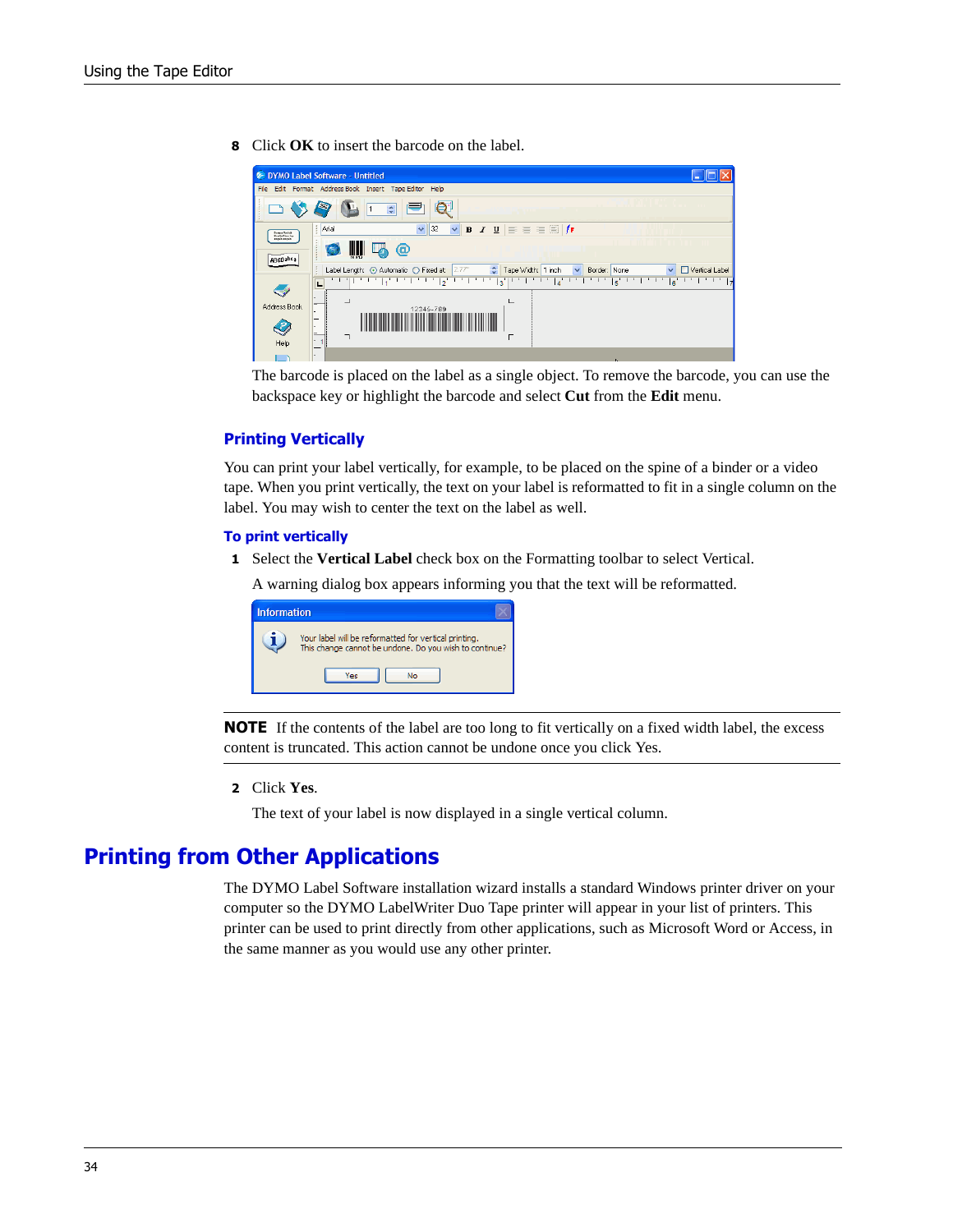<span id="page-38-0"></span>

| Paper Name                                   | Paper             | Paper                     | Top                         | <b>Bottom</b>               | Left                        | Right                       |
|----------------------------------------------|-------------------|---------------------------|-----------------------------|-----------------------------|-----------------------------|-----------------------------|
|                                              | Height            | Width                     | Margin                      | Margin                      | Margin                      | Margin                      |
| <b>Address Label</b>                         | 1"                | 3.5"                      | 0.23"                       | 0.24"                       | 0.4"                        | 0.39"                       |
|                                              | $(24 \text{ mm})$ | $(89$ mm $)$              | $(5.8 \text{ mm})$          | $(6.1 \text{ mm})$          | $(10.2 \text{ mm})$         | $(9.9 \text{ mm})$          |
| 0.5"<br>Large Pendaflex<br>$(12 \text{ mm})$ |                   | 3.5"<br>$(89$ mm $)$      | 0.09"<br>$(2.3 \text{ mm})$ | 0.10"<br>$(2.6 \text{ mm})$ | 0.4"<br>$(10.2 \text{ mm})$ | 0.39"<br>$(9.9 \text{ mm})$ |
| 0.5"<br>Small Pendaflex<br>$(12 \text{ mm})$ |                   | 3.5"<br>$(89 \text{ mm})$ | 0.09"<br>$(2.3 \text{ mm})$ | 0.10"<br>$(2.6 \text{ mm})$ | 0.4"<br>$(10.2 \text{ mm})$ | 0.39"<br>$(9.9 \text{ mm})$ |
| $1/3$ File                                   | 0.5"              | 3.5"                      | 0.09"                       | 0.10"                       | 0.4"                        | 0.39"                       |
|                                              | $(12 \text{ mm})$ | $(89$ mm $)$              | $(2.3 \text{ mm})$          | $(2.6 \text{ mm})$          | $(10.2 \text{ mm})$         | $(9.9 \text{ mm})$          |
| $1/5$ File                                   | 0.5"              | 2                         | 0.09"                       | 0.10"                       | 0.4"                        | 0.39"                       |
|                                              | $(12 \text{ mm})$ | $(51$ mm $)$              | $(2.3 \text{ mm})$          | $(2.6 \text{ mm})$          | $(10.2 \text{ mm})$         | $(9.9 \text{ mm})$          |
| 6 mm Label                                   | 0.25"             | 3.5"                      | 0.04"                       | 0.04"                       | 0.4"                        | 0.39"                       |
|                                              | $(6 \text{ mm})$  | $(89$ mm $)$              | $(1 \text{ mm})$            | $(1 \text{ mm})$            | $(10.2 \text{ mm})$         | $(9.9 \text{ mm})$          |
| 9 mm Label                                   | 0.375"            | 3.5"                      | 0.03"                       | 0.04"                       | 0.4"                        | 0.39"                       |
|                                              | $(9 \text{ mm})$  | $(89$ mm $)$              | $(1 \text{ mm})$            | $(1 \text{ mm})$            | $(10.2 \text{ mm})$         | $(9.9 \text{ mm})$          |
| 12 mm Label                                  | 0.5"              | 3.5"                      | 0.09"                       | 0.10"                       | 0.4"                        | 0.39"                       |
|                                              | $(12 \text{ mm})$ | $(89$ mm $)$              | $(2.3 \text{ mm})$          | $(2.6 \text{ mm})$          | $(10.2 \text{ mm})$         | $(9.9 \text{ mm})$          |
| 19 mm Label                                  | 0.75"             | 3.5"                      | 0.11"                       | 0.11"                       | 0.4"                        | 0.39"                       |
|                                              | $(19$ mm $)$      | $(89$ mm $)$              | $(2.8 \text{ mm})$          | $(2.8 \text{ mm})$          | $(10.2 \text{ mm})$         | $(9.9 \text{ mm})$          |
| 24 mm Label                                  | 1"                | 3.5"                      | 0.23"                       | 0.24"                       | 0.4"                        | 0.39"                       |
|                                              | $(24 \text{ mm})$ | $(89$ mm $)$              | $(5.8 \text{ mm})$          | $(6.1 \text{ mm})$          | $(10.2 \text{ mm})$         | $(9.9 \text{ mm})$          |

To successfully print to the DYMO LabelWriter Duo Tape printer, you need to set the correct page size, orientation, and margins for the tape cassette currently in the printer. [Table 1](#page-38-0) gives the paper size and margin settings for each of the label sizes supported by the DYMO Label printers. **Table 1.** LabelWriter Duo Tape Printer Page Size and Margin Settings

This section shows you how to print from within Microsoft Word to a DYMO Label printer. However, printing from applications other than Word follows the same basic steps.

#### **To print from Microsoft Word**

- **1** Type the text to be printed into a Microsoft Word document.
- **2** Select **Print** from the **File** menu.

The Print dialog box appears.

- **3** Select **DYMO LabelWriter Duo Tape** from the list of printers, if not already selected, and click **Close**.
- **4** Select **Page Setup** or **Print Setup** from the **File** menu.

The Page Setup dialog box appears.

**5** On the **Margins** tab, enter the margin values for the top, bottom, left, and right margins based on the labels you have loaded in the printer.

Refer to [Table 1](#page-38-0) for the correct settings.

**6** Click the **Paper Size** tab.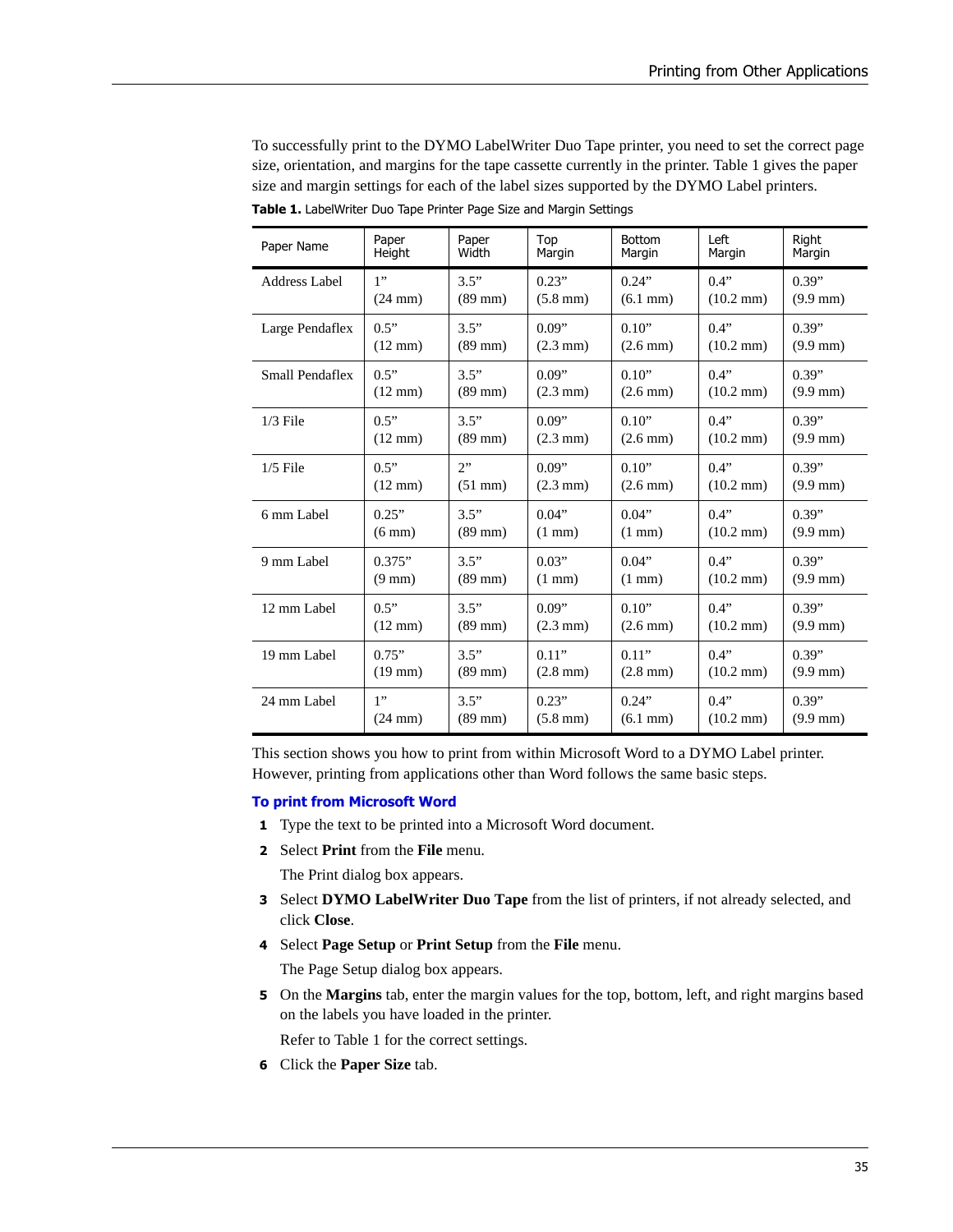- **7** Select the label size you have loaded in the printer from the **Paper size** drop-down list. The width and height values should now match the values for that label size shown in [Table 1](#page-38-0).
- **8** Select **Landscape** under **Orientation** and click **OK**.
- **9** Click to print the label.

# <span id="page-39-2"></span><span id="page-39-0"></span>**Print Settings**

<span id="page-39-3"></span>This section discusses several printer settings that may optimize your printing.

## **Tape Cassette Color Setting**

The LabelWriter Duo tape printer adjusts its print settings based on the color of the label tape. To optimize the print quality, make sure you set the tape cassette color setting to match the color of the tape in the printer.

#### **To set the tape cassette color**

**1** Select **Tape Cassette Color** from the **Format** menu.

A list of possible tape color combinations appears.



**2** Select the tape color combination that matches the tape cassette in the printer.

<span id="page-39-1"></span>Depending upon the selection you make, the background color in the main window may change so that you get a better idea of how your printed label will look.

## **Chain Printing**

When printing multiple labels, the chain printing feature will automatically print a dashed cut-line between each label to indicate where each label should be cut.

| DYMO Corp.<br>44 Commerce Road | Esselte<br>48 South Service Road |  |
|--------------------------------|----------------------------------|--|
| Stamford, CT 06902             | Melville, NY 11471               |  |

You have the option of chain printing or automatically cutting each label after printing.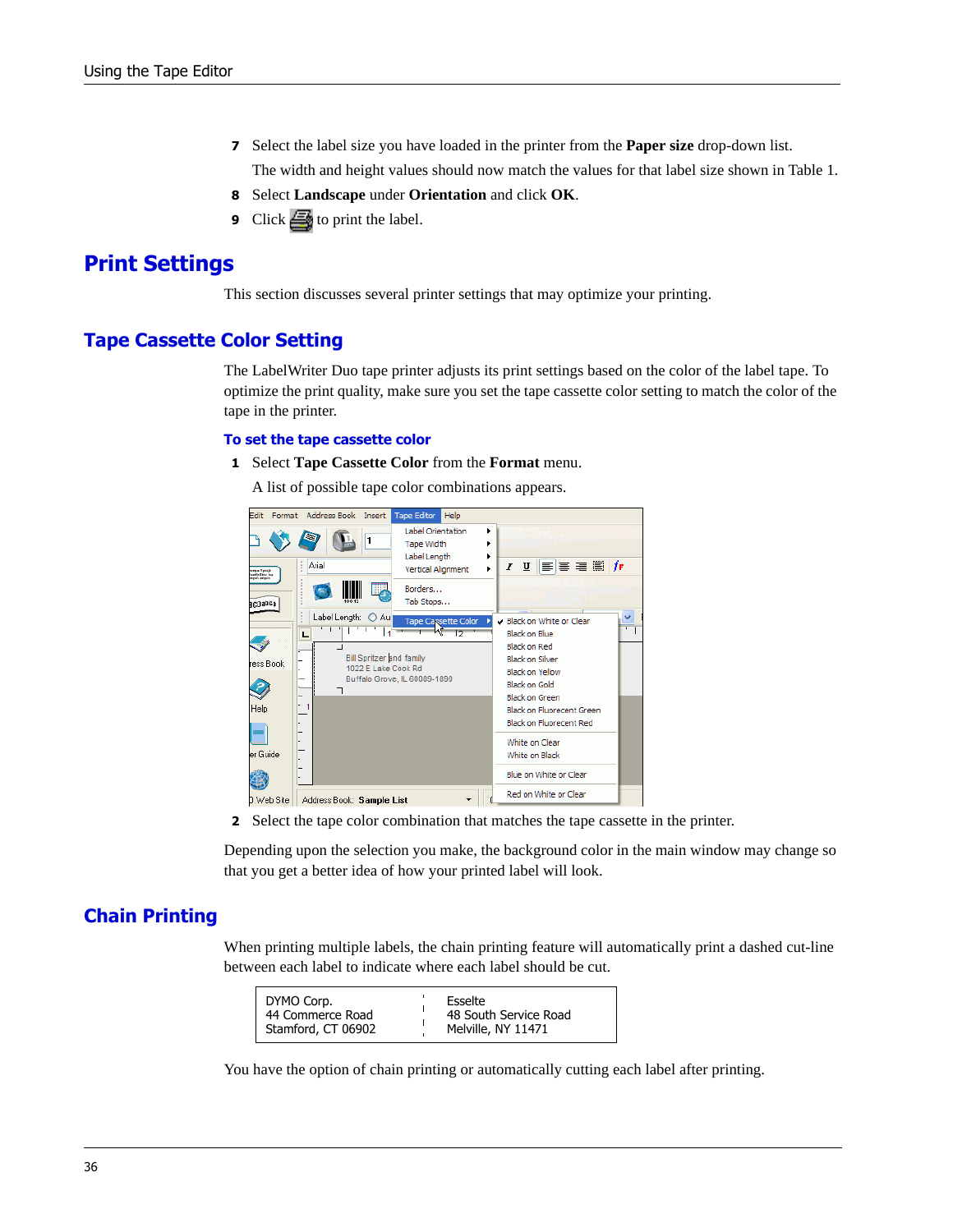#### **To change the chain print setting**

**1** Select **Options** from the **Edit** menu.

The Options dialog box appears.

| Tape Editor<br>User Information   General Settings   Functional Settings   Folder Settings  <br>Open Last Saved File | <b>OK</b><br>Cancel |
|----------------------------------------------------------------------------------------------------------------------|---------------------|
| Paste Button Automatically Prints                                                                                    | Help                |
| Printer Options                                                                                                      |                     |
| ⊙ Cut each label as printed<br>○ Print cut marks between labels                                                      |                     |
| Label Alignment:                                                                                                     |                     |
| v<br>Centered                                                                                                        |                     |
|                                                                                                                      |                     |
|                                                                                                                      |                     |

- **2** Select one of the following:
	- **• Cut each label as printed** Automatically cuts each label after printing.
	- **• Print cut marks between labels**  Prints labels in a continuous stream with dotted lines between each label for cutting.
- <span id="page-40-0"></span>**3** Click **OK** to apply the new setting.

# **Label Alignment**

As a label is printed, blank space is added at the beginning of the label and at the end of the label. Normally, the space is the same on both ends of the label. However, you have the option of printing the label with less space at the beginning or at end of the label.



#### **To change the label alignment**

**1** Select **Options** from the **Edit** menu.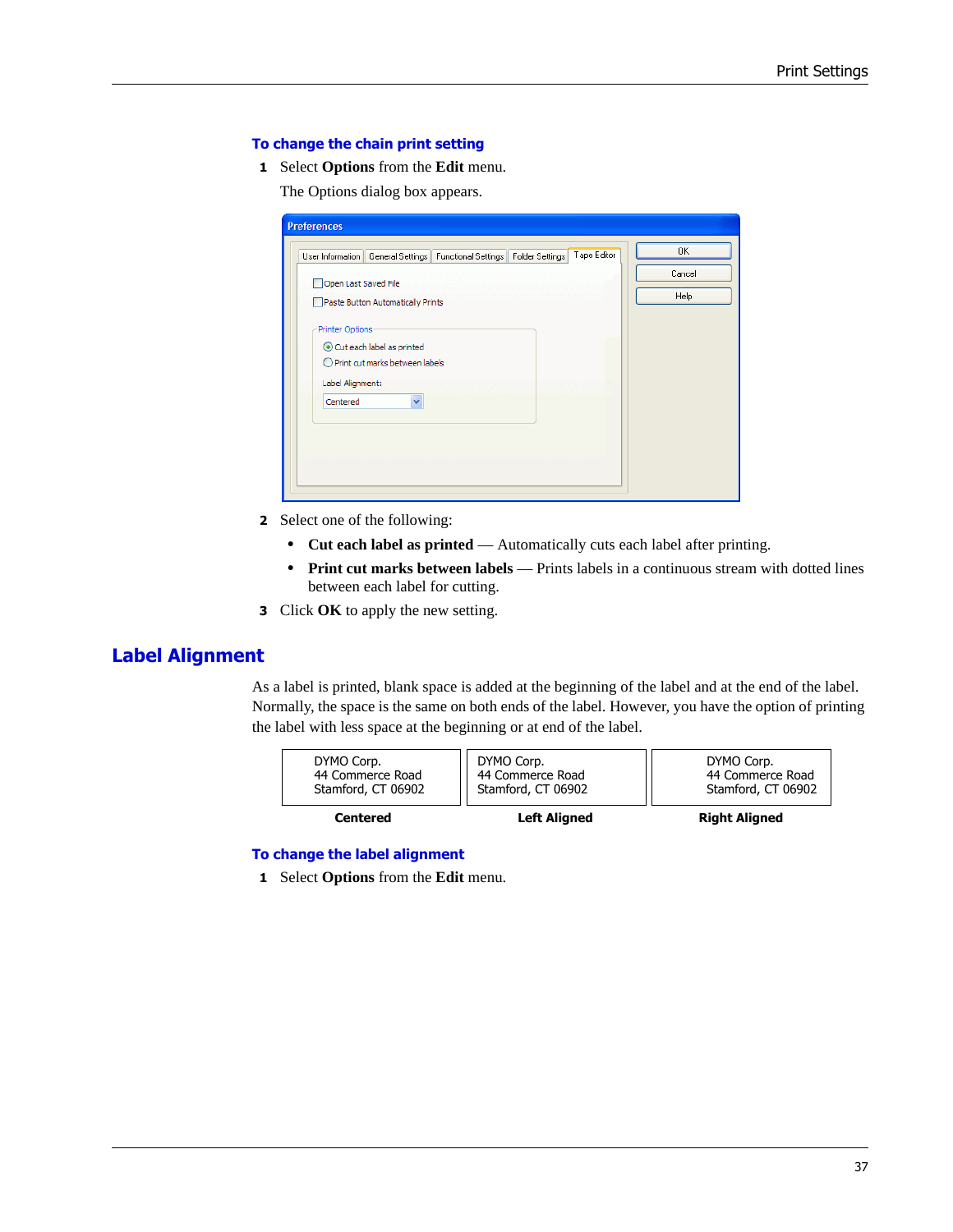The Options dialog box appears.

| User Information   General Settings   Functional Settings   Folder Settings |  | Tape Editor | OK.<br>Cancel |
|-----------------------------------------------------------------------------|--|-------------|---------------|
| Open Last Saved File<br>Paste Button Automatically Prints                   |  |             | Help          |
| Printer Options                                                             |  |             |               |
| ⊙ Cut each label as printed<br>○ Print cut marks between labels             |  |             |               |
| Label Alignment:<br>v<br>Centered                                           |  |             |               |
|                                                                             |  |             |               |
|                                                                             |  |             |               |

- **2** Select an alignment from the **Label Alignment** drop-down list.
- <span id="page-41-0"></span>**3** Click **OK** to apply the new setting.

### **Continuous Mode Printing**

Continuous mode printing prints multiple labels with no space between the labels. This is especially helpful for conserving label tape. Continuous mode printing is turned off by default.

**NOTE** Continuous mode printing only applies to printing from other applications. This selection has no effect when printing from the DYMO Label software.

#### **To set continuous mode printing**

- **1** Right-click the LabelWriter printer from the **Printers and Faxes** control panel. The printer option menu appears.
- **2** Select **Properties**, and then **Advanced**.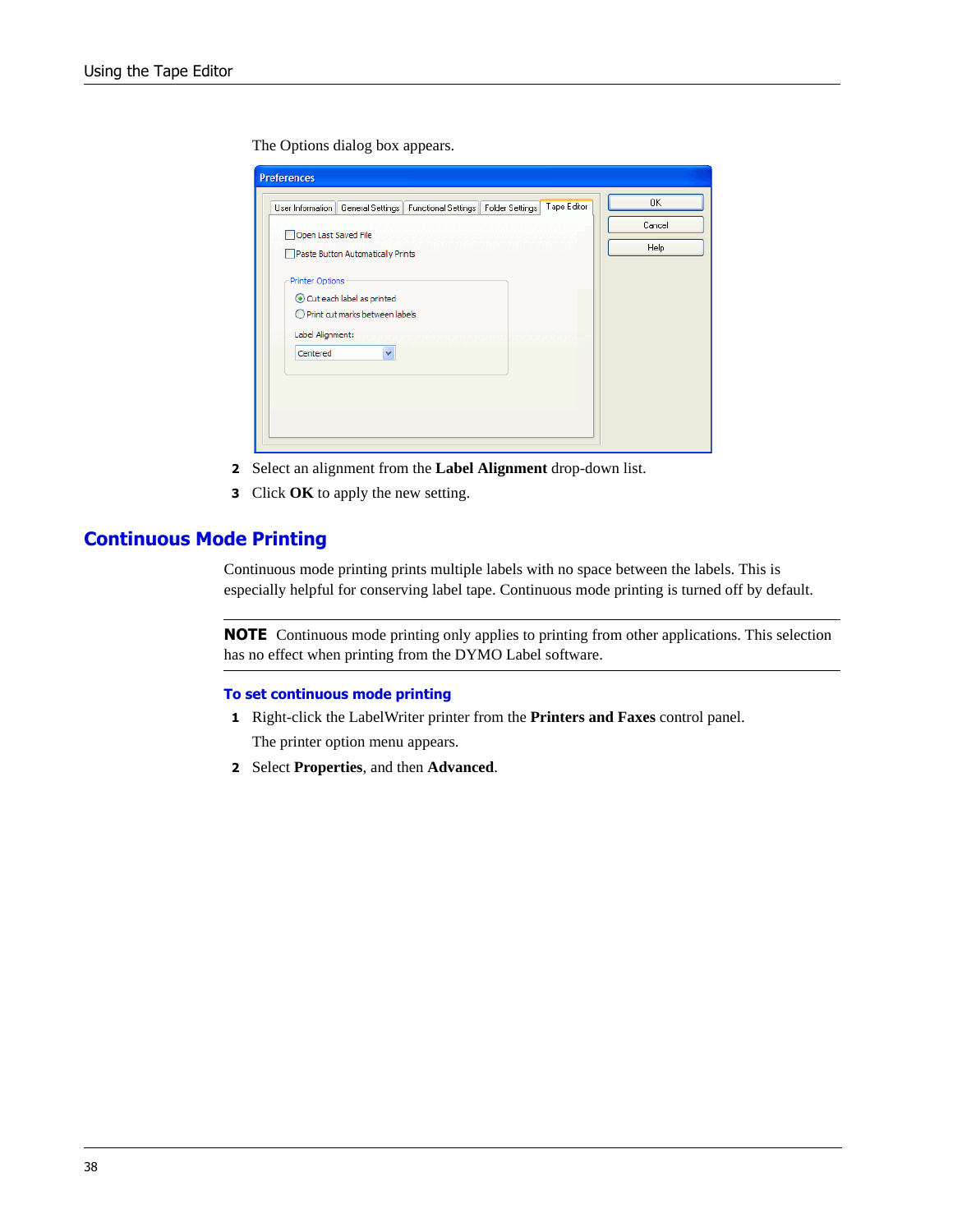The Advanced Options dialog box appears.

| <b>DYMO LM400 Advanced Options</b>                                                                                                                                                                                                                                                                                                                                                                                                                      |
|---------------------------------------------------------------------------------------------------------------------------------------------------------------------------------------------------------------------------------------------------------------------------------------------------------------------------------------------------------------------------------------------------------------------------------------------------------|
| DYMO LM400 Advanced Document Settings<br>8 Paper/Output<br>Paper Size: Address Label<br>Copy Count: 1 Copy<br><b>E</b> <i>i</i> les Document Options<br><b>Manufally</b> Advanced Printing Features: Enabled<br>Halftoning: Super Cell M<br><b>Elle Stra Printer Features</b><br>Label Width: 24 mm (1")<br>Continuous Paper: Disabled<br>e or Clear<br>Tape Cassette Color Enabled<br><b>Disabled</b><br>Cut Options: Cut<br>Label Alignment: Centered |
| Cancel<br>OK                                                                                                                                                                                                                                                                                                                                                                                                                                            |



**3** Select **Enabled** from the C**ontinuous Paper** drop-down list and click **OK**.

The labels will now print continuously with no space between labels.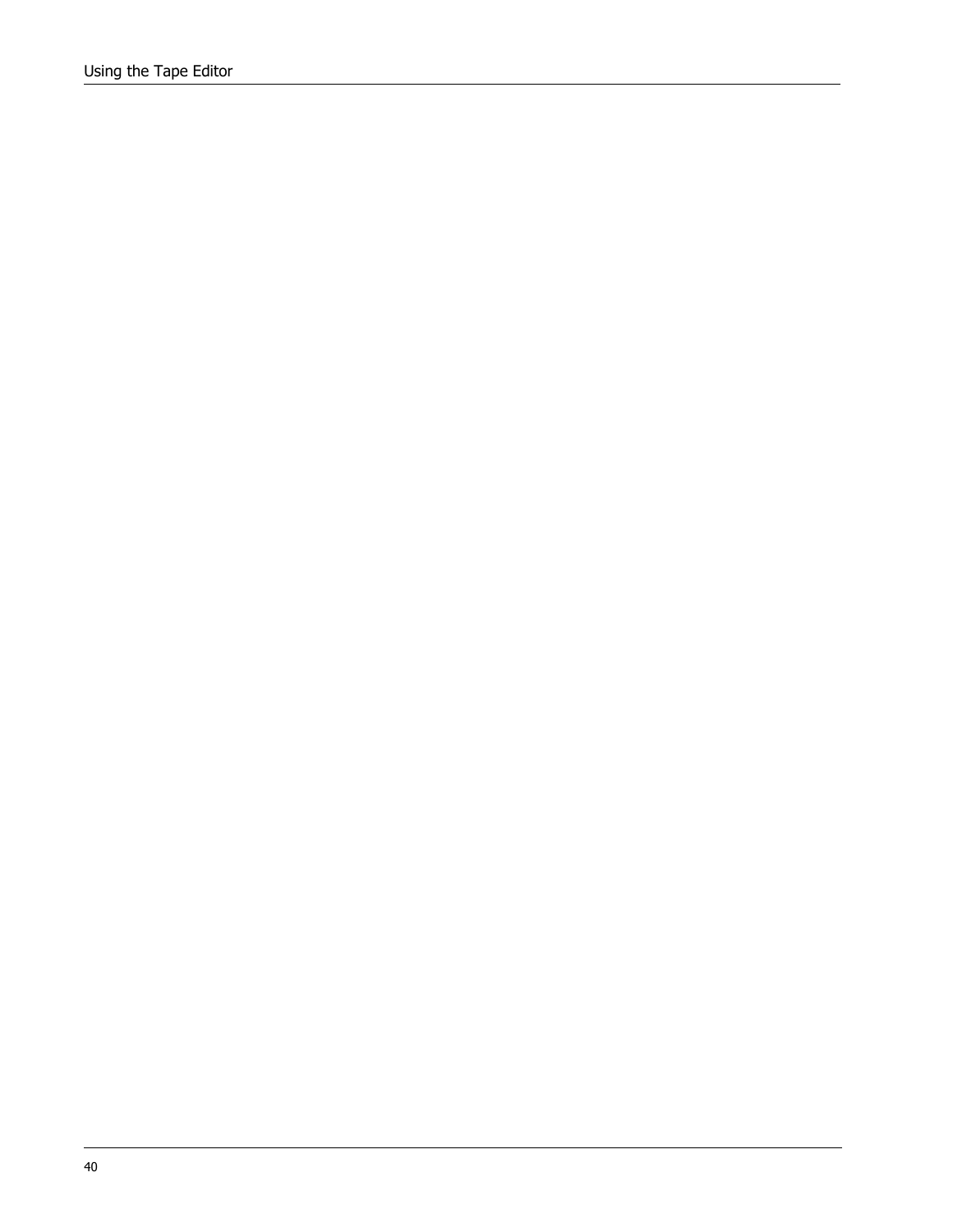# <span id="page-44-0"></span>**Chapter 8 Maintenance and Troubleshooting**

<span id="page-44-1"></span>This chapter describes how to take care of your LabelWriter printer and offers suggestions for identifying problems that can occur when you using the printer. If you can't solve a problem, this chapter also describes how to contact DYMO for technical support.

# <span id="page-44-2"></span>**Caring for the LabelWriter Printer**

<span id="page-44-3"></span>The LabelWriter printer is designed to give you long and trouble-free service, while requiring very little maintenance. You'll get the best possible performance from your LabelWriter printer if you follow the setup instructions that appear in the *Quick Start Guide* and the procedures described in this section.

You can easily clean your LabelWriter printer using the following items:

- **•** Lint-free cloth.
- Isopropyl alcohol, diluted dishwashing detergent, or diluted glass cleaner. (If you use glass cleaner, make sure it does not contain ammonia.)
- **•** Small, soft brush, such as a paint brush.
- **•** LabelWriter cleaning card. One cleaning card is included in your printer package. To purchase additional cleaning cards, visit [www.dymo.com.](http://www.dymo.com)

To keep your LabelWriter printer working properly, you should clean it from time to time. Dusting the outside of the printer occasionally will help keep foreign matter from getting inside the printer. However, it is still a good idea to periodically perform some basic interior maintenance.

#### **To clean the exterior and interior of your printer**

- **1** Turn off the printer and disconnect the power cord.
- **2** Use the lint-free cloth to wipe the exterior of the printer. Remove dirt and smudges with one of the cleaning solutions mentioned above.
- **3** Open the top cover.
- **4** Use a small, soft brush/cotton swab to whisk away paper dust and other stray particles from the inside of the printer.
- **5** Remove the roll of labels to clean under the roll.
- **6** If you have a LabelWriter cleaning card, follow the instructions printed on its packaging and feed it through the printer mechanism.
- **7** Reconnect the power cord and turn on the printer.
- **8** Reload the roll of labels and close the top cover.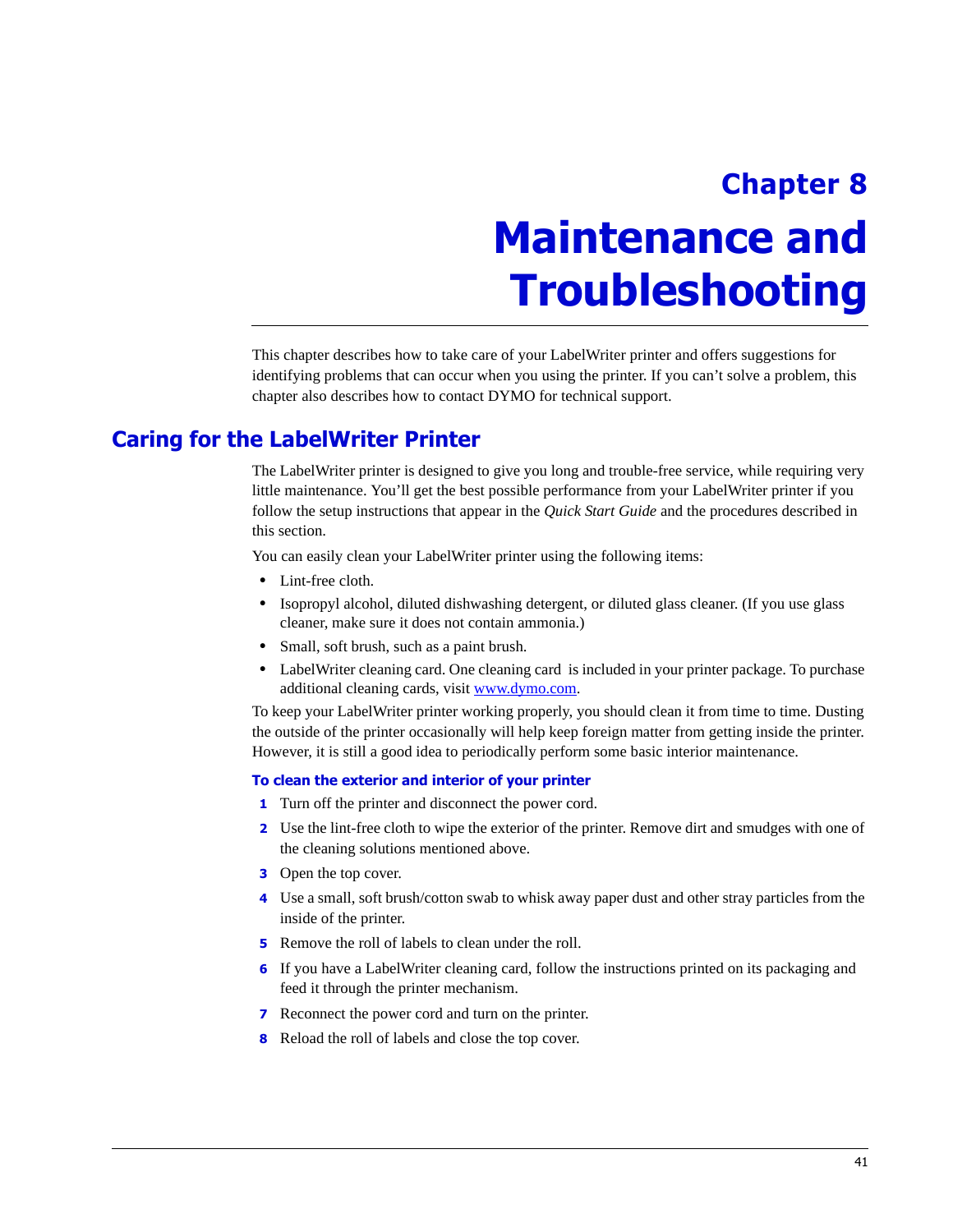# <span id="page-45-0"></span>**Performing a Printer Self-Test**

<span id="page-45-4"></span>If you experience problems with broken characters or other print quality issues, you should perform a printer self-test. The self-test verifies that all elements of the print head are in working condition.

#### **To perform a self test for the LabelWriter 300**

- **1** Turn off the printer using the switch on the back.
- **2** Press and hold down the form-feed button.
- **3** Turn on the printer and then release the form-feed button.

<span id="page-45-2"></span>Your LabelWriter will print vertical lines along the width of the printer. To change the test pattern being printed, press the form-feed button.

**4** To stop the self test, turn the printer off.

#### **To perform a self-test for LabelWriter 320**

**1** Press and hold down the form-feed button on the front of the LabelWriter for 10 seconds.

The LED light begins flashing red and green, and starts printing vertical lines along the width of the printer. The test pattern automatically changes every 3/4 inch (19 mm).

- **2** Release the form-feed button.
- **3** To stop the self-test, press and release the form-feed button.

#### **To perform a self-test for the LabelWriter 330, 330 Turbo, 400, 400 Turbo, Twin Turbo, and Duo**

- **1** Press and hold down the form-feed button on the front of the printer for 10 seconds.
- **2** Release the form-feed button.

The printer will begin printing vertical lines along the width of the printer. The test pattern will automatically change every 3/4 inch (19 mm).

**3** To stop the self-test, press and release the form-feed button.

# <span id="page-45-1"></span>**Obtaining Technical Support**

<span id="page-45-3"></span>If you experience problems with the set up or use of your printer, carefully read this manual and consult the online Help to make sure you have not missed something that is covered in the documentation.

If you cannot resolve your problem by consulting the documentation, you can obtain additional information and assistance from DYMO.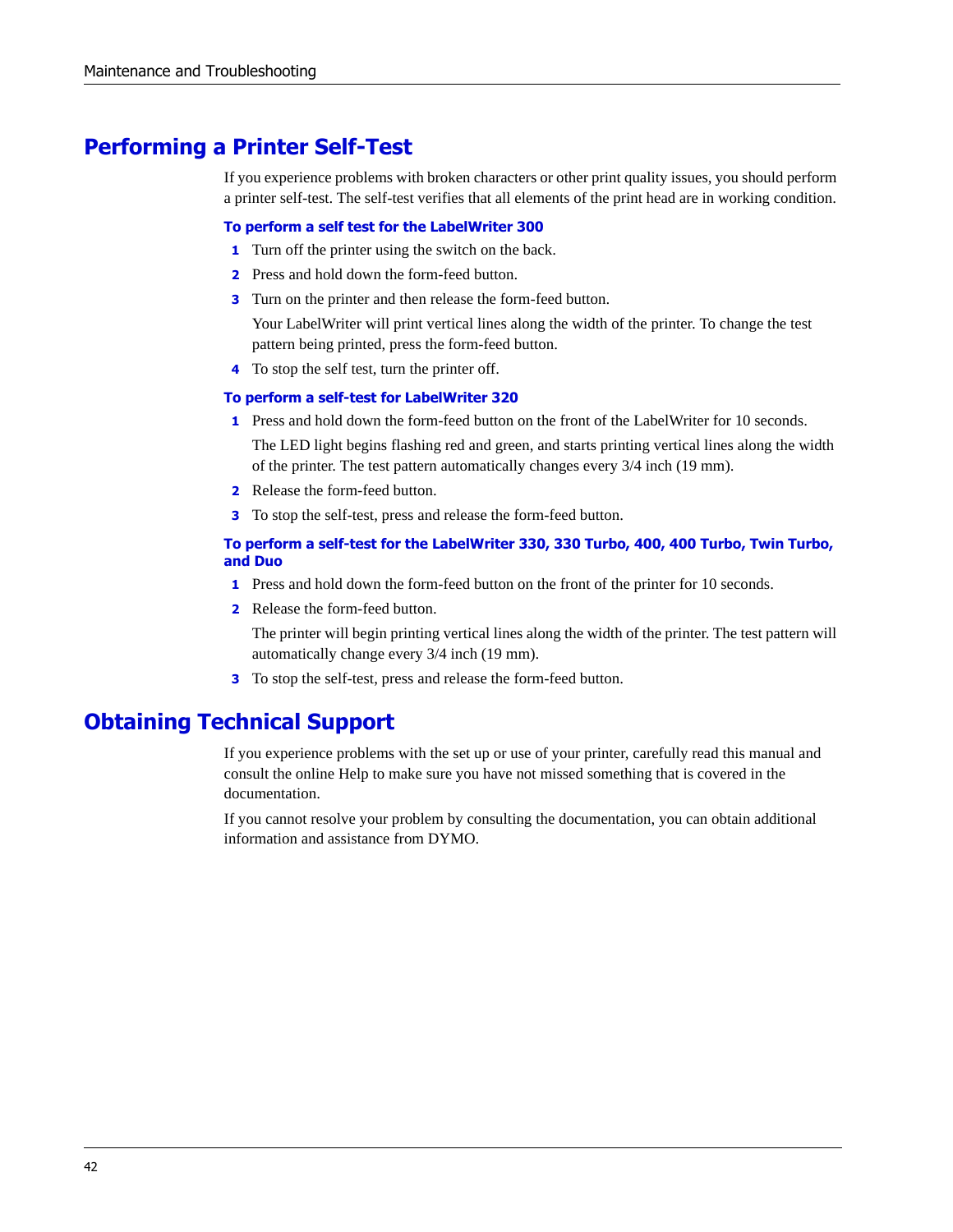# **Contacting DYMO**

DYMO maintains an Internet Web site, [www.dymo.com](http://www.dymo.com), that offers support for each printer. The following table provides a list of telephone numbers to reach DYMO Sales and Support departments. You can also reach DYMO at [www.dymo.com](http://www.dymo.com).

| Country              | Telephone Support      | Fax Support           |  |  |
|----------------------|------------------------|-----------------------|--|--|
| Australia            | 1800/633868            | 1800/817558           |  |  |
| België/Belgique      | 02/713 38 08           | $+31/20/5819380$      |  |  |
| Canada               | $(800)$ 263-6105       |                       |  |  |
| Czech Republik       | 02/619 12 720          | $+02/619$ 12 730      |  |  |
| Danmark              | 35 25 65 08            | $+31/20/5819380$      |  |  |
| Deutschland          | 069/66 56 85 29        | $+31/20/5819380$      |  |  |
| España/Portugal      | 91/662 31 49           | $+31/20/5819380$      |  |  |
| France               | 01/69 32 49 32         | $+31/20/5819380$      |  |  |
| Hong Kong            | +852 2527 1928         |                       |  |  |
| Hungaria             | 1 424 6600             | 1 424 6601            |  |  |
| Ireland              | +353 14118934          |                       |  |  |
| Italia               | 02/45 28 13 08         | $+31/20/5819380$      |  |  |
| Mexico               | $+0153682066$          |                       |  |  |
| Nederland            | 020/581 93 86          | 020/5819380           |  |  |
| New Zealand          | 0800 803 966           | 0800 737 212          |  |  |
| Norge                | 22 97 17 10            | $+31/20/5819380$      |  |  |
| Österreich           | 01/599 14 20 12        | 02/627-400-160        |  |  |
| Polska               | 00800/311 12 50        | $+31/20/5819380$      |  |  |
| Schweiz/Suisse       | 01/342 04 66           | $+31/20/5819380$      |  |  |
| Slovakia             | $(+420)$ 2/619 12 720  | $(+420)$ 2/619 12 730 |  |  |
| Suomi                | 09 229 07 04           | $+31/20/5819380$      |  |  |
| Sverige              | 08/632 00 57           | $+31/20/5819380$      |  |  |
| Turkey               | 212/286 26 30 PBX      | 212/286 26 28         |  |  |
| United Kingdom       | $(+44)$ 020/7341 55 29 | $+31/20/5819380$      |  |  |
| <b>United States</b> | $(203) 588 - 2500$     |                       |  |  |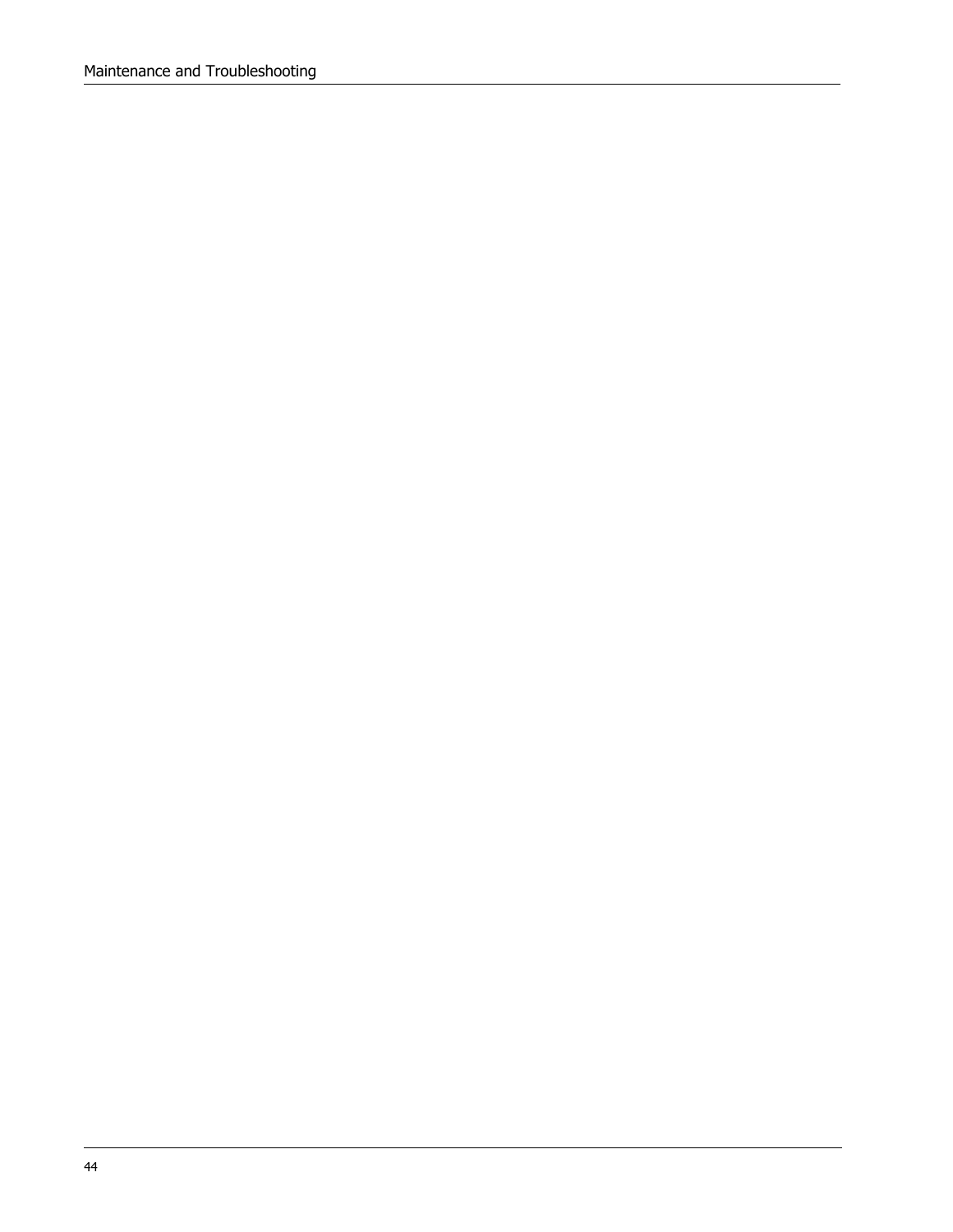# **Appendix A**

# <span id="page-48-3"></span><span id="page-48-0"></span>**Technical Specifications**

<span id="page-48-1"></span>This section gives the printer specifications for all the LabelWriter printers. You will also find information on DYMO's Software Development Kit which will allow you to use the LabelWriter printer and software with your application.

|                                                                                     | 300                                                                                  | 330 | 330<br>Turbo                          | 310                      | 320                                     | 400                 | 400 Turbo               | Twin<br>Turbo  | <b>Duoa</b>                           |
|-------------------------------------------------------------------------------------|--------------------------------------------------------------------------------------|-----|---------------------------------------|--------------------------|-----------------------------------------|---------------------|-------------------------|----------------|---------------------------------------|
| <b>Print Method</b>                                                                 | <b>Direct Thermal</b>                                                                |     |                                       |                          |                                         |                     |                         |                |                                       |
| <b>Print Resolution</b>                                                             | 300 dots per inch (11.8 dots per mm)                                                 |     |                                       |                          |                                         |                     |                         |                |                                       |
| <b>Print Speed</b><br>(labels/min for address<br>label in text mode)                | 16                                                                                   | 16  | 32                                    | 8                        | 16                                      | 40                  | 55                      | 55             | 55                                    |
| Maximum Print Width                                                                 | 2.25"<br>2.25"<br>1.57"<br>$40 \text{ mm}$<br>56 mm<br>56 mm                         |     |                                       | 1.57"<br>$40 \text{ mm}$ | 2.25"<br>56 mm                          | 2.25"<br>56 mm      | 2.25"<br>56 mm          | 2.25"<br>56 mm | 2.25"<br>56 mm                        |
| Maximum Media Width                                                                 | 2.44" (62 mm) in all printers                                                        |     |                                       |                          |                                         |                     |                         |                |                                       |
| User-definable<br>Maximum Label Length                                              |                                                                                      |     |                                       |                          |                                         |                     |                         |                |                                       |
| Interface                                                                           | USB (USB Spec 1.1 protocol);<br>Serial (Bi-directional, RS232) serial                |     | <b>USB</b> (USB Spec<br>1.1 protocol) |                          | USB 2.0 Full Speed Printer Class Device |                     |                         |                |                                       |
| Serial Printer Settings                                                             | 115,200 baud, 8 data bits, no parity,<br>hardware handshaking                        |     |                                       | N/A                      | N/A                                     | N/A                 | N/A                     | N/A            | N/A                                   |
| Dimensions (WHD)                                                                    | 4 7/8" (12.4 cm) x 5 3/4" (14.6 cm) x 7 1/4" (18.4 cm)                               |     |                                       |                          |                                         |                     |                         |                | $(183$ mm $)$ x<br>$(140 \text{ mm})$ |
| Weight                                                                              | 1 $1/2$ pounds $(0.68 \text{ kg})$                                                   |     |                                       |                          |                                         | $(1.35 \text{ kg})$ |                         |                |                                       |
| Average Print Head Life 2,000,000 linear inches (over 31 miles) 50800 linear meters |                                                                                      |     |                                       |                          |                                         |                     |                         |                |                                       |
| <b>Printer Power</b><br>Requirements                                                | 24 VDC 1.0 A<br>$100 - 240$ V<br>$\sim 850$ mA<br>47-63 Hz,<br>Class II <sup>b</sup> |     |                                       | 24 VDC 1.75 A            |                                         |                     |                         |                |                                       |
| Rated Duty Cycle<br>(labels per hour)                                               | 1000 labels                                                                          |     |                                       |                          |                                         |                     | 1000 labels<br>per side | 1000 labels    |                                       |
| <b>Regulatory Approvals</b>                                                         | CE, FCC, cTUVus, GS and C-Tick                                                       |     |                                       |                          |                                         |                     |                         |                |                                       |
| Warranty                                                                            | Two Year Limited                                                                     |     |                                       |                          |                                         |                     |                         |                |                                       |

# <span id="page-48-2"></span>**Printer Specifications**

a. Label printer specifications

b. The LabelWriter printer's internal power supply allows you to use it Worldwide with an appropriate adapter.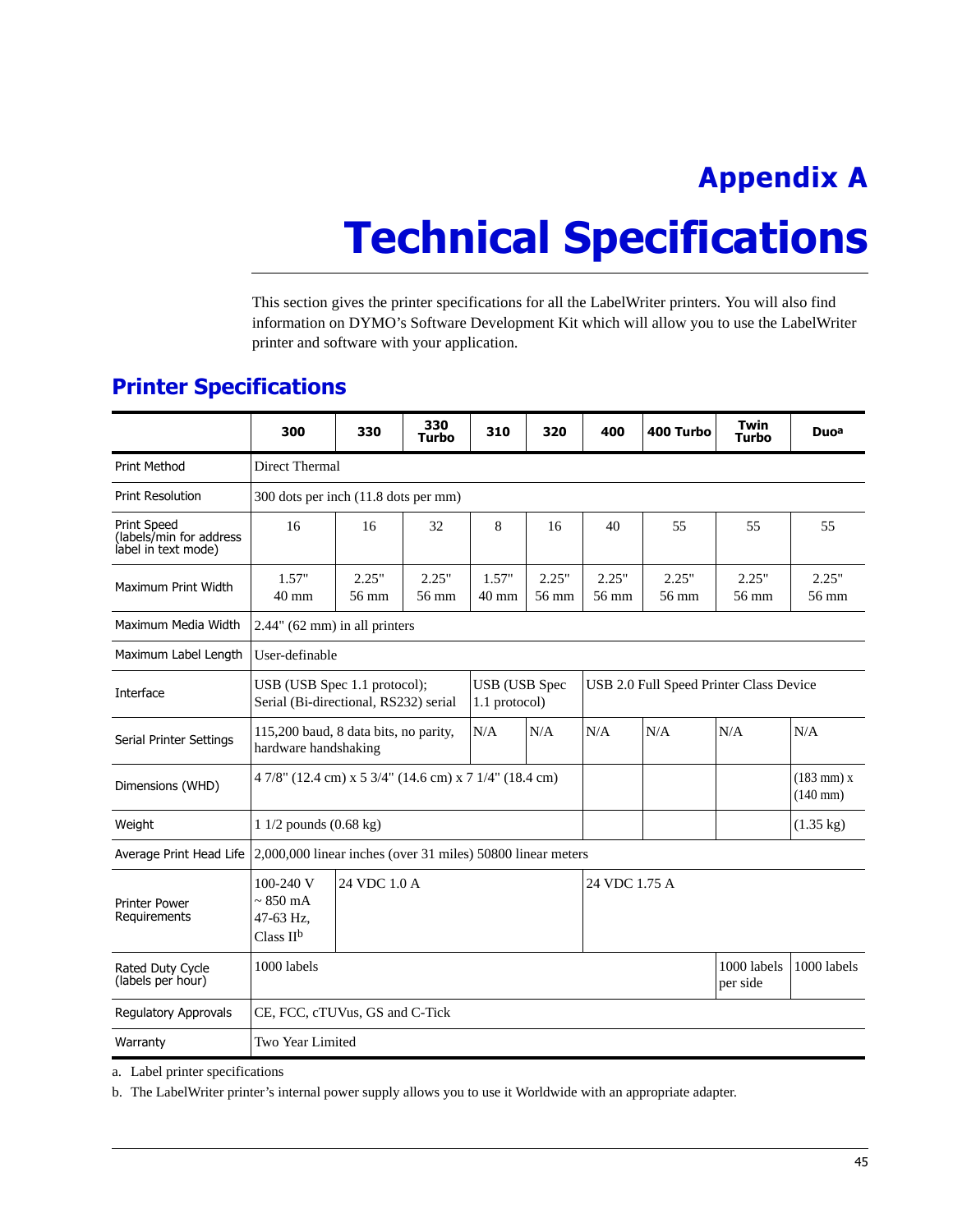# <span id="page-49-0"></span>**Developer and SDK Information**

DYMO provides various types of information designed to help developers create products that work with the LabelWriter printers and DYMO Label Software. Below are some notes for those interested in developing products that work with LabelWriter printers.

- Keep in mind that LabelWriter printers use standard printer drivers. Therefore, printing to a LabelWriter is no different than printing on a laser printer, except that the pages are smaller.
- In cases where you want to automate printing and take advantage of the label printing power built into DYMO Label Software, a Software Developer's Kit (SDK) is included in your LabelWriter CD. The SDK provides OLE, direct DLL calls, and Dynamic Data Exchange (DDE) interfaces. For more information, visit [www.dymo.com/developers.](http://www.dymo.com/developers)

You can check the Developer's forum on the DYMO Web site at www.dymo.com/developers for the latest news. Also, you can join the Developer's mailing list to obtain developer-specific news and announcements.

# <span id="page-49-1"></span>**Documentation Feedback**

We are constantly working to produce the highest quality documentation for our products. We welcome your feedback. Send us your comments or suggestions about our online Help, printed, or PDF manuals.

Please include the following information with your feedback:

- **•** Product name and version number
- **•** Type of document: printed manual, PDF, or online Help
- **•** Topic title (for online Help) or page number (for printed or PDF manuals)
- Brief description of content (for example, step-by-step instructions that are inaccurate, information that requires clarification, areas where more detail is needed, and so on)
- **•** Suggestions for how to correct or improve the documentation

We also welcome your suggestions for additional topics you would like to see covered in the documentation.

Send email feedback to:

#### **documentation@dymo.com**

Please keep in mind that this email address is only for documentation feedback. If you have a technical question, please contact Customer Service.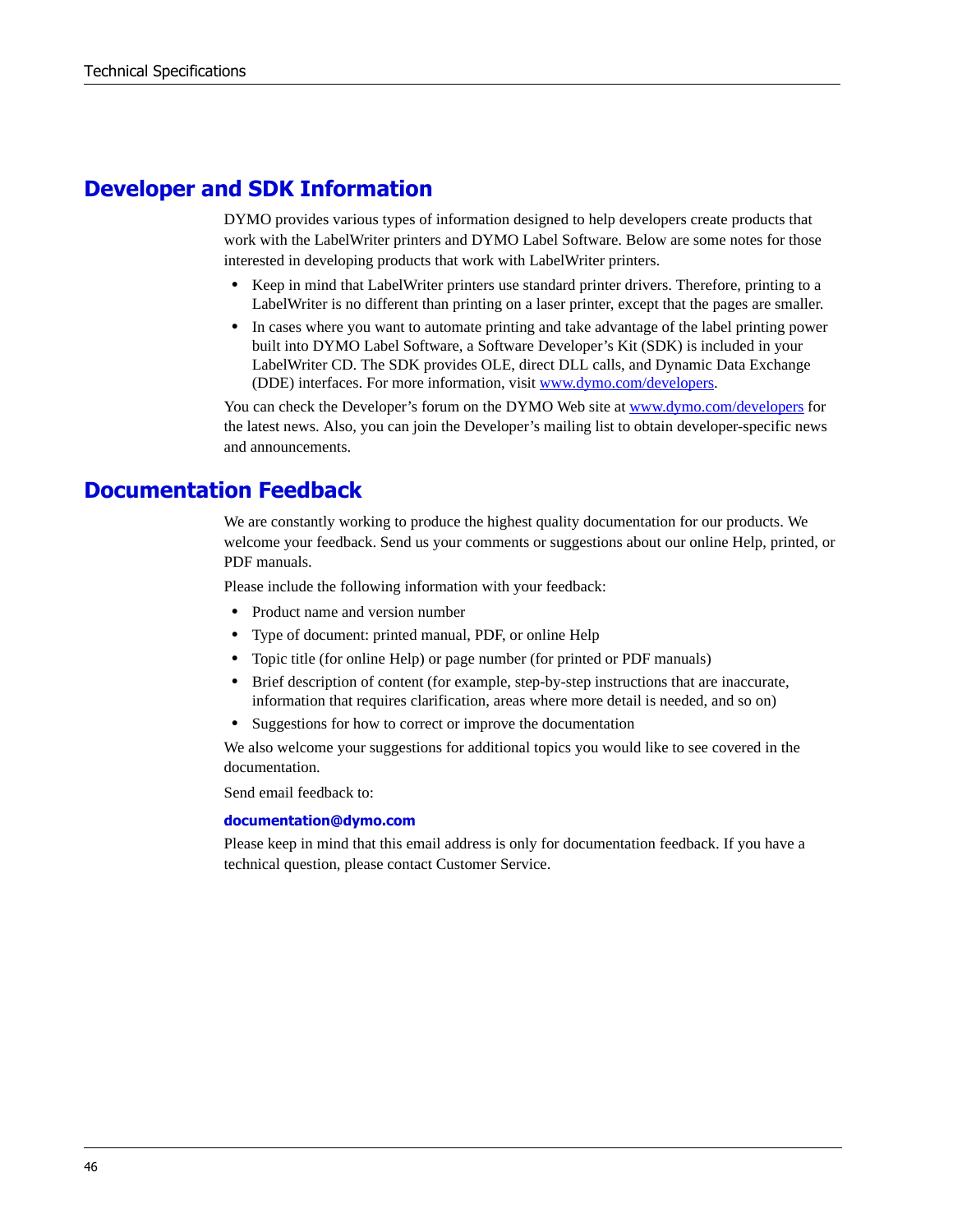# **Index**

# **A**

adding barcodes [33](#page-36-0) borders [29](#page-32-0) date and time [31](#page-34-0) graphics [32](#page-35-0) special characters [30](#page-33-0) special fonts [31](#page-34-1) address book About [15](#page-18-5) creating new [17](#page-20-2) opening lists [17](#page-20-3) rotating names [17](#page-20-4) using Mac OS address book [18](#page-21-1) address objects [12](#page-15-0) placing new [14](#page-17-2) alignment, label [37](#page-40-0)

# **B**

barcode objects [12](#page-15-1) placing new [14](#page-17-2) barcodes, adding [33](#page-36-0) BMP [32](#page-35-1)

# **C**

chain printing [36](#page-39-1) Codabar [13](#page-16-2) Code 128 [13](#page-16-3) Code 39 [13](#page-16-4) continuous mode printing [38](#page-41-0) counter objects [13](#page-16-5) placing new [14](#page-17-2) creating a label [28](#page-31-1) Creating a New List [17](#page-20-2) curved text objects [13](#page-16-6)

# **D**

Database Add-In [25](#page-28-2) date-time objects [13](#page-16-7) placing new [14](#page-17-2) Default Logo File [4](#page-7-2) Default Return Address [4](#page-7-2) delimited files, printing [19](#page-22-4) designer [11](#page-14-5) designer toolbar [11](#page-14-6)

DYMO Label Software starting [5](#page-8-0)

# **E**

EAN 8/13 [13](#page-16-8) ellipse objects [12](#page-15-2) EMF [32](#page-35-2)

# **F**

fonts, special effects [31](#page-34-1) form-feed button [42](#page-45-2)

# **G**

graphic objects [12](#page-15-3) placing new [14](#page-17-2) graphics, adding [32](#page-35-3)

# **H**

help [2,](#page-5-4) [42](#page-45-3) horizontal line objects [12](#page-15-4) placing new [14](#page-17-2)

# **I**

Interleaved 2 of 5 [13](#page-16-9) ITF-14 [13](#page-16-10)

# **J**

JPG [32](#page-35-4)

# **L**

label alignment [37](#page-40-0) Label Designer [11](#page-14-7) starting [11](#page-14-5) label files [11](#page-14-8) opening [5](#page-8-0) saving [9](#page-12-0) labels [11](#page-14-8) opening [13](#page-16-11) printing [8](#page-11-0) shelf life [2](#page-5-5) storage [2](#page-5-6) LabelWriter printer taking care of [41](#page-44-3) line objects [12](#page-15-4)